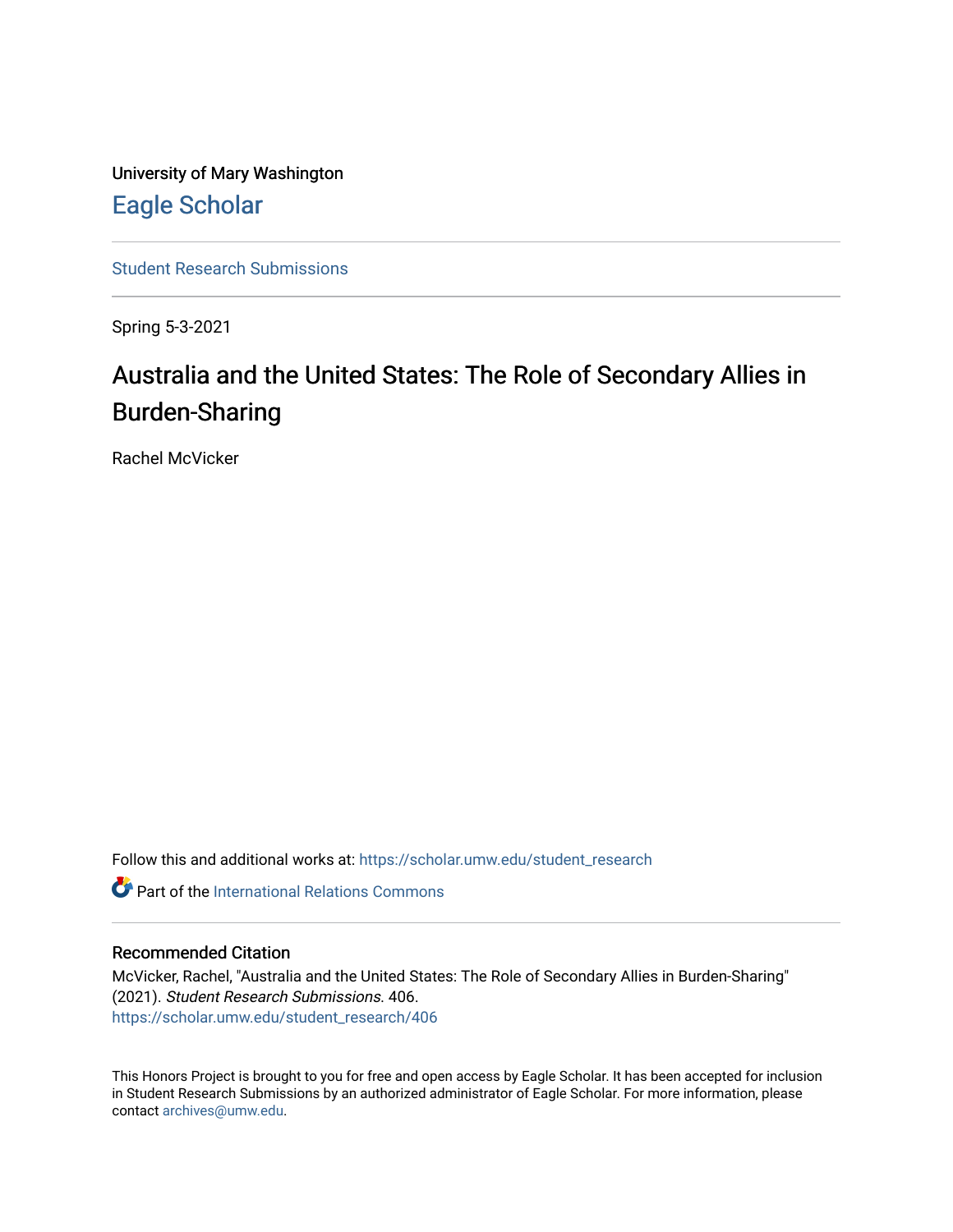**Australia and the United States: The Role of Secondary Allies in Burden Sharing**

Rachel McVicker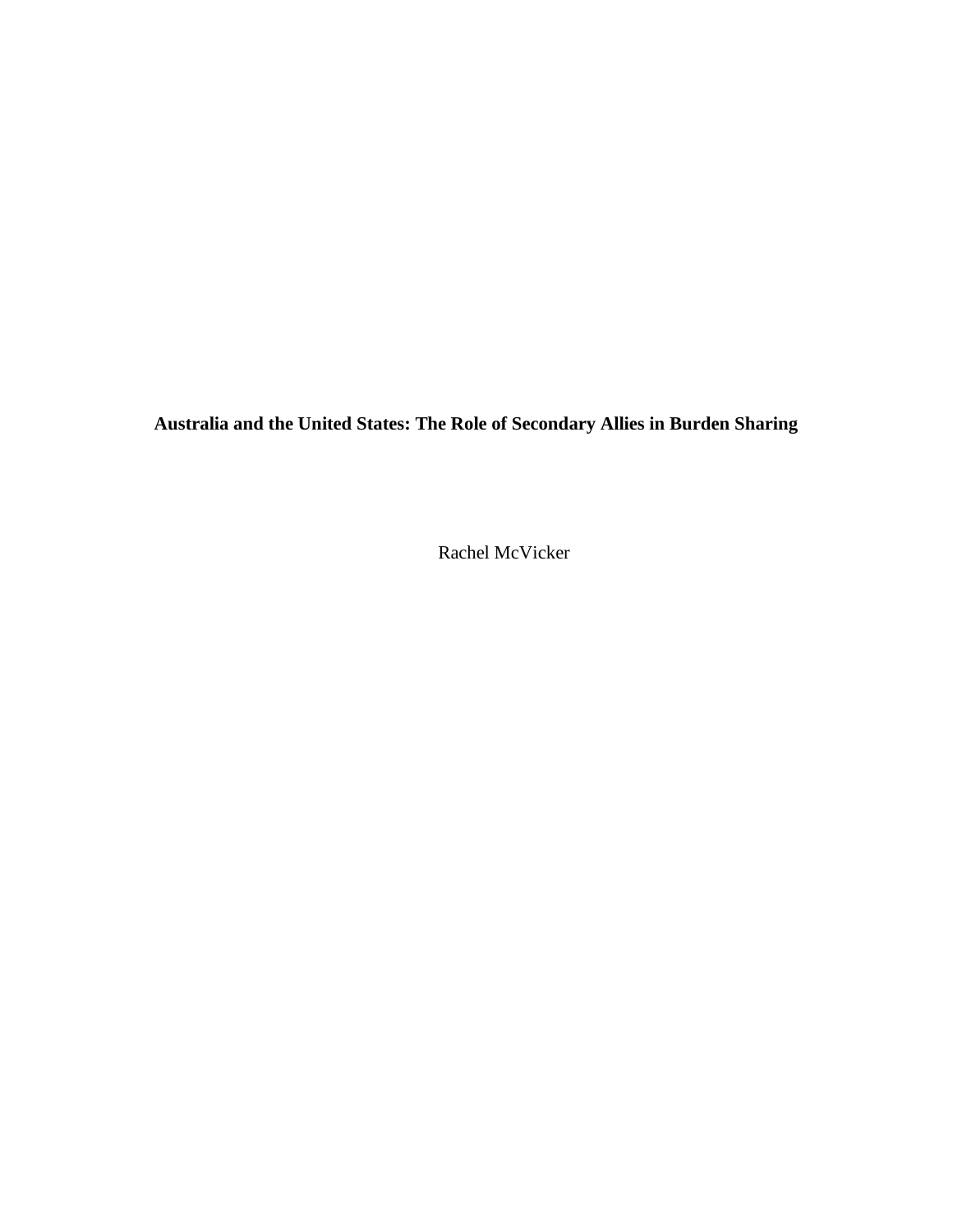Modern conflict is rarely fought bilaterally, instead many states share the burden of war. Multilateralism adds legitimacy to, and potentially reduces the cost of, the mission and so the major powers recruit its allies to fight wars with them. Conflict is costly for all states involved. As a result, the decision to join the effort is not simple. The smaller allies that major powers ask to join in must justify the cost of that conflict. Some states always fight alongside its major allies, others have more variability in its commitments. This paper aims to identify the reasons why states, specifically secondary allies, choose to burden share in these multilateral conflicts. Secondary allies are the middle power states who believe they are not at the top of the major power's list of priorities and have less influence in the international system. These states are "burden-sharing" when they take on the task of paying part of the cost of conflict whether that be in men, money, or resources. Regardless, they still commit themselves to major power alliances in hopes that it will benefit them either economically or militarily. Ultimately, this analysis shows that when a secondary power's government highly values the alliance with the major power, they will burden-share with that power unless public opinion is preventative.

One super power Australia routinely burden-shares with the United States, but why? Why would Australia risk men and money on United States missions, some of which are unpopular but all of which are costly? Is it simply the importance of the United States alliance to the Australians? Are the Australian people pushing its government to get involved? Or maybe, each of these cases also happened to threaten Australian security. The common thread linking each decision to intervene will help identify the pattern as to why secondary powers, in general, burden share,

In 1962, Lyndon Johnson asked Australia to assist the unpopular United States efforts in Vietnam and Australia aided the mission. In 2003, Australia deployed troops to Iraq to assist the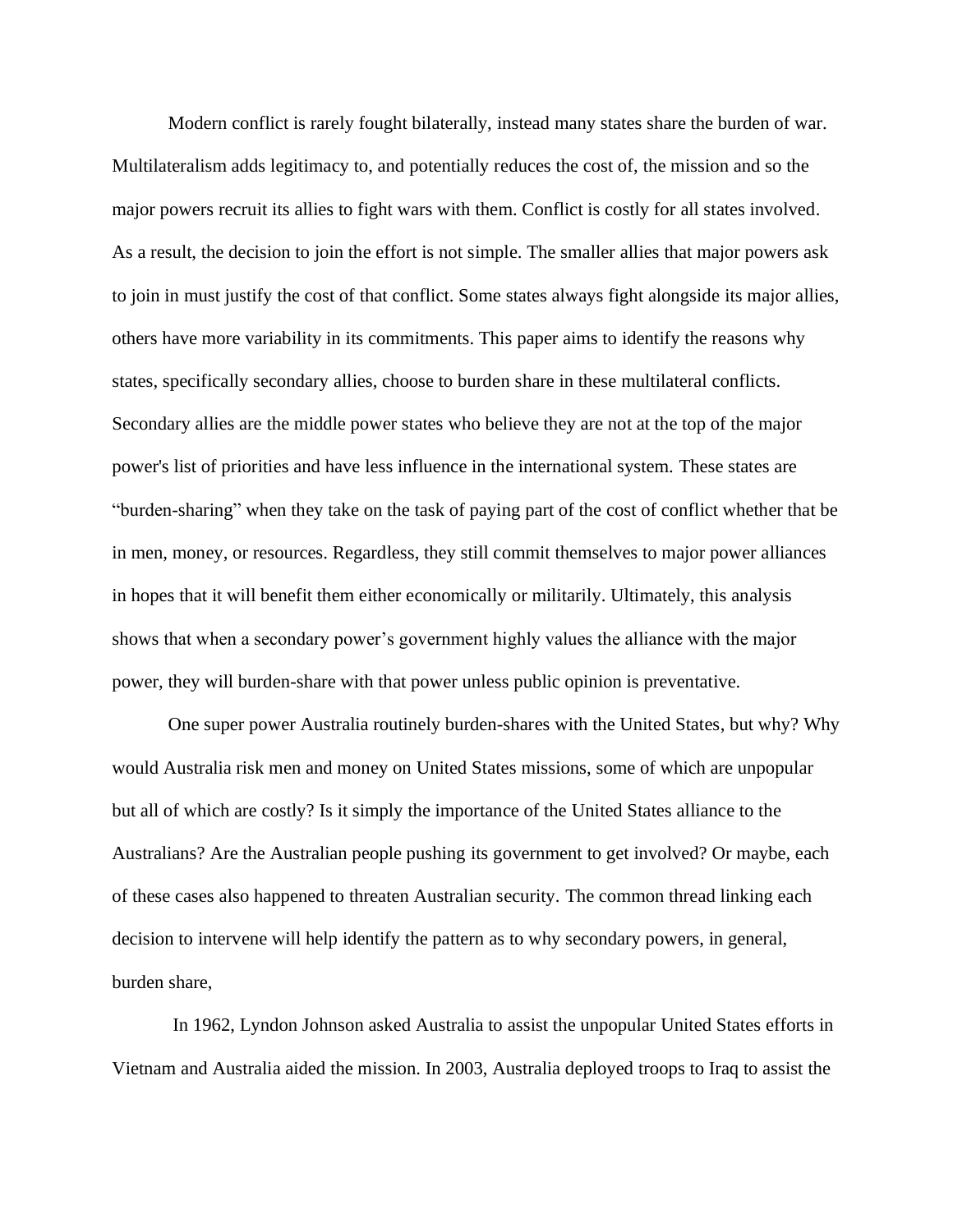United States in taking down Saddam Hussein after Western powers accused him of having weapons of mass destruction. And now, Australia and Japan have come together to assist the US mission of containing Chinese military power in the Pacific: A move that could hurt Australia's future economic relationship with China. Australia shared a burden with the United States in each of these conflicts when other close allies of Washington refused.

The Australian–American relationship faced the test of time as the two have fought together in every conflict since World War I and they have remained close in peacetime. They are linked through economic treaties, defense agreements, and have worked together in times of humanitarian crisis as well. The United States has similarly close relations with Britain and France, but they do not always choose to contribute like Australia does.

International Relations theorists have long studied the reasons that countries burden share and so there is a substantial base of information on the topic. With that said, the Australian commitment to US missions is different and a test of the existing theories only partially answers the question of why Australia burden shares. Australia is a paranoid, secondary allies meaning that it has different motivations behind burden-sharing than major powers. The paranoia of abandonment also separates out Australia from other secondary allies who may have a greater ability to ignore American calls to action.

To understand Australian rationale for burden-sharing I will study the cases of Australia's participation in Vietnam, Iraq, as well as current relations with China to assess burden-sharing in a variety of situations. The Vietnam War will shed light on the early decades of the American-Australian relationship before there was a long history of cooperation, and when Australia still had other large power allies. Vietnam was an unpopular war when the United States asked Australia to join the United States with boots on the ground. Regardless Australia answered the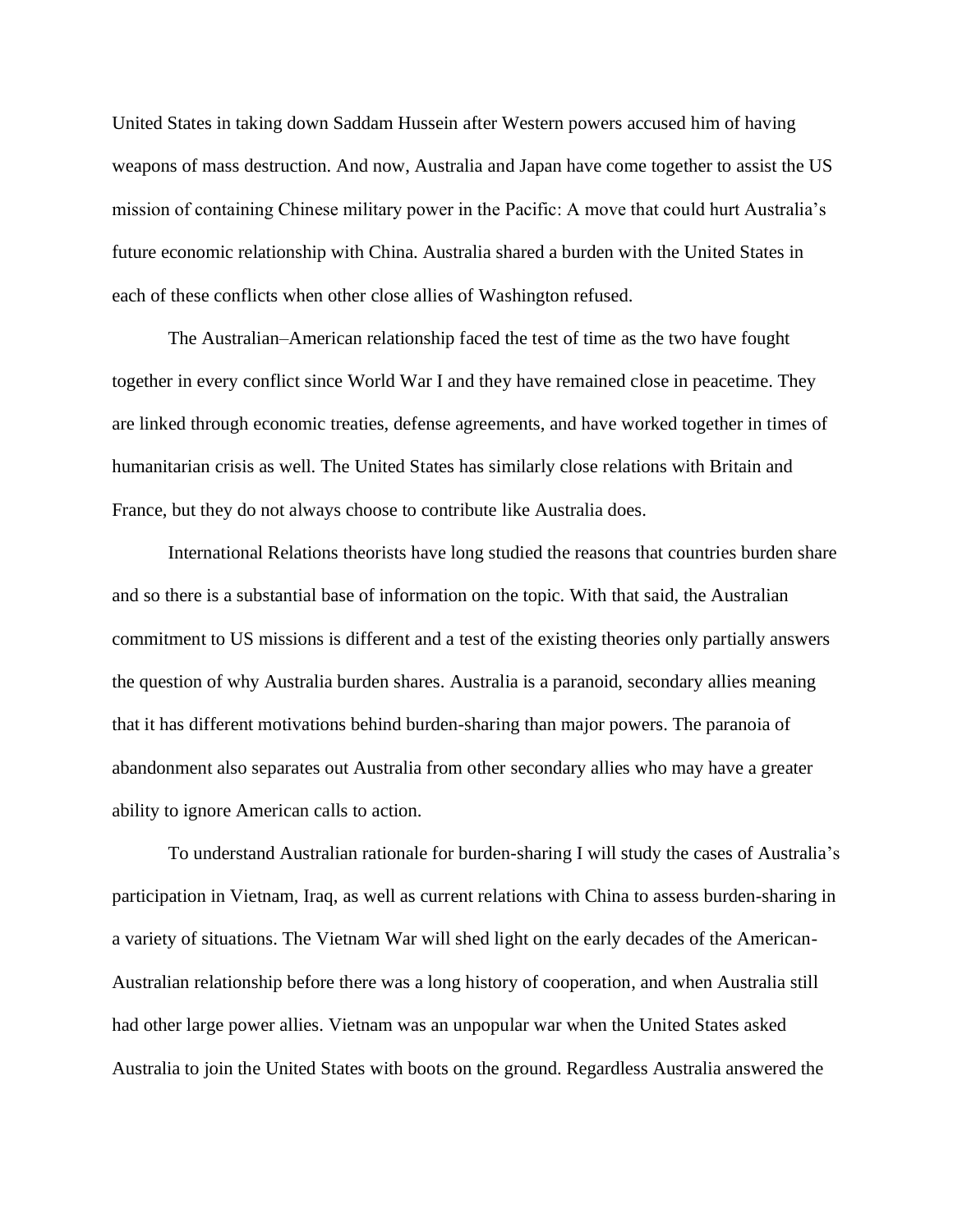call to arms. In Iraq, the decision was more widely debated internationally but against Australia came to US aid. Australia pulled out of Iraq before the end of the war and studying what caused the removal of troops will shed light on the necessary conditions for burden-sharing. Lastly, the case on modern relations in the Pacific with Australia, Japan, and China will display the use of soft power burden-sharing outside of conflict. The decisions that the Australian government made to oppose Chinese military power had its costs but is it truly risking its economic relationship with China? The China case to shows the rationale for burden-sharing when there is no kinetic conflict to get involved in and powers must act through balancing. The Australian-American relationship is well defined by the time the issue of China emerges, so in contrast to the Vietnam case, it should pinpoint the impact of established relations on burden-sharing. Understanding the extent of the burden shared in each of these cases and the reasoning behind the contribution will create a holistic understanding of Australia's likeliness to contribute to an American cause. Therefore, it will clarify the conditions required for secondary allies to contribute to the major power's efforts.

In each of these cases, Australia's assistance allowed the United States to fight for the international order and not just their power. The Washington cannot always depend on other major power allies, like France and Britain, to come to its aid as those powers make its decision based on different criteria. Secondary allies are necessary for the United States to maintain its legitimacy when it chooses to go above international organizations or fights controversial wars. Therefore, understanding what motivates states to burden share will keep secondary allies on the side of the United States.

The analysis of the three cases strongly suggests that if the secondary ally's government highly values the alliance with the major power, then it will burden share if public opinion is not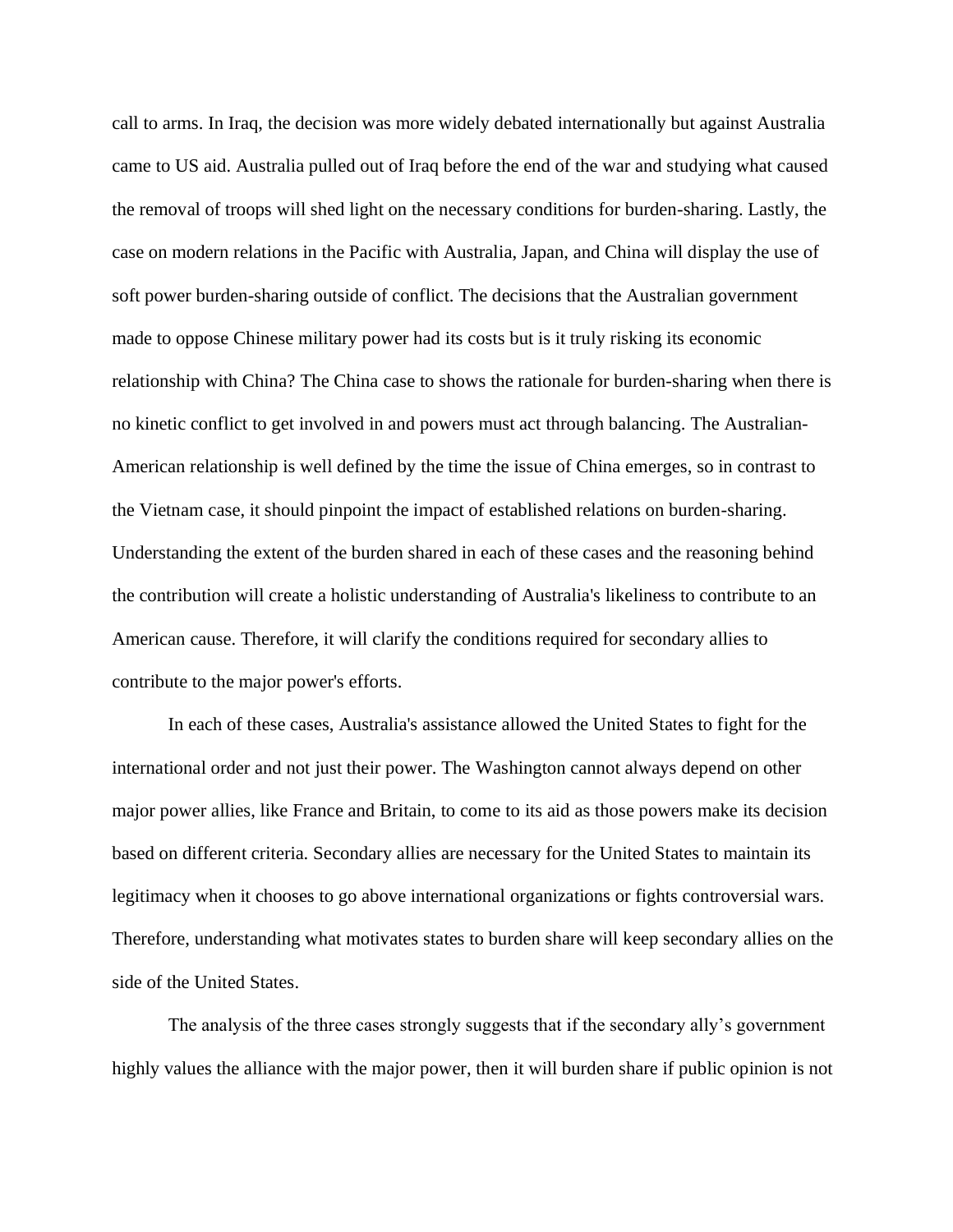preventative. Public opinion will not be preventative if the public either recognizes the importance of the alliance or perceives a threat from the adversary that it will fight. Threat can also influence a state to act but in the end, the alliance valuation is what defines whether burdensharing will take place. If the secondary ally believes it can maintain security even if the dominant power pulls back security commitments and cooperation with the state it will be less likely to burden share, because the value of that alliance has diminished. This is seen in Vietnam when Australia believed the United States was the major power under which to burden share and so it chose the more costly intervention to show commitment to the US. Increased support for the United States throughout the country influenced the decision to join the coalition and when the pro-American sentiment faded, Australia pulled itself back from the conflict pinpointing alliance valuation as a major contributor to its intervention. Lastly, in the case of China, the importance of American security proved more influential than the economic ties of China as Australia faced strong economic sanctions for the sake of maintaining strong ties with the United States.

#### **Literature Review**

The studies of burden-sharing are numerous yet there is no agreement on one decisive factor that determines if a country will burden share. Most theorists conclude that the best assessments of burden-sharing are those that account for both the factors from the international system as well as the domestic political situation. The role of the domestic and external factors varies from theorist to theorist.

Andrew Bennett, Joseph Leopold, and Danny Unger were some of the first individuals to address the question of why states contribute to alliances. Bennett, et al. propose five potential hypotheses that could determine a state's contribution. Those are: for the sake of collective action, to balance a threat, alliance dependence, to protect state autonomy, and because that is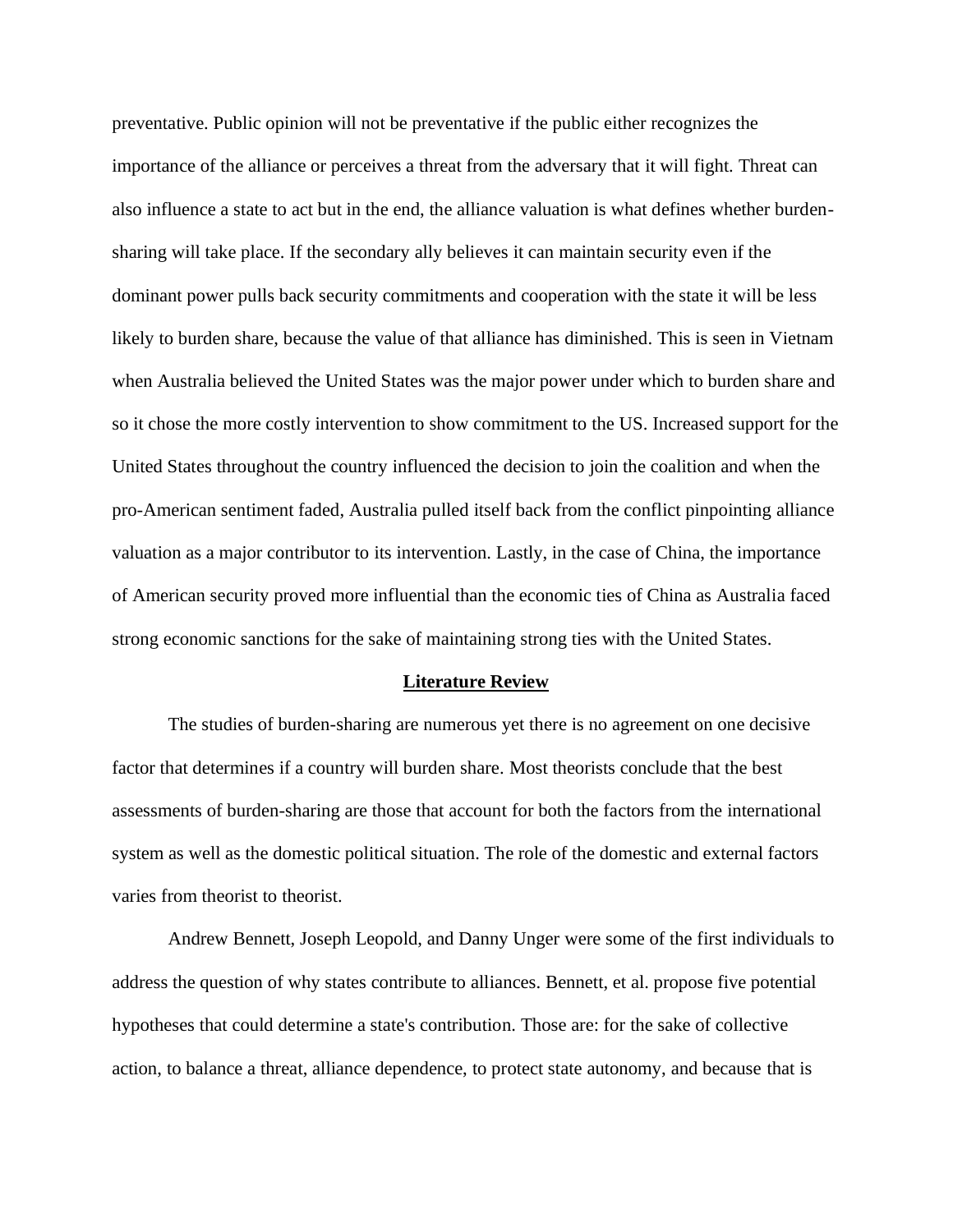what their constituents want.<sup>1</sup> Through five case studies of various countries' decisions to enter the Persian Gulf War, one for each hypothesis, they concluded that a country's likelihood to participate was determined by the external factors from the international system such as collective action, balancing threat, or alliance dependence. But the way a country contributed was based on the domestic political situation and explained by the assessments of state autonomy and domestic politics.<sup>2</sup> This case is useful to understand the possible factors of burden-sharing but the isolation of external from internal factors oversimplifies political structures. There is an intricate interconnection between the two that needs to be assessed.

Daniel Baltrusaitus further defines the causes of different domestic factors for burdensharing. He writes in *Friends Indeed? Coalition Burden Sharing in the War in Iraq* in 2008 when the war is ongoing. This assessment argues that a state's domestic political structure finds the contributions of states instead of the political climate. States with strong executive branches were likely to commit to burden-sharing and supply forces. Alternatively, states with more "parliamentary freedom," or legislative power, were less likely to get involved with forces on the ground but may still help in some way.<sup>3</sup> The importance of domestic politics in state's decisions to burden share is important but Baltrusaitus recognize the limitations of his theory as a result of national elections. He posits that the executive is more likely to use force; but, in democratic nations, the public still holds power over the executive pushing its hand in times of election.<sup>4</sup> Therefore, regardless of the structure, public opinion influences how the government uses force overall.

<sup>1</sup> Bennett, Andrew, Lepgold, Joseph, and Unger, Danny. "Burden-sharing in the Persian Gulf War." International Organization 48, no. 1 (1994): 40 -42.

<sup>2</sup> Ibid. 72.

<sup>&</sup>lt;sup>3</sup> Baltrusaitus, Daniel. "Friends Indeed? Coalition Burden Sharing and the War in Iraq." PhD diss., Georgetown University, 2008. 74.

<sup>4</sup> Ibid, 436.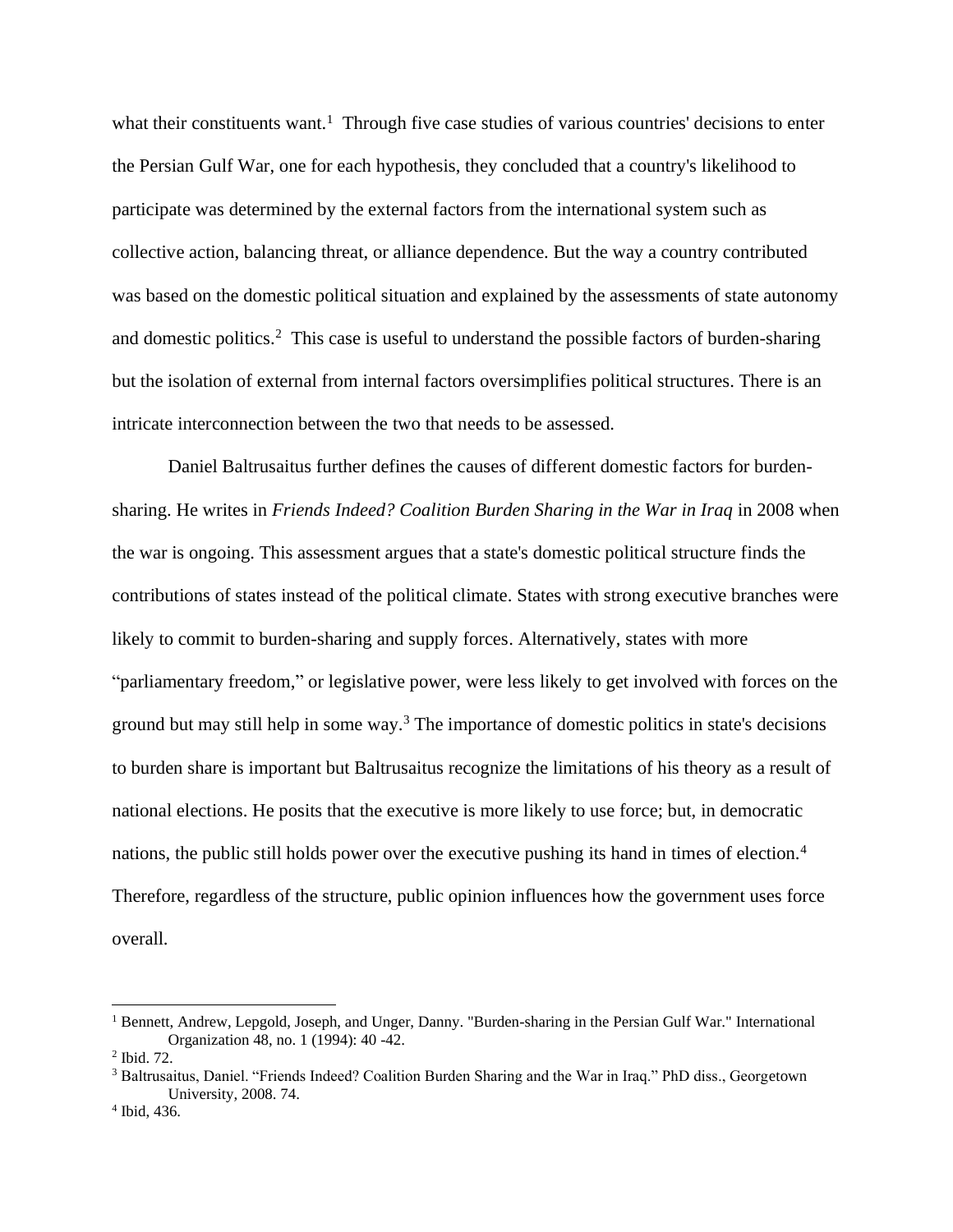In her 2013 work, *American Allies in Times of War* Stefanie Von Hlatky comes to a similar conclusion to Bennett et all. as she tries to understand why US allies are so unreliable in their burden-sharing. Her goal was to understand why some states go all out and others do not join US military efforts at all. For example, the special relationship between the United States and the United Kingdom was useless when recruiting help for the Vietnam war effort; however, Australia quickly came to US aid.<sup>5</sup> She reasons that the secondary allies still are swayed by the fear that not contributing to a war effort will cause them to be marginalized by the unipole (which was America at the time of her assessment). However, the domestic impact of burdensharing is something those states also have to consider as the leaders are concerned with their political survival.<sup>6</sup> This theory is closest to the explanation that I pose here. However, Von Hlatky wrote her assessment for a unipolar world and that is not the status quo, and so we must study how these tenets hold up in a bipolar structure.

Jason Davidson's work on burden-sharing, *American Allies and War: Kosovo, Afghanistan, and Iraq*, emphasizes the interconnected nature of those domestic and international influences and works to understand how they interact. His case studies on allied contributions to Kosovo, Afghanistan, and Iraq support the conclusion that if a state values its alliance with the US, perceives the target as a threat, and public and opposition opinion are both in favor of intervention, then the US ally will assist the US.<sup>7</sup> If any of these three conditions are not met, then contributions are not guaranteed; instead, the balance of these three conditions must be tested. The most important take away from this theory is that domestic opposition is extremely hard to overcome. Strong domestic opposition does not mean an ally will make a small

<sup>5</sup> Von Hlatky, Stefanie. "American Allies in Times of War." United Kingdom. Oxford University Press (2013): 2. 6 Ibid. 3

<sup>7</sup> Davidson, J. *America's Allies and War: Kosovo, Afghanistan, and Iraq*. New York. Palgrave Macmillan, 2011.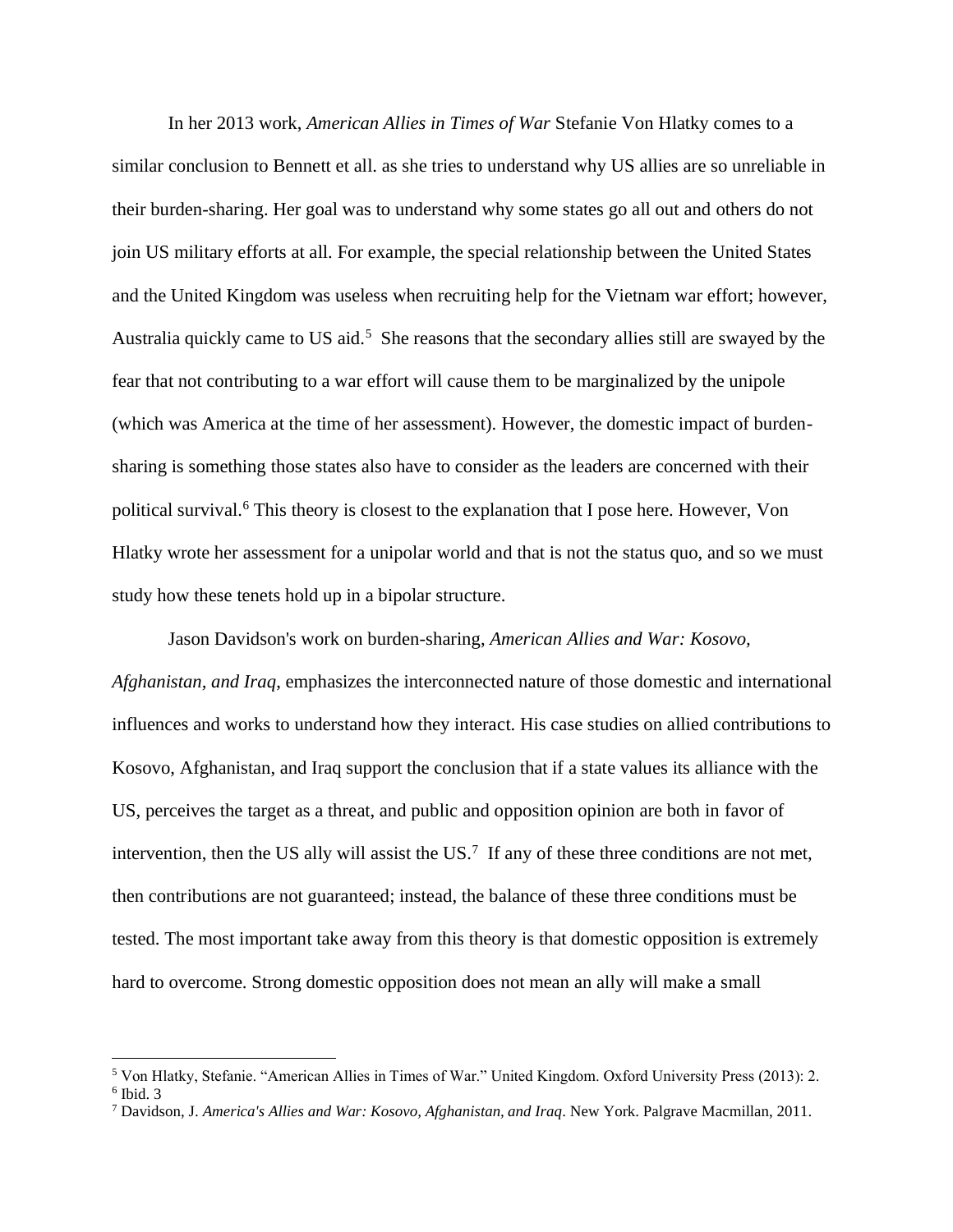contribution; it usually means the ally will not contribute. Davidson's cases looked closely at Britain, Italy, and France. Two of these three are larger power contributors, as a result, he overemphasizes the necessity for the ally to recognize a threat. Large powers are not dependent on the United States in the same way as secondary allies. The Britain and Frances of the international system benefit from its alliances with the United States however, these powers have enough influence, economic and political, on its own to overcome abandonment from the United States. On the other hand, smaller powers like Australia, Poland, Japan, and South Korea lack such influence. This is just one of many differences that separates large powers from smaller powers in its rationale to burden-share.

Furthermore, in 2016, Charles Miller at the Australian National University wrote another piece on burden sharing, this time specifically from the perspective of the Australian public. The analysis and study on public opinion in Australia concluded that neither the voters nor the candidates express support for a free-riding position, where they reap the benefits of agreements without paying their share of the cost.<sup>8</sup> The data from this study shows that Australian trust in the United States makes the Australian people more willing to aid US missions. Furthermore, if it feels like the United States will defend them, it will be more likely to contribute.<sup>9</sup> The public trust of the United States in Australia is powerful and helped Australia to take part in numerous US conflicts since WWI. This last study found a potentially important trait of secondary allies, they highly value the United States. Miller recognizes the faults of this study when he notes foreign policy is not always a salient issue with the public, and therefore policy makers can overlook public opinion. Moreover, the way politician frame foreign policy issues also have a

<sup>&</sup>lt;sup>13</sup> Miller, Charles. "Free Riders in Spite of Themselves? Public Opinion, Elite Behavior, and Alliance Burden Sharing in Australia." *International Journal of Public Opinion Research* 28, no. 2 (2016). 209. 9 Ibid. 213.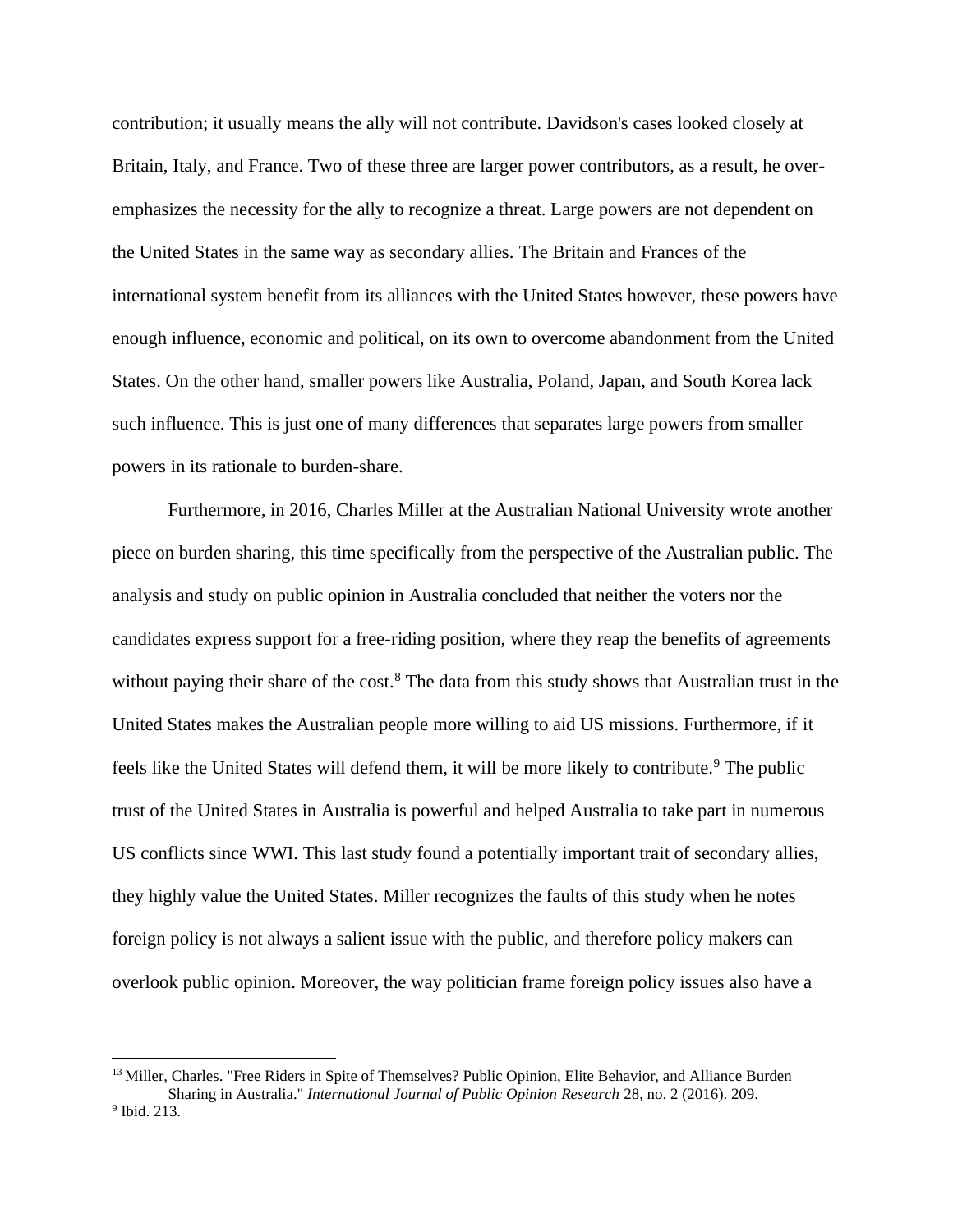massive influence on public opinion as we will be in the Vietnam case. Miller introduces the importance of alliance valuation by the public into the discussion on burden-sharing and I agree that it has an important role to play.

Charles Miller and Patrick Mello both assessed the rationale for ending burden-sharing agreements and both conclude that domestic and international influences aided the decision, just as they play a role in the decision to burden-share. In 2010, Miller looked into why international support for the United States' efforts in Afghanistan was declining and determined the loss of domestic faith in the coalition's ability to succeed was the primary reason for withdrawal.<sup>10</sup> Changing beliefs of political leadership and the breakdown of the consensus that this was necessary also played a crucial role.<sup>11</sup> Mello's research was completed on the withdrawal of allies from Iraq, which is something that I will directly be assessing also later in this paper. He concludes that leftist partisanship, and a lack of upcoming election is what led Australia, along with others, to withdraw before the end of the conflict.<sup>12</sup> This rationale did not extend to every country Mello researched. A second group that did not leave because of political shifts, was swayed to leave Iraq as a consequence of large casualties and direct attacks against its soldiers, such as the cases of The Philippines and Bulgaria.<sup>13</sup>

Both of these studies use Australia as an example of political power changes causing withdrawal. The lack of upcoming elections that pushed countries out of Iraq, according to Mello, was also the result of elections having just occurred in many instances. There was a transfer of power in Australia to a government that was much less pro-American which caused

<sup>&</sup>lt;sup>10</sup> Miller, Charles A. "Endgame for the West in Afghanistan? Explaining the Decline in Support for the War in Afghanistan in the United States, Great Britain, Canada, Australia, France and Germany." *Letort Papers* ; No. 38. Carlisle, *Strategic Studies Institute*, U.S. Army War College, 2010. 7

 $11$  Ibid.  $126 - 129$ .

<sup>&</sup>lt;sup>12</sup> Mello, Patrick A. "Paths towards Coalition Defection: Democracies and Withdrawal from the Iraq War." *European Journal of International Security* 5, no. 1 (2020)

 $13$  Ibid.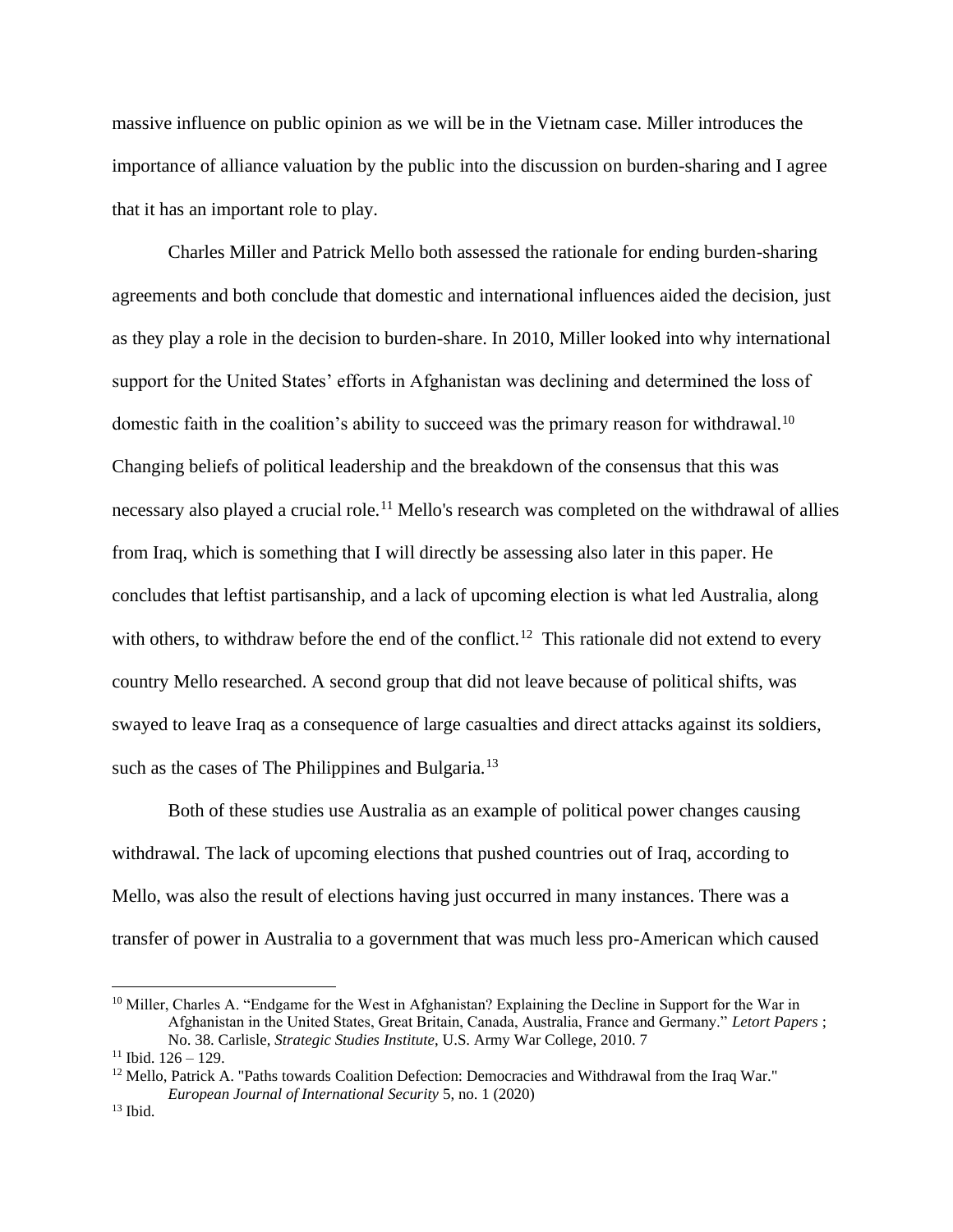them to end its participation in the war effort. Besides, the increased political competition that Miller saw in Australia was the result of an election cycle giving the opposition a larger stage and reason to strongly oppose the current policy. The political changes within Australia show a bigger pattern as to why troops were brought home, the country's priorities toward America changed.

Each study mentioned addresses the rationale behind burden-sharing in some way, but all focus on groups of states and patterns within those groups. The differences between alliances are clearly shown between Hirofuni Shimizu and Todd Sandler's account of North Atlantic Treaty Organization and Eiko Thielemann's of the European Union. Shimizu et al. studies NATO relations from 2001 to 2006 and concludes that states were more likely to contribute when the contribution was self-preserving or beneficial to the state and in any other case could be considered a free rider.<sup>14</sup> This experience may be a result of the nature of NATO. The institution was developed to counteract the Soviet Union. Since the fall of the USSR and the evolution of the Russian threat, the use of NATO as a burden-sharing mechanism became limited, therefore limiting the generalizability of this theory.

Alternatively, Thielemann's similar assessment of the European Union and member state reacts to migration security issues. He came to a vastly different conclusion. The member states of the EU acted in solidarity as a means to protect the whole of the European Union.<sup>15</sup> It is important to recognize that this burden-sharing relationship is special because all involved parties share borders. Therefore, when one is threatened, that threat is close to home for the rest of the powers too. These two opposing conclusions illustrate that different alliances have

<sup>14</sup> Shimizu, Hirofumi, and Sandler, Todd. "Recent Peacekeeping Burden Sharing." *Applied Economics Letters* 17, no. 15 (2010): 1483.

<sup>15</sup> Thielemann, Eiko. "Between Interests and Norms: Explaining Burden‐Sharing in the European Union." *Journal of Refugee Studies* 6, no.3 (2003): 268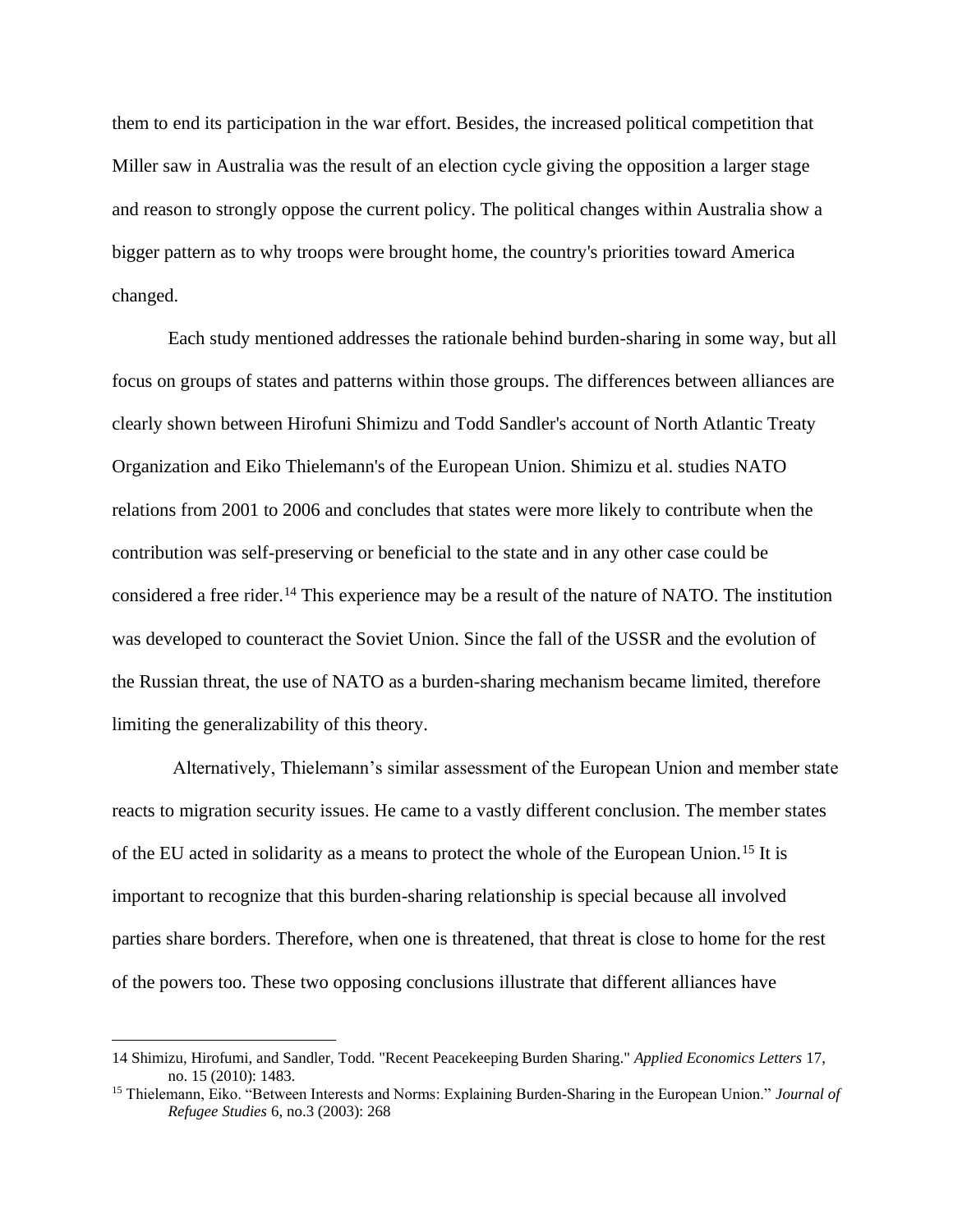different dynamics influencing the likelihood of burden-sharing. The distinctions between these groups emphasize the need to assess burden-sharing rationales in groups with specific attributes; like this study looks specifically at middle powers that are secondary allies of the United States. This group gives the United States a large web of influence around the world and the patterns recognized among them will help the United States to remain powerful.

Through my case studies, I will be able to contribute a specified analysis of which theory of burden-sharing fits the specific rationale of secondary allies.

### **Theoretical Explanation**

The major takeaways from each work found in the literature review are important to recognize and maintain in my explanation. Davidson, Baltrusaitis, and Von Hlatky all acknowledged the influence of alliance valuation to some degree. I take this one step further when assessing only secondary allies and argue that a high alliance valuation causes states to burden share. Secondly, due to the increasingly democratic nature of the world, public opinion must not be preventative to intervention. Politicians must please their constituencies to stay in their positions of power. Therefore, they cannot make decisions that the public strongly disagrees with. To this, I simply claim that a secondary ally's government's valuation of the alliance makes the ultimate decision of whether they will burden share with the major ally.

Secondary allies are middle power countries that choose the United States as its great power ally. Whether it be a result of geographic distance, history, or cultural differences, these states still aim to prove themselves loyal to the American alliance in hopes it will pay off in its time of need. In the China case, the threat that Australia would need protecting from is present but overall, pleasing the major power ally is an insurance policy that the middle power will not be left alone if attacked in the future. The states that the United States has stable and long-term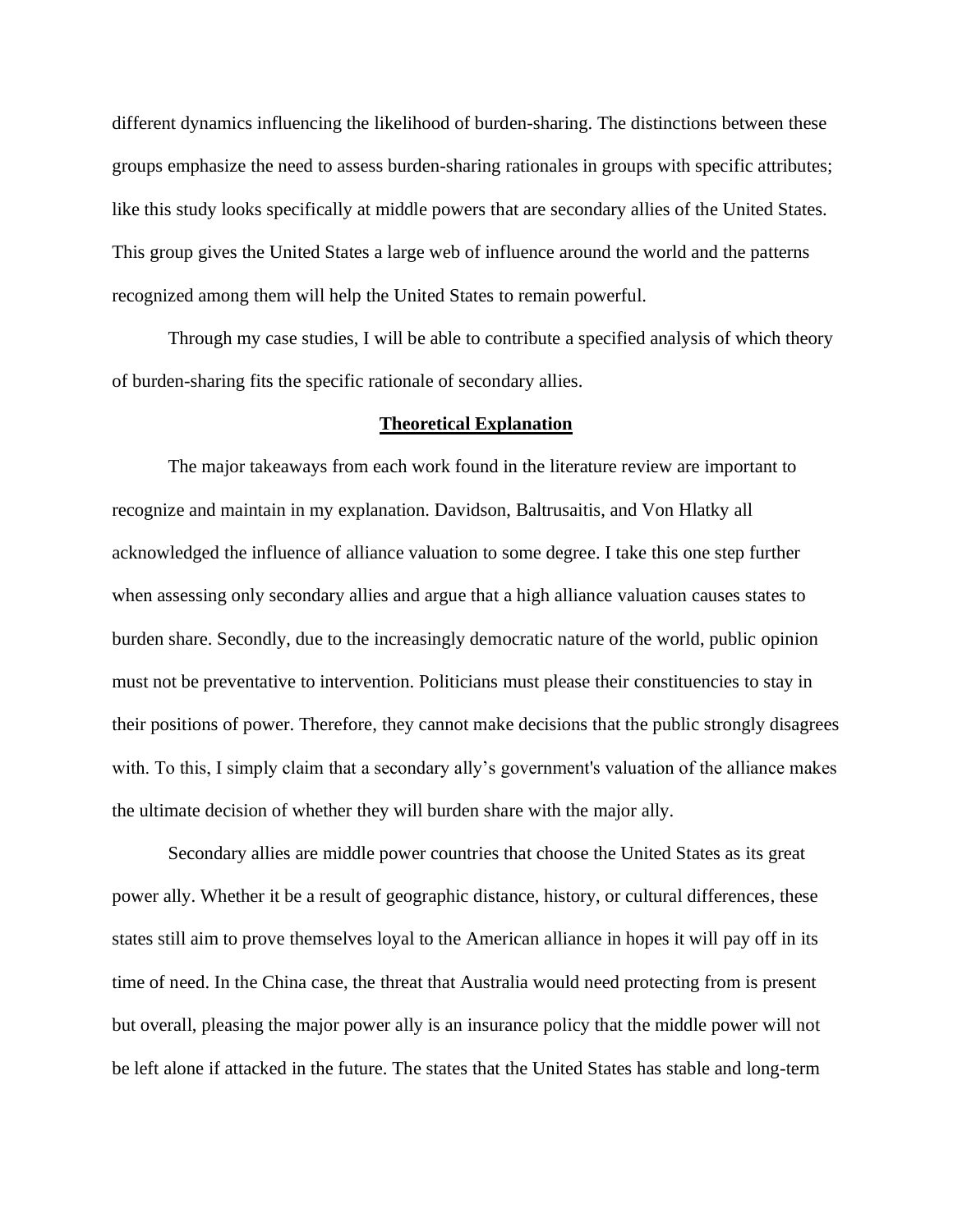relationships with, such as the United Kingdom and France, will make decisions on burdensharing with a different set of criteria. They maintain a good relationship with the United States but do not need feel as strong a need to please the United States. This distinction allows for a more exact assessment of what makes secondary allies burden-share with the United States.

Alliance valuation is the assessment of the benefit gained or lost by keeping a relationship with another power. Alliance valuation is high for an ally that is reliable, shows the ability to protect the smaller power militarily, and has the potential to help the secondary ally prosper in the long-term. Glenn Snyder, in his study of alliance relations, finds that states with similar ideological, ethnic, economic, or prestige values will naturally have a greater alliance valuation.<sup>16</sup> The United States and Australia's alliance has a strong foundation of similar values and therefore if Canberra is convinced Washington will come to its aid, the value of the United States alliance should remain high.

Australia's geographic distance from the United States increases its fear of abandonment by the United States.<sup>17</sup> The United States can ignore an attack on Australia as it is not on the US's border. As a result, Australia feels the need to prove that it will come to America's aid to ensure the United States will come to its.<sup>18</sup> Understanding the role of abandonment for the secondary ally's is imperative to the implementation of this theory. The fear of abandonment is only a condition of compliance if the alliance is highly valued by the secondary ally. High valuation comes from the belief that the relationship with the major power will benefit from the smaller state complying and the faith that the major power can protect the secondary ally.

<sup>16</sup> Snyder, Glenn H. "The Security Dilemma in Alliance Politics." *World Politics* 36, no. 4 (1984): 464.

<sup>&</sup>lt;sup>17</sup> O'Connor, Brendon, and Vucetic, Srdjan. "Another Mars-Venus Divide? Why Australia Said 'yes' and Canada Said 'non' to Involvement in the 2003 Iraq War." *Australian Journal of International Affairs* 64, no. 5 (2010): 528.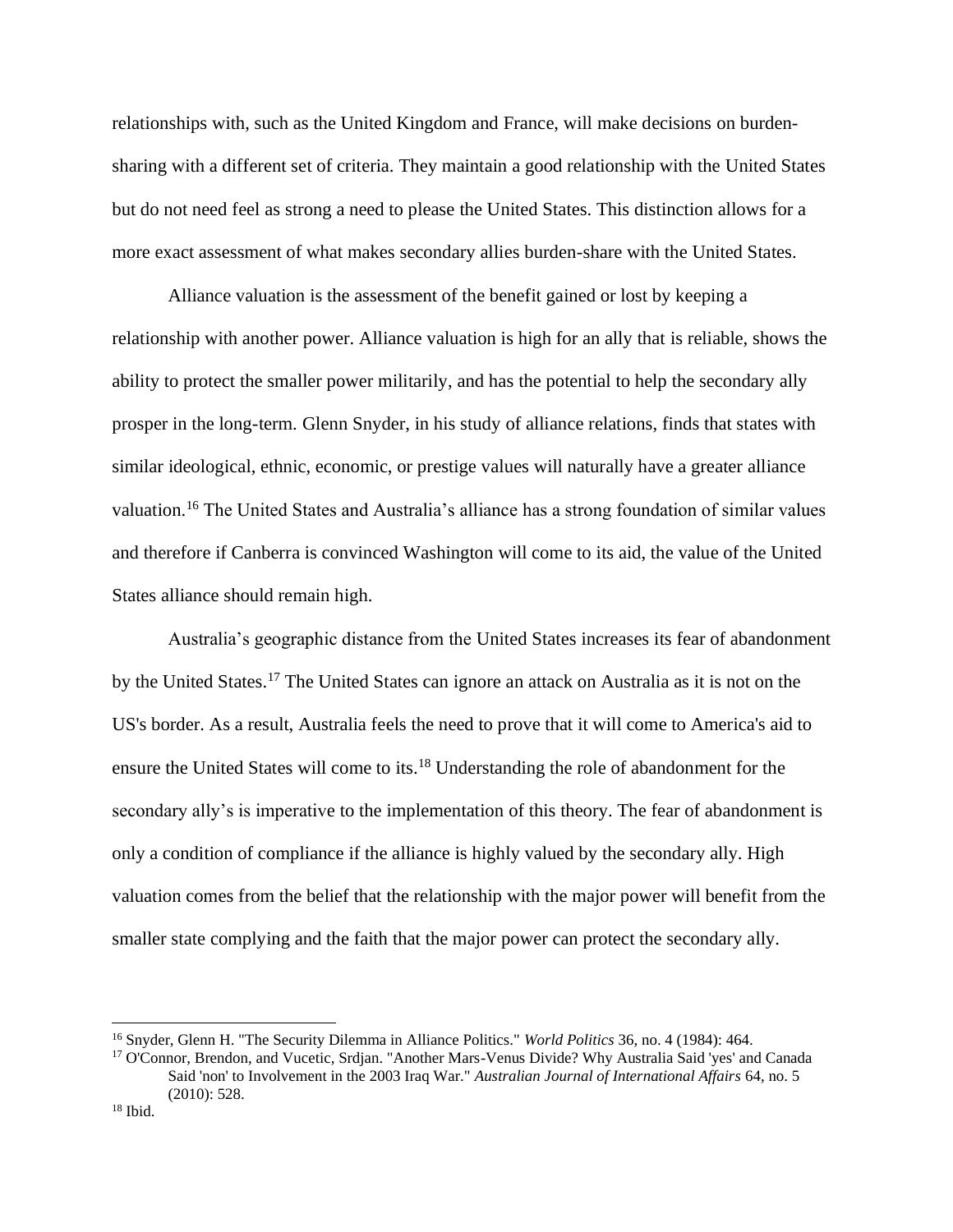Regardless of whether the dominant power protected them in the past, if the subordinate does not believe that the dominant power upkept its influence, or has already abandoned the smaller power, it will not fear the repercussions of not siding with them.

Snyder's theory of alliances states that alliances are created by states to ensure it is on the more powerful side in conflict and to avoid isolation if other states ally with one another.<sup>19</sup> The side one chooses to align with is a result of similar general interests, such as defending or fighting for a common cause, and similar particular interests, such as identity, economics, or ethnicity. <sup>20</sup> These principles explain why the Australian-American relationship took root. Further, once an alliance exists the members repeatedly chose to comply or defect in Snyder's theory.<sup>21</sup> Snyder then builds off this by arguing that the higher the alliance valuation and the more dependent a state is on its ally the more willing it will be to entrap themselves in the missions of allies to prevent abandonment.<sup>22</sup> This is exactly what we see in Australia throughout each case study, the fear of abandonment intensifies the role of alliance valuation for secondary allies.

The responsibility to intervene is that of the subordinate, or secondary ally. Bjorn Jerdén deciphers the role of choice and finds that the secondary allies of major powers recognize its great power as the "best choice for maintaining regional stability."<sup>23</sup> Jerdén ultimately resolves that secondary allies fight in conflict with the United States, or other major power, because that ally is highly valuable to its security. Secondary allies will burden share under the superior

<sup>19</sup> Snyder, Glenn H. "The Security Dilemma in Alliance Politics." *World Politics* 36, no. 4 (1984): 462.

<sup>20</sup> Ibid. 464.

 $21$  Ibid. 466.

<sup>22</sup> Ibid. 471.

<sup>&</sup>lt;sup>23</sup> Jerdén, Björn. "Security Expertise and International Hierarchy: The Case of 'The Asia-Pacific Epistemic Community'*." Review of International Studies* 43, no. 3 (2017): 495.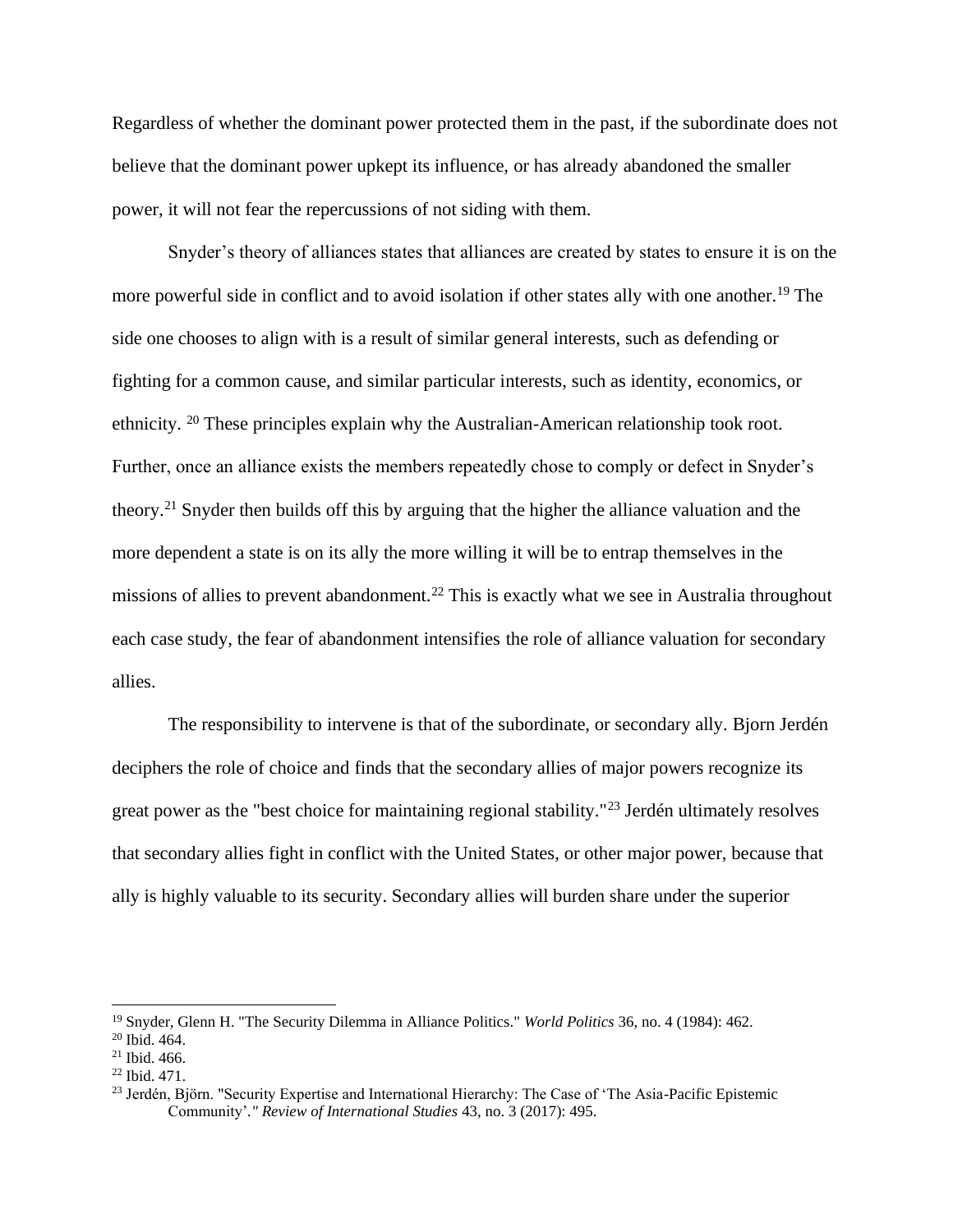power that is of highest value to them, for whatever reason that may be, economically or militarily.

Secondly, the role of threat is periphery in the cases that I will evaluate. Almost all theory recognizes a state's primary goal is to survive. The existence of threat put that survival into question. Therefore, when a state perceives a threat, it is likely to react. I argue that alliance valuation decides how allies will react to threat. Alliance valuation is the determining factor is whether burden sharing will occur. Burden-sharing and threat often overlap, as allies typically have common enemies; in some cases, burden-sharing can exist without threat, as we will see in the case of Iraq. When threat is present, alliance valuation is more important of a determinate when despite being the more costly choice the secondary allies still sides with its major power instead of an alternative.

In term of public opinion, according to Andrew Moravcsik, within liberal society the domestic actors that decide the actions of the state promote its interests.<sup>24</sup> On the elite levels, this means that a dictator, or president, will make foreign policy decisions to help himself. In democratic societies, constituents hold these leaders accountable and therefore they must pay attention to the wishes of their constituents or those constituents will be vote them out of office. This is the structure that exists in all democracy and so regardless of whether burden-sharing is the best choice or not, a political leader's constituents must believe it is the best choice.

A government that highly values its United States alliance will decide to burden share with the United States. However, a public that does not agree with the decision of said government can remove that government from power. Moravcsik makes a note in his recount of liberalism he emphasizes political competition within states ensures that powers listen to the sect

<sup>&</sup>lt;sup>24</sup> Moravcsik, Andrew. "Liberalism and International Relations Theory." Center for European Studies, Harvard University. No. 92-6. 1992. 6.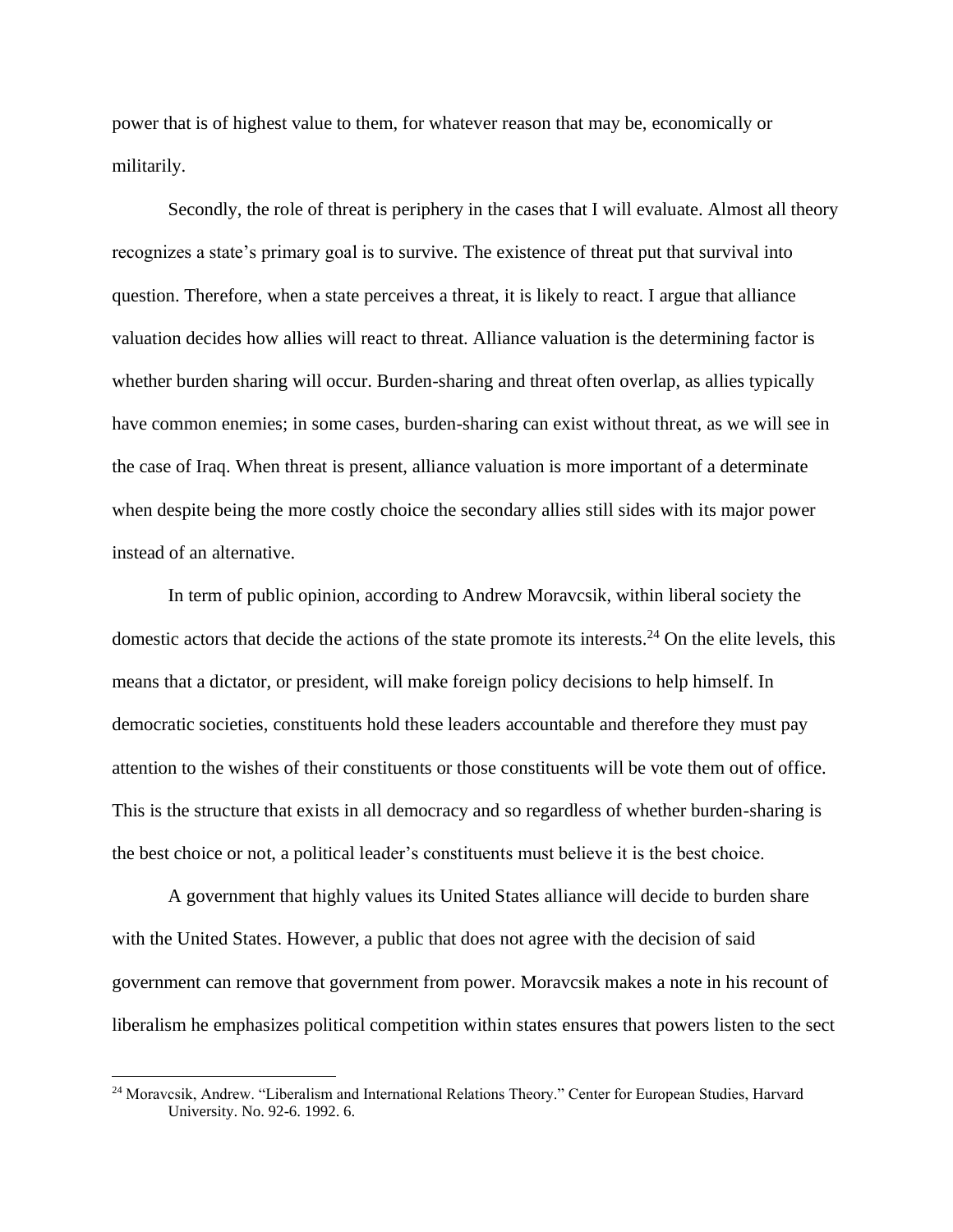of individuals it represents to some degree.<sup>25</sup> The public must recognize a reason to burden-share with the United States, either because it recognizes a threat to its country or because it understands the importance of pleasing its American ally. As the cases will demonstrate, the result of the loss of public support changes the ability for the government to burden-share with the United States .

In summary, when a state's government highly values its alliance with a major power that state will burden share with the United States if public opinion is not preventative. Public opinion will only be preventative if the public does not recognize the importance of supporting good relations with the United States and they do not perceive a threat from the power it would be facing. If the public senses either condition, the country will fight alongside the United States.

## **The Alternative Theoretical Explanation**

If this theory falls short of describing the patterns of secondary allies there are other possible rationales including one where the secondary ally may not be fighting to maintain its security protections from the US; but its protections from the world order that it identify with, and from which they benefit. Wars over ideology are common. A simplified view of the Cold War and the war on terrorism emphasize this. When capitalism was threatened, capitalist nations sided against the communists to fight for the liberal world order from which they benefitted. Then again, when terrorist groups attacked the twin towers, the liberal lifestyle was threatened, and countries came together to fight.

When these conflicts are assessed in terms of the motives for each conflict it is rational to conclude that the allies that fought alongside Washington were fighting for its right to maintain

 $25$  Ibid, 9-10.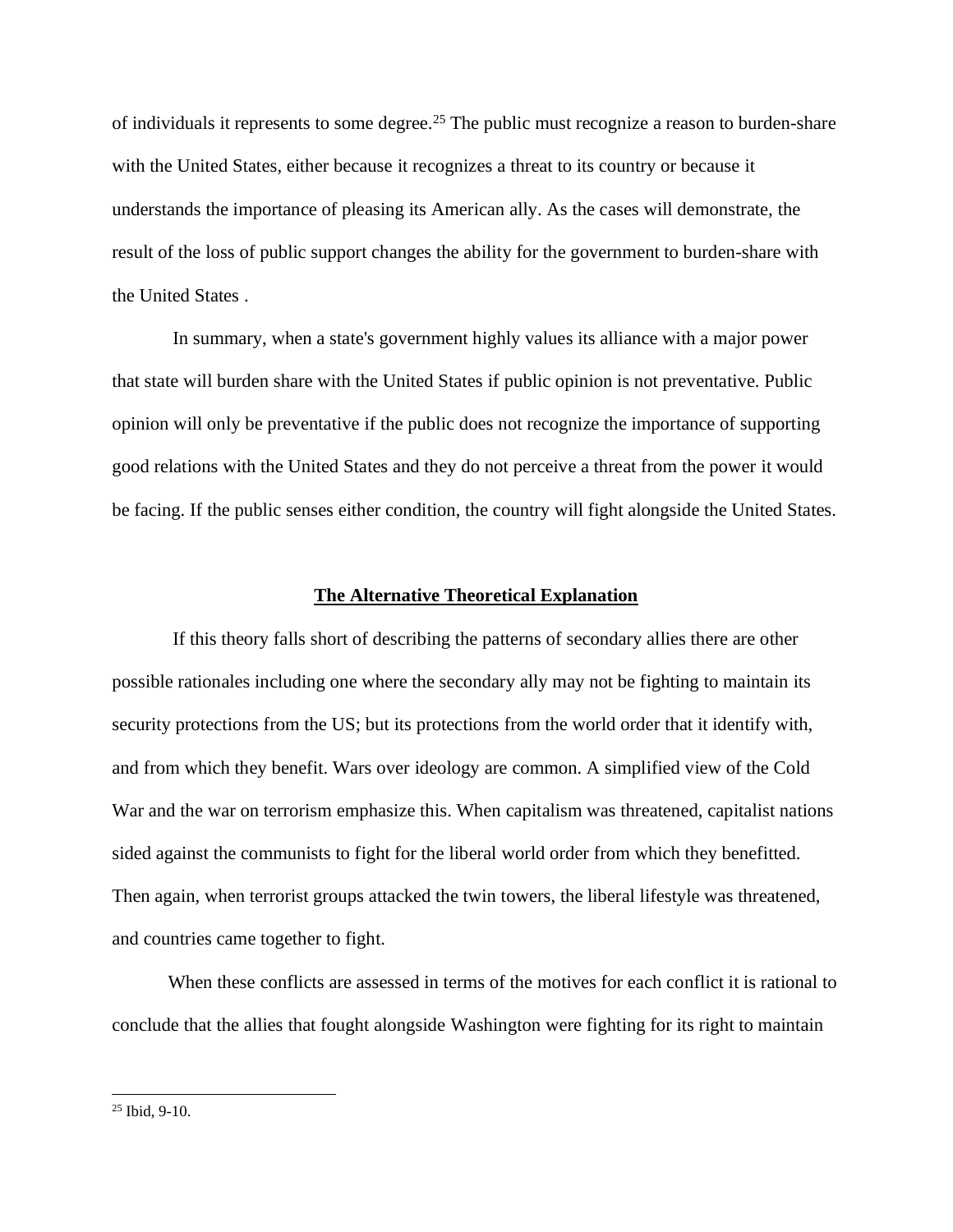its identity. The constructivist theory emphasizes the role that identity plays in a state's international affairs, defense of that identity can drive a state to war. This perspective reframes the influence of the alliance on the choice to intervene and argues that Australia, or any other secondary ally, aids the United States by the coincidence of protecting the same cultural, political, and economic values. In Matt McDonald's breakdown of constructivist theory, he defines security as a social construction. States create the structures that decide which group needs to be protected and how one should protect it. <sup>26</sup> Then the role of a state's identity can be a powerful force in deciding whether or not a state should go to war. Arnold Wolfers simplifies this definition of security noting that it is the protection of a state's core values.<sup>27</sup> If a secondary state recognizes the international system that is identify with is under attack, then it is likely to fight to protect it. It will defend its core values.

For Australia, those values often align with the United States, and therefore it burdenshares with them for mutual benefit. The United States created its identity as a protective world power, and it helped to build institutions to enforce a liberal international order. As defined by Ikenberry, the liberal international order is, "co-binding security institutions, penetrated American hegemony, semi-sovereign great powers, economic openness, and civic identity."<sup>28</sup> The interaction of these elements creates the primarily democratic liberal international order that Washington protects and developed the 'free world' identity that people often equated to it.<sup>29</sup> For the sake of this paper the free world identity, civic identity, and cooperation's with institutions are of primary importance.

<sup>26</sup> McDonald, Matthew. "Constructivisms" in *Security Studies : An Introduction*. 3rd ed. Edited by Paul D Williams and Matthew McDonald, 48-58. Abingdon, Oxon ; New York: Routledge, 2018. 49.

<sup>27</sup> Ibid, 50.

<sup>&</sup>lt;sup>28</sup> Deudney, Daniel, and G. John Ikenberry. "The Nature and Sources of Liberal International Order." Review of International Studies 25, no. 2 (1999): 195.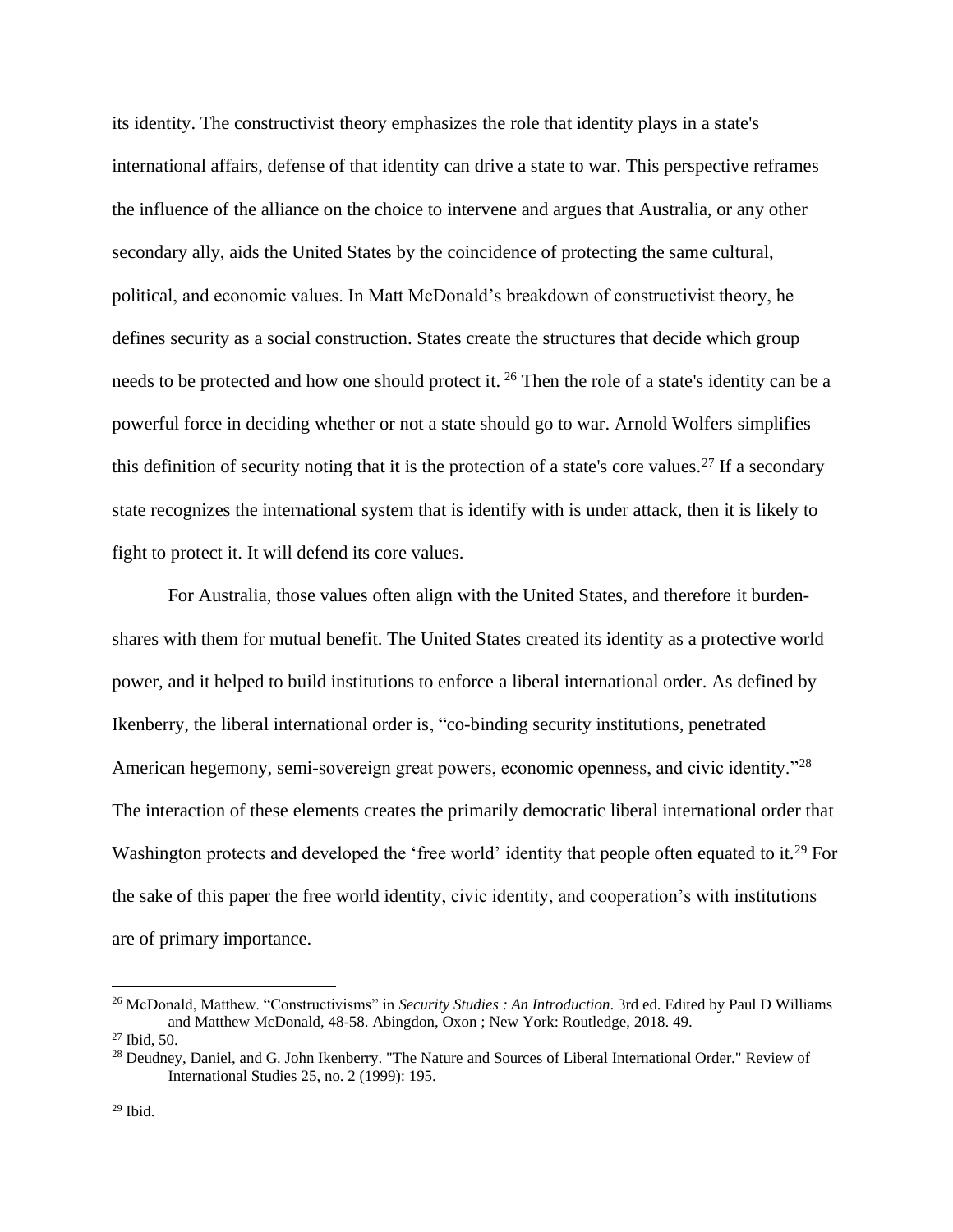Michael Barnett and Raymond Duvall note that these institutions the United States created allow for global governance to be the overarching power, even if set up by a major power.<sup>30</sup> In more concrete terms, even though the United States helped to build the United Nations, the norms that the UN helps to uphold should withstand the United States testing them. Institutions should be looked at as insurance policies for the norms that fuel the international system according to constructivism.<sup>31</sup>

So, if this alternative is the reality of the situation, then Australian actions leading up to conflict will side with the United States when both countries choose to fight for the international systems and norms from which they benefit. Also, Australia would be more hesitant without the approval of international institutions, such as the UN, if at all willing to fight, without its approval. Instead, if they chose to ignore the reactions of the institutions, then the state's intentions are not purely to protect the world order that. In general, the official statements on each conflict will shed light on whether the Australian identity is the reason they are fighting.

Through the analysis of Australian involvement in Vietnam, Iraq, and China we can see Australia is investing in protecting something associated with the United States whether that be the strength of the US's alliance or their shared ideals and international norms. An assessment of government speeches and actions, and public opinion will illustrate whether that is the characteristics of their common identities or their security relationship with the United States. If the government repeatedly discusses the role that America plays in conflict and the aid that the United States can give Australia, it will be clear that it is their relationship that pulls Australia to

<sup>30</sup> Barnett, Michael, and Raymond Duvall. "Power in International Politics*." International Organization* 59, no. 1 (2005): 58.

<sup>31</sup> Navari, Cornelia. "Liberalisms." in *Security Studies : An Introduction*. 3rd ed. Edited by Paul d Williams and Matthew McDonald, 34-47. Abingdon, Oxon ; New York: Routledge, 2018. 36.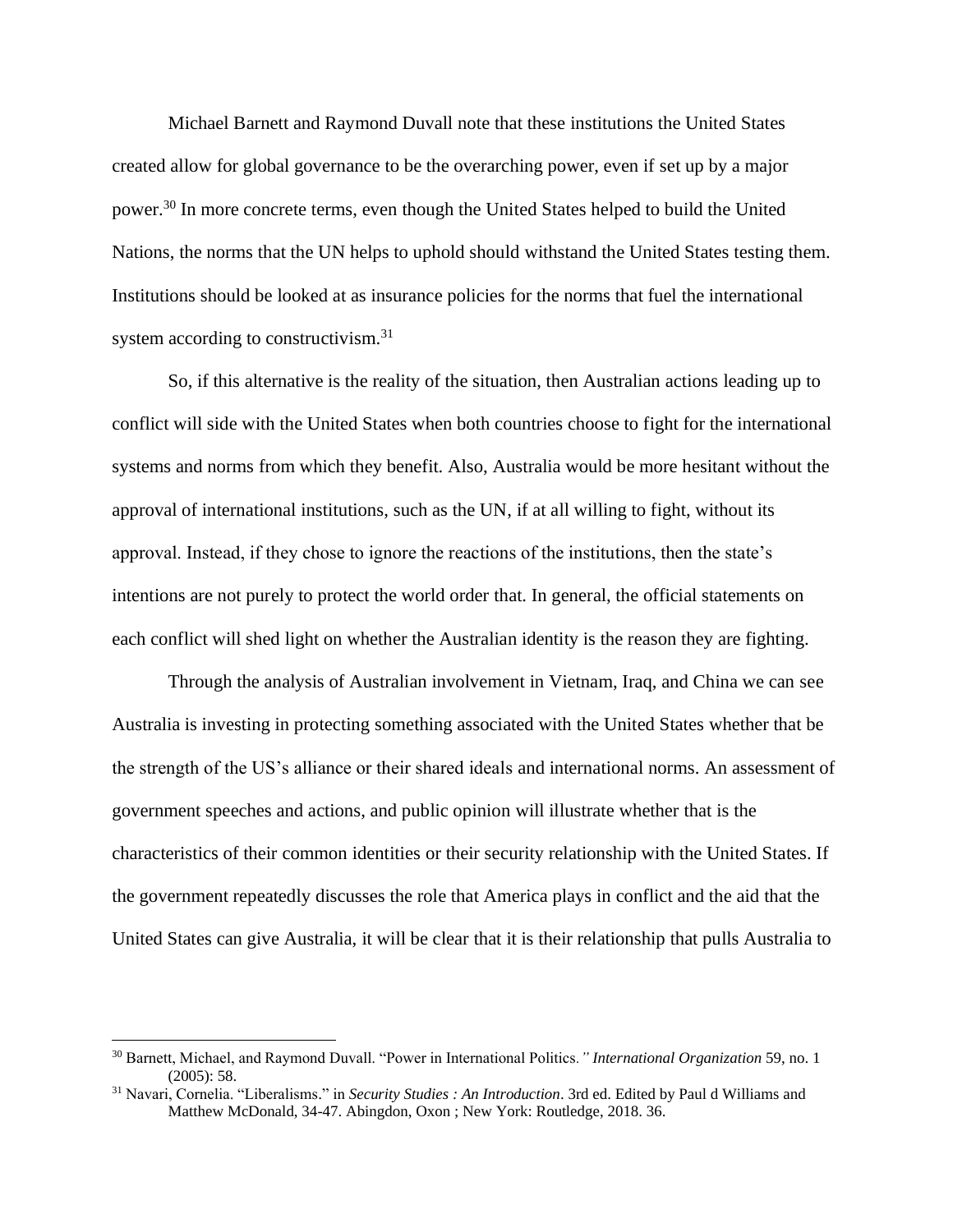burden share. On the other hand, if the conversation focuses on the international system, and protecting the normative status quo my theory will be disproven.

# **Case 1: Australia in Vietnam**

World War Two ended in the Pacific in 1945, but the spread of communism toward Australia in the Pacific followed it. The British and Americans involved themselves in the region in efforts to contain communism in Malay, Borneo, and Korea. Soon the conversation would turn to the situation in Vietnam as the French refused to pull out troops in fear that the country could succumb to communist rule.<sup>32</sup> The British were tied up in Malay when the conflict began, and although US President, Lyndon B. Johnson, was in favor of boot on the ground assistance for the French but was warned that the United States could not go it alone.

American policymakers quickly scrambled to find allies that would fight alongside the United States in Vietnam and to make it a multilateral effort. The Australian government, who was trying to improve its relationship with the United States, were quick to please. When asked in 1962, the Australians deployed 30 advisors to the American efforts, and then this group grew when called on again in 1963.<sup>33</sup> It was not until 1964 when the Americans would push for Australian to deploy infantry battalions and Australia would be deployed in June of 1965. From 1962 until the final removal of troops 60,000 Australian troops would take part in the war effort and Canberra would spend \$218 million.<sup>34</sup> The decision to join the United States in Vietnam marked Canberra's turn away from Britain as Australia's number one ally.

<sup>32</sup> Lee, David. "The Liberals and Vietnam." *The Australian Journal of Politics and History* 51, no. 3 (2005): 430 . <sup>33</sup> Bloomfield, Alan, and Nossal, Kim Richard. "End of an Era? Anti-Americanism in the Australian Labor Party." *The* Australian Journal of Politics and History 56, no.4 (2010):597.

<sup>34</sup> Ekins, Ashley*.* ["Impressions: Australians in Vietnam. Overview of Australian military involvement in the](https://www.awm.gov.au/exhibitions/impressions/impressions.asp)  [Vietnam War, 1962–1975"](https://www.awm.gov.au/exhibitions/impressions/impressions.asp)*. Australian War Memorial*. Accessed 29 April 2021*.*  <https://www.awm.gov.au/visit/exhibitions/impressions/impressions>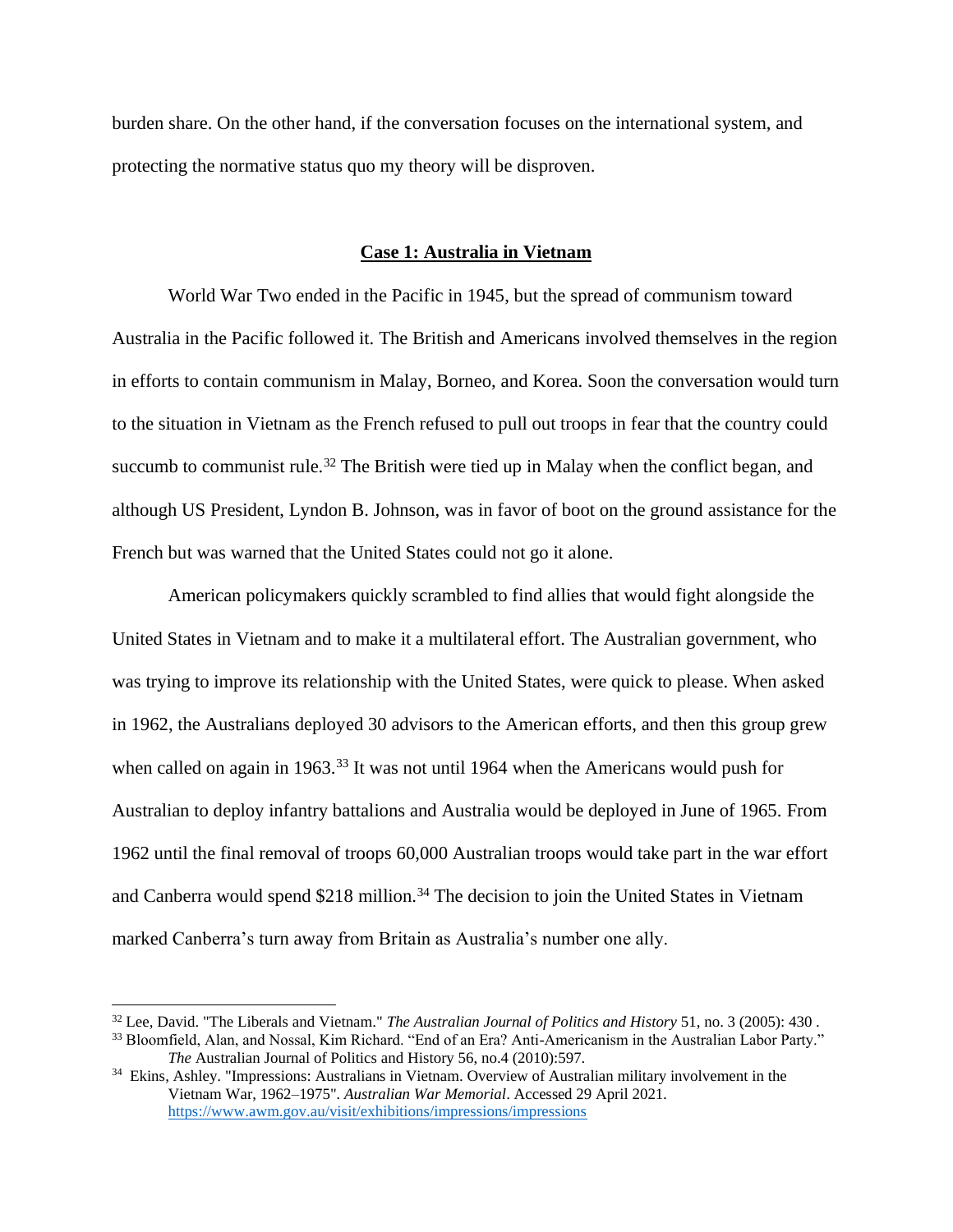The United States and Britain aimed to intervene in Vietnam, and both were Australian allies giving the Australians a choice of who to side with. The British addressed the issue of Vietnam via diplomatic means because it did not have the resources to go to war in another country. If Australia teamed up with the British instead, the cost of the endeavor, in terms of both men and money, would have been much lower. This is the course of action that the Australian public was hoping for.<sup>35</sup> The decision to fight alongside the Washington came from Robert Menzies, Australian Prime Minister, and the Australian Labor Party coalition. Why did the Australian government ultimately choose the costlier option? Because the Americans also chose the more costly option and asked for its help at a time when Australia was trying to prove its commitment to the United States.

## *Theoretical Explanation:*

The Australian military fought in the Vietnam war because its government and Australian people highly valued its burgeoning alliance with the United States and because the Australian people were convinced communism was a threat to its national security. Firstly, the Australians explicitly identified US alliance as a reason for going to war in Vietnam, as its relationship was becoming a pillar of Australian foreign policy. According to Gordon Greenwood, Australia developed behind a wall of British protection in the Pacific and initially thought that Australia would be safe if the British remained a strong naval power Australia would be safe.<sup>36</sup> However, in 1941 the Australians' biggest fear became a reality. As it faced a serious threat of invasion from the Japanese the British turned its attention to Nazi Germany, a threat that was much closer

<sup>35</sup> Lee, David. "The Liberals and Vietnam." 432, 439.

<sup>36</sup> Greenwood, Gordon. "Australia's Triangular Foreign Policy." Foreign Affairs (New York, N.Y.) 35, no. 4 (1957). 690., Greenwood, Gordon. "Australian Attitudes Towards Pacific Problems." Pacific Affairs 23, no. 2 (1950). 165.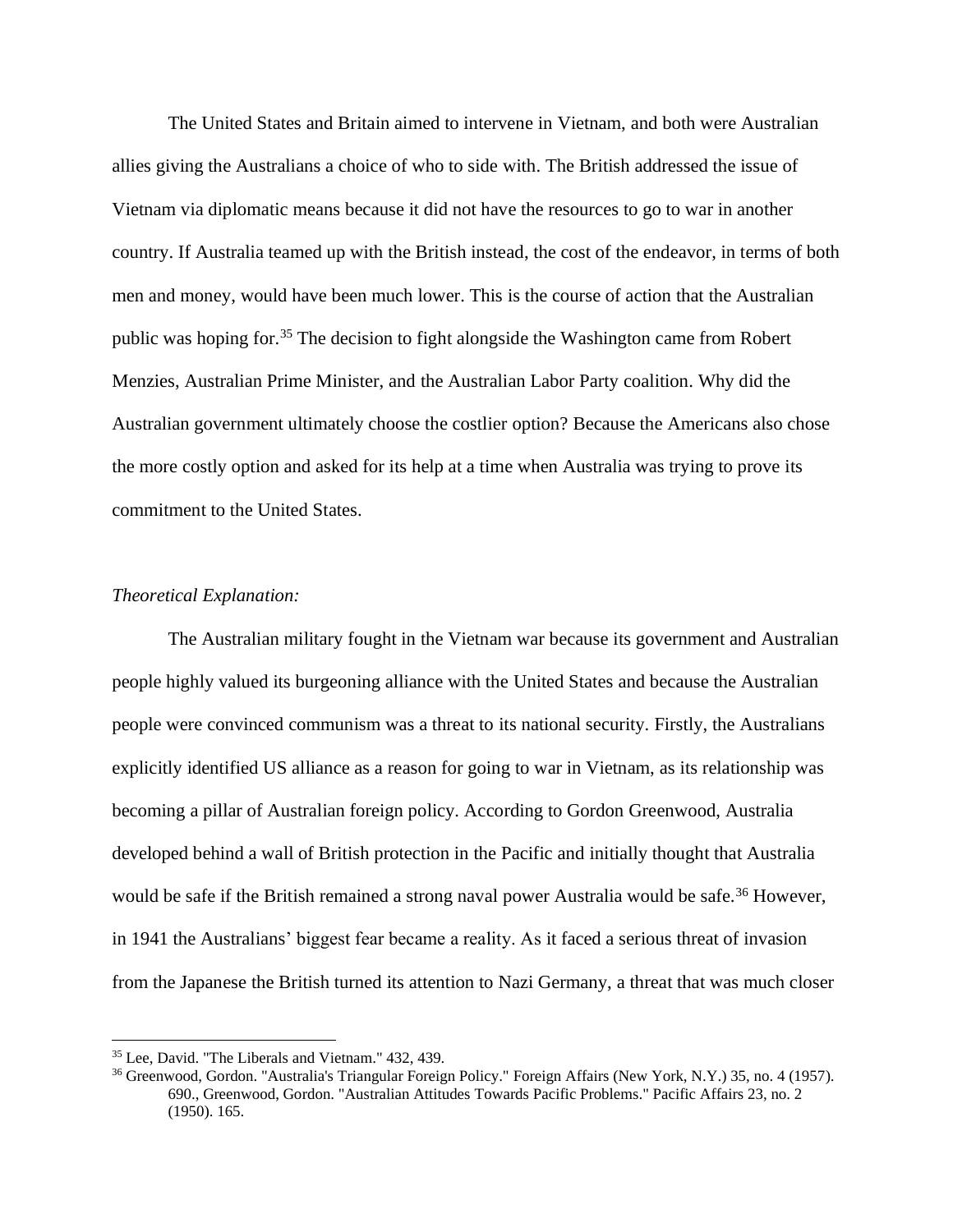to home. The Australians were alone.<sup>37</sup> In the face of perceived abandonment, it the needed a new major power ally to bolster Australia's defenses.

In Australia Britain had created a Western country in the Pacific, so when Australia needed new allies ,it understood its Asian neighbors were not the best options. Then in 1949 Robert Menzies was elected Prime Minister, after he ran on a platform that argued its main goals should be to grow independent of the UN and more supportive of its British and American alliances.<sup>38</sup> The resulting foreign policy was dubbed the Triangular Policy.<sup>39</sup> This policy determined that Australian security could only be achieved by maintaining strong relationships with Britain, the United States, and non-communist Asian nations. The linkages with the British and non-communist nations were already strong and so most available resources would be allocated to the development of a relationship with the United States. In 1951, Australia formalized its relationship with the United States for the first time through the signing of the ANZUS Treaty alongside New Zealand. As the threat of communism came closer to home, Menzies' administration also developed the "forward defense" method which justified them fighting with the British in Borneo and Malay.<sup>40</sup> More specifically this policy pushed Australia to fight beside the allies it wanted to preserve against communism to keep the threat far from the Australian border. This meant fighting alongside the United States.<sup>41</sup>

The Triangular Policy and forward defense continued to take form in Australian foreign policy in the 1950s as Greenwood recounts, "every major postwar statement in Australia has stressed the importance of friendship with the United States."<sup>42</sup> The process of becoming a US

<sup>37</sup> Greenwood, Gordon. "Australia's Triangular Foreign Policy." 690.

<sup>38</sup> Lee, David. "The Liberals and Vietnam." 429.

<sup>39</sup> Greenwood, Gordon. "Australia's Triangular Foreign Policy." 691.

<sup>40</sup> Lee, David. "The Liberals and Vietnam." 430.

<sup>41</sup> Benvenuti, Andrea. "Difficult Partners: Indo-Australian Relations at the Heights of the Cold War, 1949 – 1964." *The Australian Journal of politics and History* 57, no.1.(2011).65

<sup>42</sup> Greenwood, Gordon. "Australian Attitudes Towards Pacific Problems." *Pacific Affairs* 23, no. 2 (1950): 165.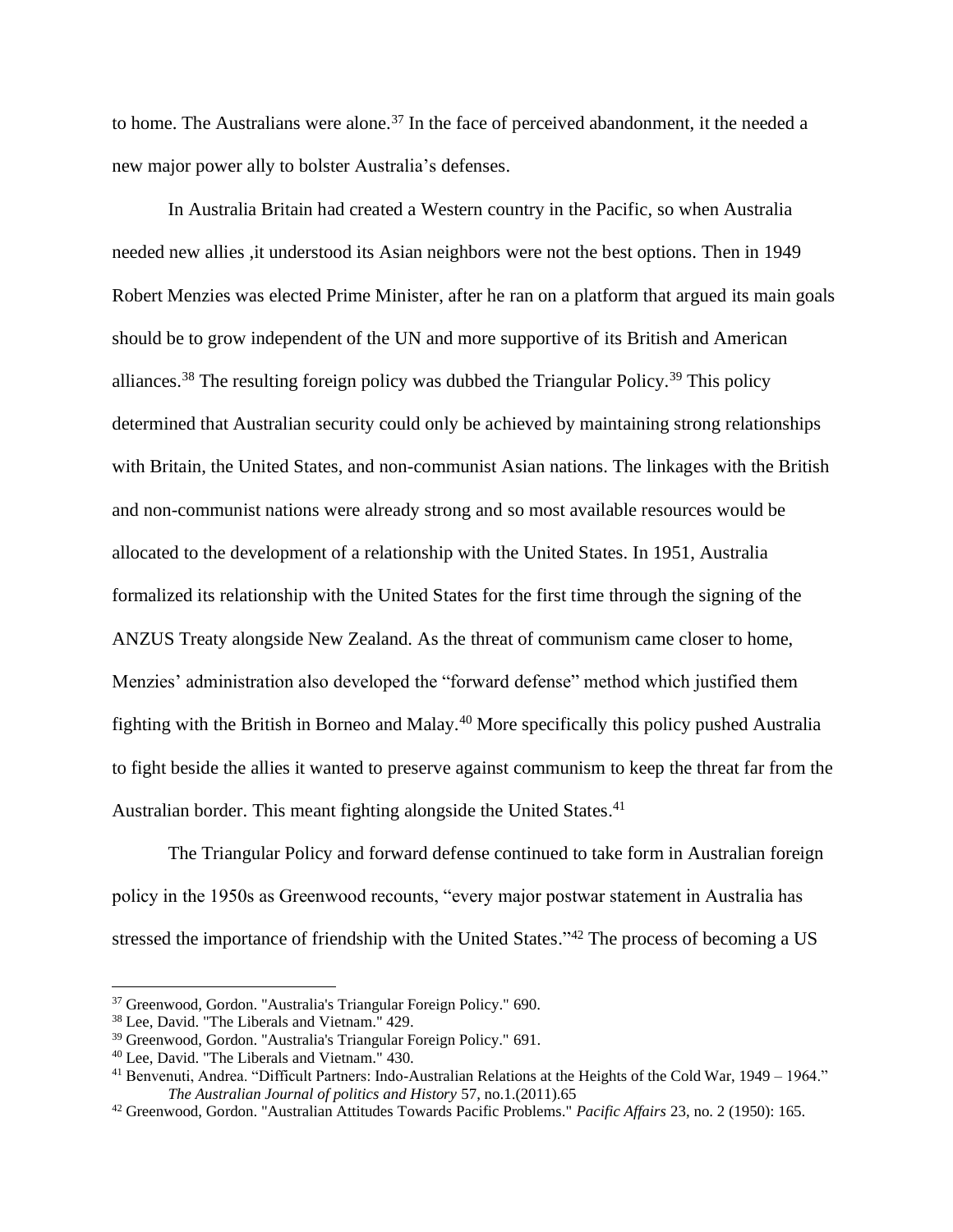ally that received the security benefits of America would not be easy. The situation in Vietnam tested Canberra's new alliance with Washington, and to prevent abandonment the Australians needed to prove its loyalty to the United States. In a statement from the Australian Ambassador to Washington, they advised, "The problem of Vietnam is one, it seems, where we could … pick up a lot of credit with the United States…"<sup>43</sup> And the Menzies government wanted to jump at this opportunity to win the favor of the United States.

Also, in 1954, just after France's defeat in Vietnam by signing the Geneva Conventions, there were warnings the United States would reducing its presence in the region if allies were not going to come to its aid.<sup>44</sup> As a result, Australia enthusiastically increased its commitments to the United States in helping to form the Southeast Asian Collective Defense Treaty (SEATO).<sup>45</sup> Following this pattern, when the US government warned that intervention in Vietnam would be impossible without allies through its More Flags campaign, Australia quickly committed what it could to the effort.<sup>46</sup> This was initially just advisors and non-combatants, but in 1962 the United States would request Australian troops on the ground. Garry Woodard wrote extensively on the topic of Australia in the Vietnam war. He accredits this Australia's excitable commitment to Vietnam as a representation of its understanding of an "insurance premium." <sup>47</sup> Menzies knew Australia could not expect America to continue to work with Australia if it did not do the same in American times of need and was ready to pay for its partnership. This is Australia's fear of abandonment dictating what costs the Australians were willing to pay.

<sup>43</sup> Australia's Military Commitment to Vietnam. (1975, May 13). Retrieved, from <https://pmtranscripts.pmc.gov.au/release/transcript-3737>

<sup>44</sup> Lee, David. "The Liberals and Vietnam." (2005). 433.

 $45$  Ibid.

<sup>46</sup> Davidson, J. "America's Allies and War: Kosovo, Afghanistan, and Iraq." 31.

<sup>47</sup> Woodard, Garry. "Australia's War in Vietnam: Debate without End." Australian Journal of International Affairs 71, no. 2 (2017): 218.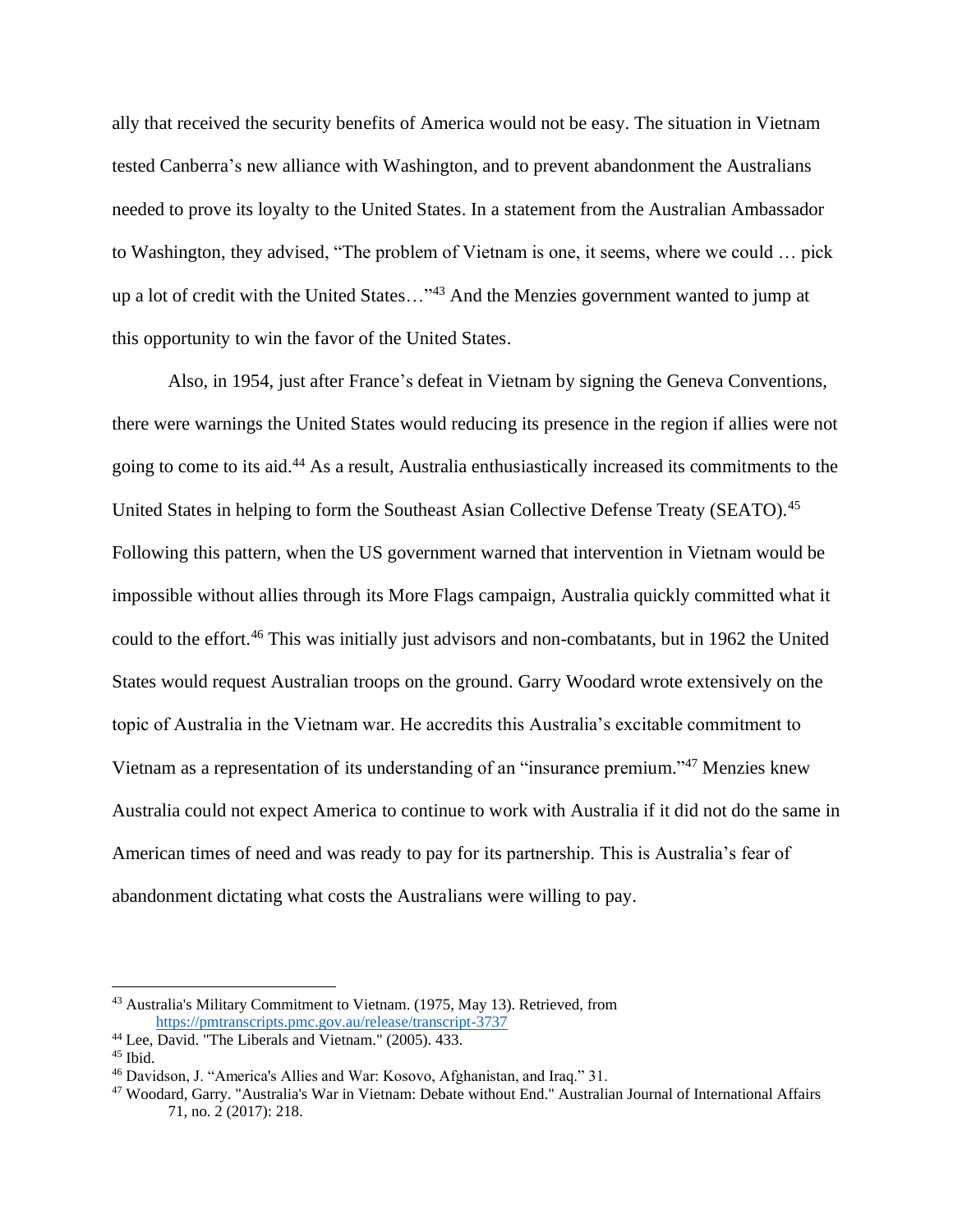This defensive policy was necessary being the spread of communism threatened the Australian was of life and put the stability of the region into question. The presence of threat pushes Australia into action, the value of the alliance would decide how it would address the threat. Leading up to the deployment of troops on the ground, Canberra was aiming to maintain its relationship with both London and build one with the Washington, but the powers chose different approaches to the issue. Britain made a stronger diplomatic effort to create peace as it could not afford to send more troops, while the United States wanted boots on the ground to influence the situation. <sup>48</sup> Australia's goal to improve the American alliance pushed them toward the US method of involvement; but Britain also made itself a less appealing ally to Australia. The Australian government recognized the threat of communism. That is why the triangular policy that was developed, and Menzies 'forward defense" were so widely accepted. However, Britain was making moves toward granting Singapore its independence. This threatened Australia as it presumed the predominantly Chinese population would convert Singapore to a communist nation and create another adversary of Australia in the region.<sup>49</sup> Menzies' concern with this decision pushed him and his administration to increase the relative importance to the American alliance<sup>50</sup> as the British did not appreciate the gratitude of the situation like America and Australia. The Australian government decided to fight in Vietnam to improve its relationship with the United States. This pushed Australia to choose the United States as its major power to burden share with.

<sup>48</sup> Lee, David. "The Liberals and Vietnam." 432.

<sup>49</sup> Benvenuti, Andrea. "Difficult Partners: Indo-Australian Relations at the Heights of the Cold War, 1949 – 1964." 62.

 $50$  Ibid.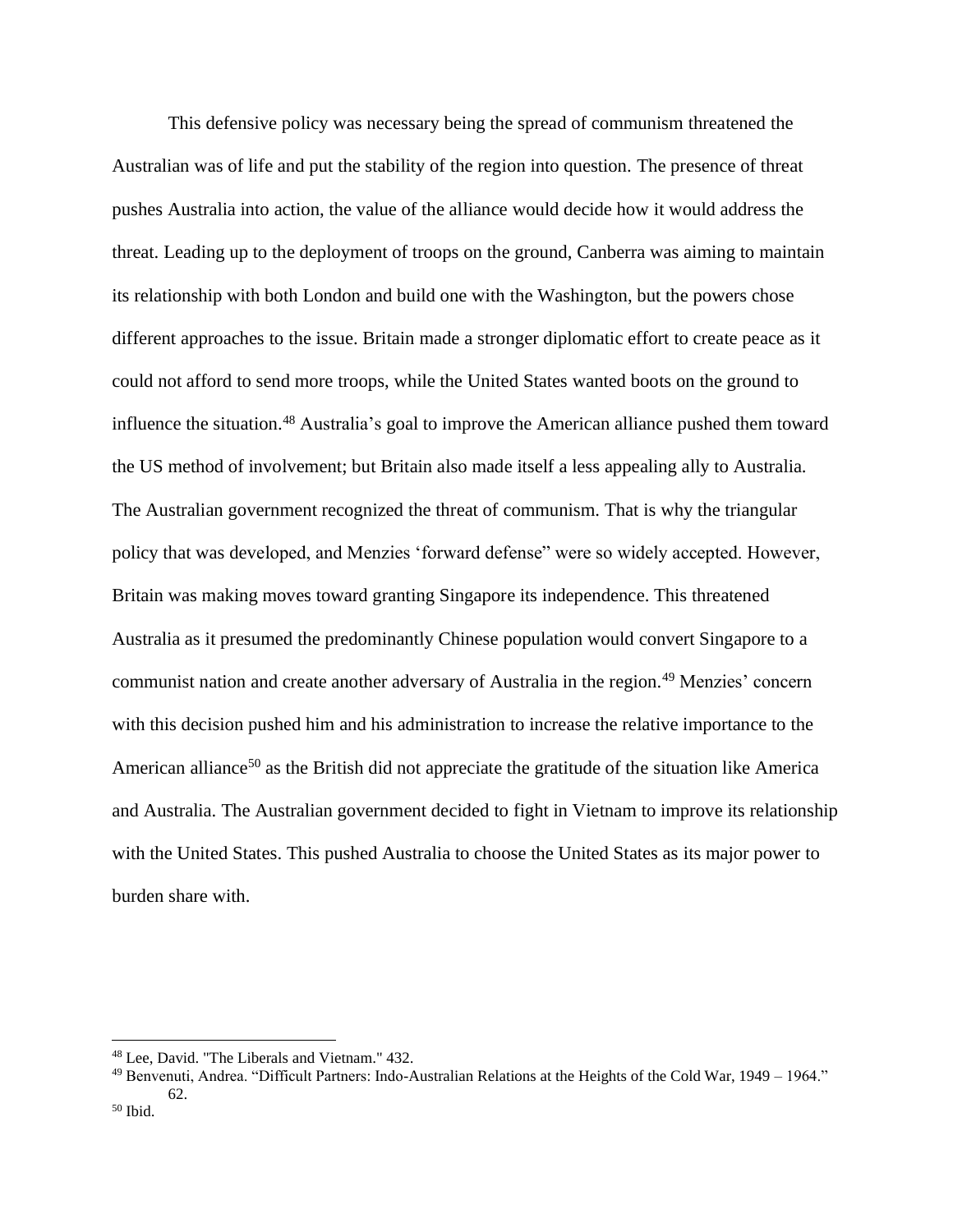Australia's decided to side with the United States instead of the British by May 1962, when Australia committed to advisors to South Vietnam at America's request.<sup>51</sup> The Australian cabinet made this decision based on hypothetical situations where Washington may ask for assistance in meetings between 1959 and 1961. On three separate occasions, the executive determined that while they preferred to work with all its SEATO allies, the situation in Vietnam was important enough to address with just the United States.<sup>52</sup> On this topic, Menzies told the *Sydney Morning Herald* that Australia's decision was not the one the people wanted but they had to accept the decisions shaped by its "great and powerful friends."<sup>53</sup> The friend was the United States and it was asking for support in its endeavors in Vietnam. As a result, Australia fulfilled its request and sent troops to Vietnam.

It is not enough for the government to value the US alliance and therefore go to war. Public opinion must also either recognize the importance of a strong relationship with the United States too or see the conflict as an issue of national security. In this case, the public understood the gratitude of the threat of the expansion of communism and feared the realization of the domino theory. This was ensured by Minister of External Affairs Percy Spender in the early 1950s and he repeatedly warned the public of the encroaching threat of Communism on Australia. He warned, "Should the forces of Communism prevail, and Vietnam come under the heel of Communist China, Malaya is in danger of being outflanked and it, together with Thailand, Burma, and Indonesia, will become the next direct object of further Communist activities."<sup>54</sup> At first, legislatures and the people did not support this opinion but it steadily

<sup>51</sup> Edwards, Peter. *Australia and the Vietnam War*, University of New South Wales Press, 2014. 75.

<sup>52</sup> Ibid. 70.

<sup>53</sup> Ibid. 72

<sup>54</sup> Lee, David. "The Liberals and Vietnam." 430.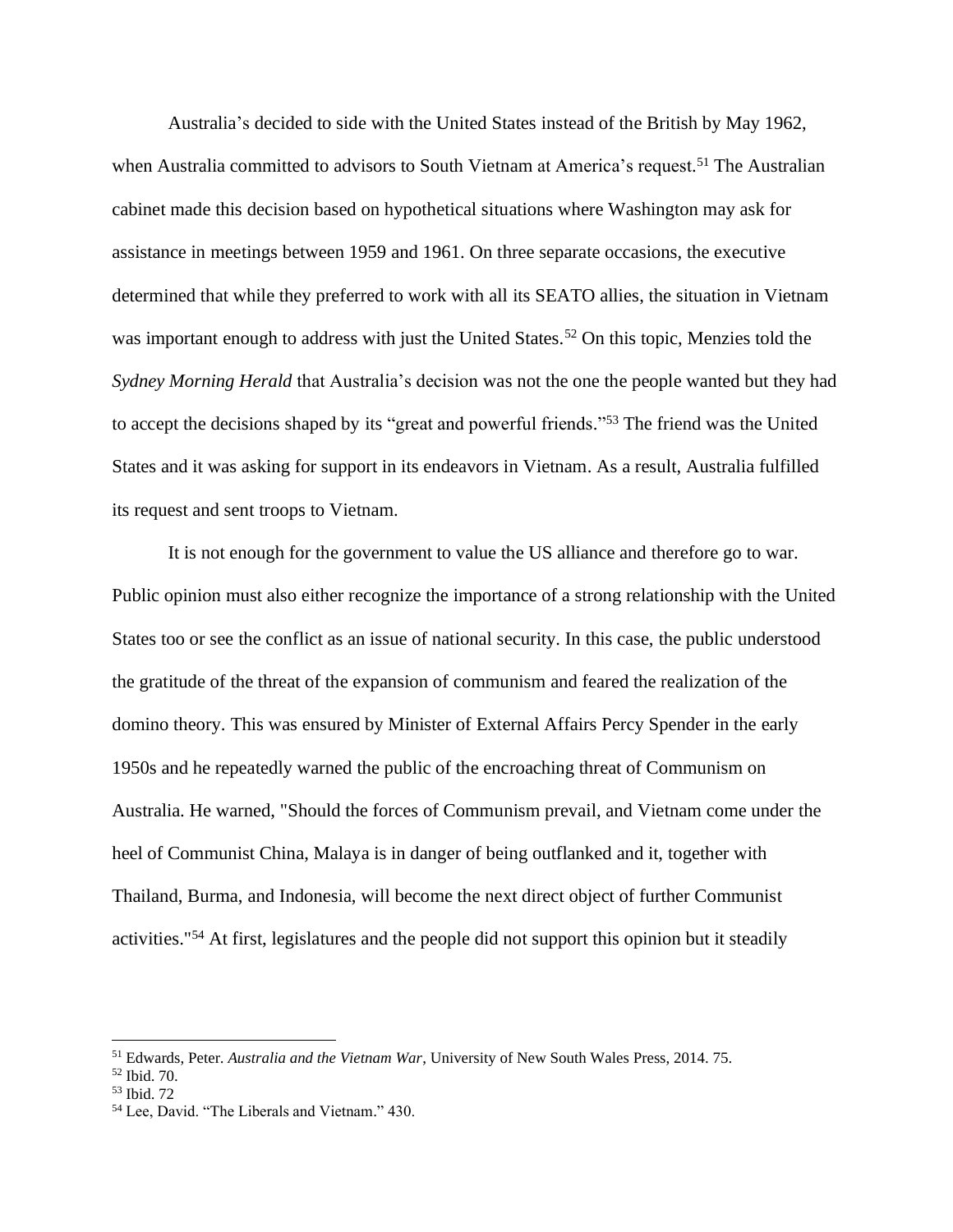gained support throughout Menzies' cabinet and gained popularity.<sup>55</sup> With a constituency that understood the threat of communism, Menzies' work to sway the people in favor of war would be easier.

The condition that the public highly valued the American alliance when burden-sharing began may also be satisfied but it is almost impossible to prove because of the lack of available data from before the war. Regardless, Australian support for the war did not plummet when anti-American sentiment began to spread. Public support for Vietnam was high at the beginning of the conflict with 61% of the public approving of the initial deployment of advisors to Vietnam and Thailand.<sup>56</sup> Public support for the war remained about 50% until April of 1969; however, by April of 1970 only 10% of the public wanted the Australian troops to stay in Vietnam until the end.<sup>57</sup> This dramatic drop mimics the rise in anti-American sentiment through the Australian Labor Party and the country that would be accelerated by the Tet Offensive in 1968, and later by the publication of the details of the My Lai Massacre over the year. <sup>58</sup> These atrocities, combined with the set-in of war fatigue, caused the people to view the Vietnam War as an American war that they did not need to fight which effectively eliminated public support for the war. 59 Although impression spread rapidly through public discourse, the Australia people still supported the war until the government removed troops in 1973.

The removal of troops before the drop in public support exemplifies the importance of the precondition of the government valuing America because in 1969 when public opinion was still high (50%) the government decided to recall troops from Vietnam. The Australian government

<sup>55</sup> Ibid. 430.

<sup>&</sup>lt;sup>56</sup> Hall, Robert. "Gallup polls  $#2$  – Australian support for Vietnam deployment." University of New South Wales – Sydney*.*(March, 2020).

 $57$  Ibid.

<sup>58</sup> Bloomfield, Alan, and Nossal, Kim Richard. "End of an Era? Anti-Americanism in the Australian Labor Party." 598.

<sup>59</sup> Ibid. 598, 608.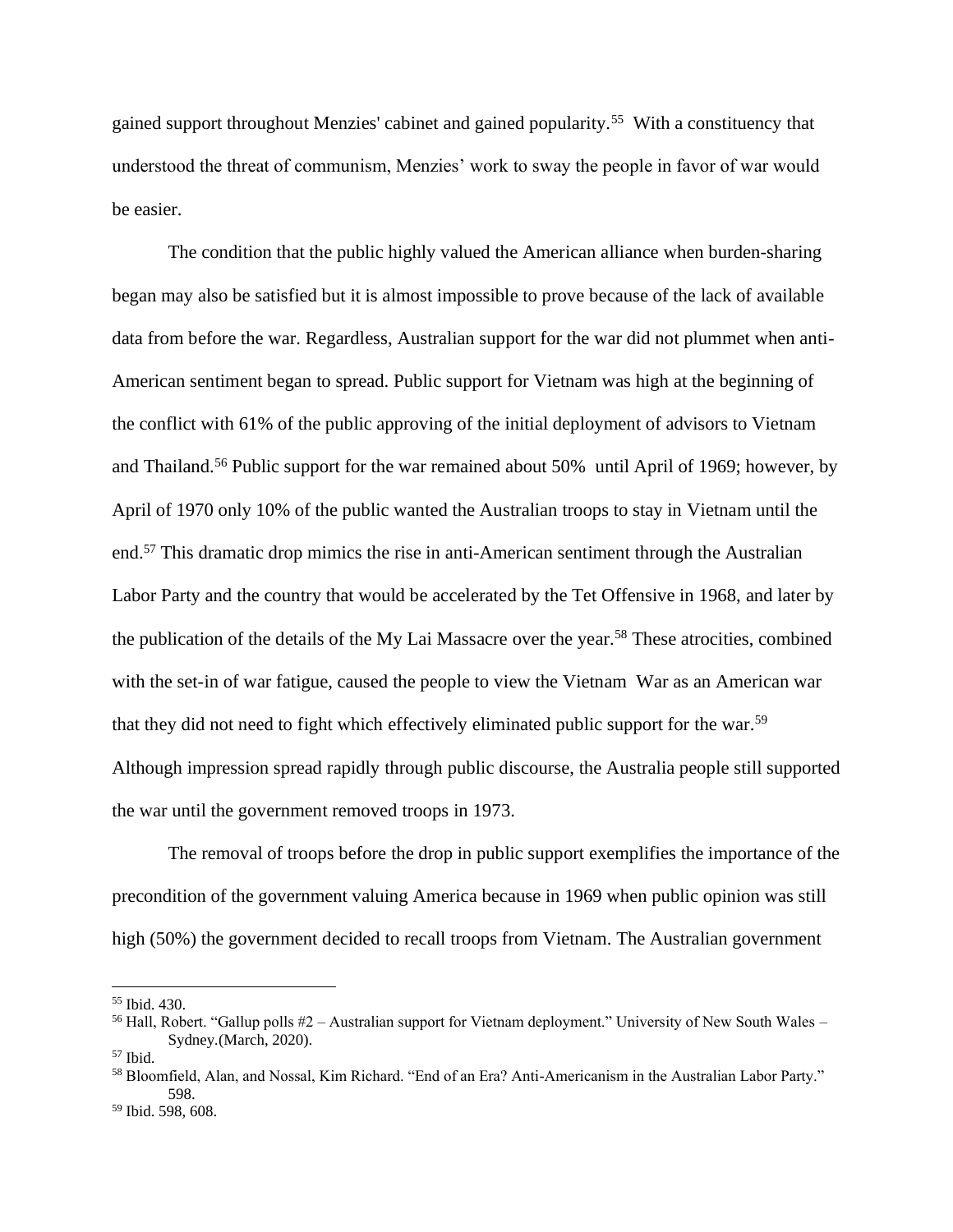no longer saw this commitment to the US effort as vital to sustaining a beneficial US relationship and the ALP moved away from its pro-America stance. In conclusion, the decision that Australia made to support the US efforts in Vietnam was based on the importance of the support to the Americans and the opportunity to strengthen its American alliance. This was only made possible by the Australian people recognizing the threat of the spread of communism from the north.

# *Alternative Explanation:*

It could be argued that Australia was not advising and fighting in Vietnam for the sake of strengthening its US alliance but instead because it was a beneficiary of the liberal system that the United States was trying to protect in Vietnam. As previously established the identities of the Australian people are closely tied to those of the British people and the western world. Therefore, when the liberal political system they identified with was under attack, it fought to protect it.

Statements by Menzies pushed the idea that fighting against communism was fighting for the Australian freedoms that the people took for granted. In his address at the Australian – American Association's 25<sup>th</sup>-anniversary dinner in October 1965, Menzies applauded US acceptance of its great power role in the Post WWII world and went on to say, "the defense of freedom which, in the long run, make no mistake, is our own defense." This speech recognizes that Australia's efforts to fight with the United States were efforts to protect the freedom of the people of the world, as that was the best way to protect its "freedom", or liberal political system.<sup>60</sup> In that same speech, he would further emphasize this point by stating, "... the freedom

<sup>60</sup> Menzies, Robert, "Speech at The Australian-American Association 25th Anniversary Dinner Held at Melbourne." Speech. Melbourne, Australia. 29 October 1965.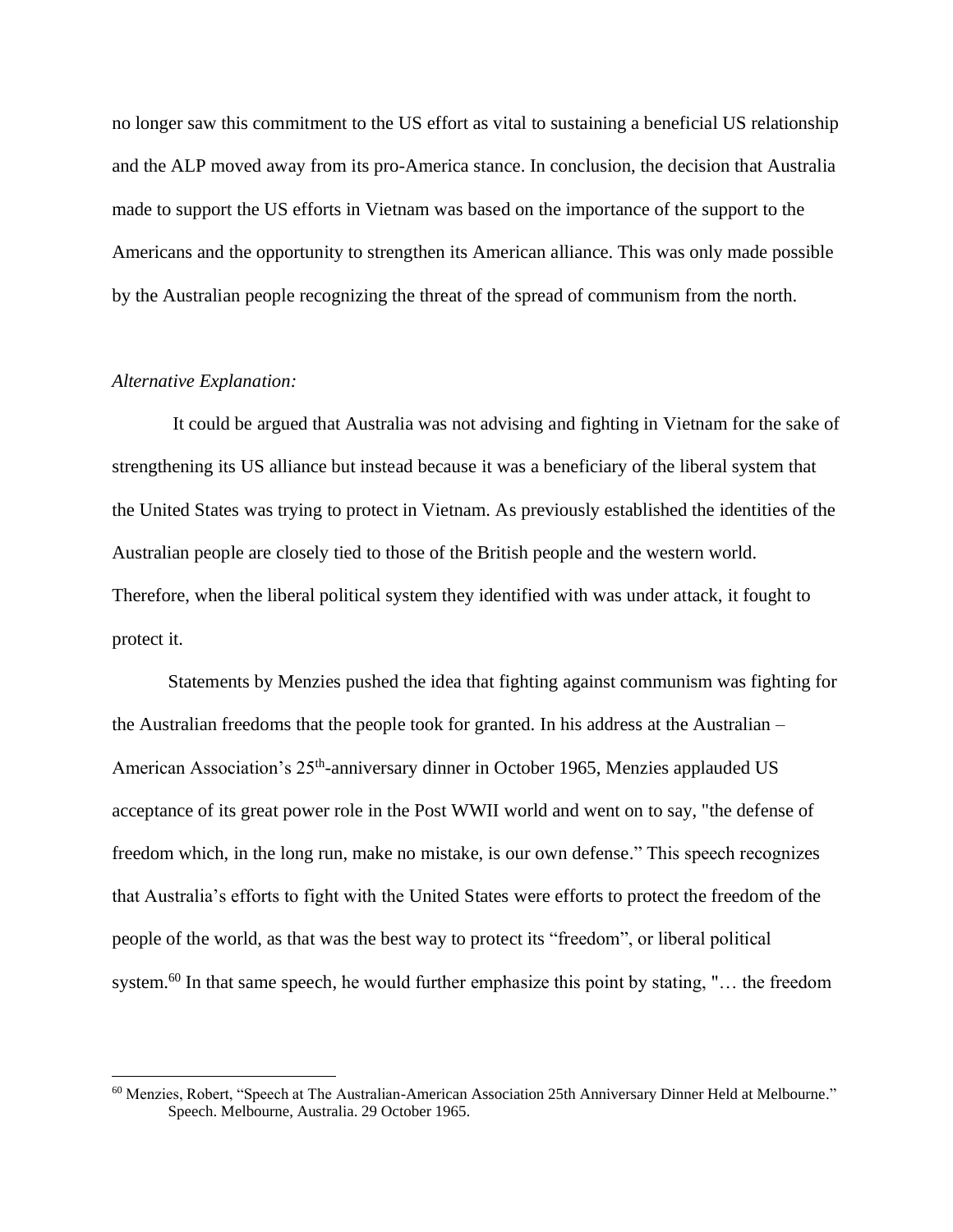of man is not a local prerequisite, and it can't be defended in isolation."<sup>61</sup> His conviction furthers the conclusion that Canberra could have been fighting for the continuation of the liberal world order.

Additionally, Australia was not only fighting communism alongside the United States. They fought with the United Kingdom against the expansion of communism in Borneo and Malay too.<sup>62</sup> This is evidence that Australia was fighting to protect the world from communism. Communism was as a big threat to Australia. The fight in Vietnam against communism was dual purposed. It was for Australia's security and to maintain alliances that were helping to protect them from that threat. Australia's handling of the threat of communism on two different fronts shows where its priorities lie. Australia had been a long-term ally of the British and was loyal to its commitments thereby supporting the efforts in Borneo and Malaya. However, in December 1963, the British requested Australian troops for the first time and Australia denied its request.<sup>63</sup> On the other hand, within a year Australia agreed to send troops to Vietnam to support the United States in a conflict that was much newer. Australia eventually got involved on both fronts but its demonstration that the American effort was more important indicated that communism was not the only reason they were going to war.

In conclusion, there is evidence to support this alternative where Australia took on its share of the burden simply to ensure that it would be able to continue to benefit from the liberal system. However, there are large holes in this argument, Australia was not involved diplomatically or militarily in every conflict against communism just those where its allies were. Also, there is no justification in this explanation for why Australia chose to fight alongside the

 $61$  Ibid.

<sup>62</sup> Blaxland, John. *The Australian Army from Whitlam to Howard*. Melbourne: Cambridge University Press, 2013. 19

<sup>63</sup> Edwards. "Australia and the Vietnam War." 89.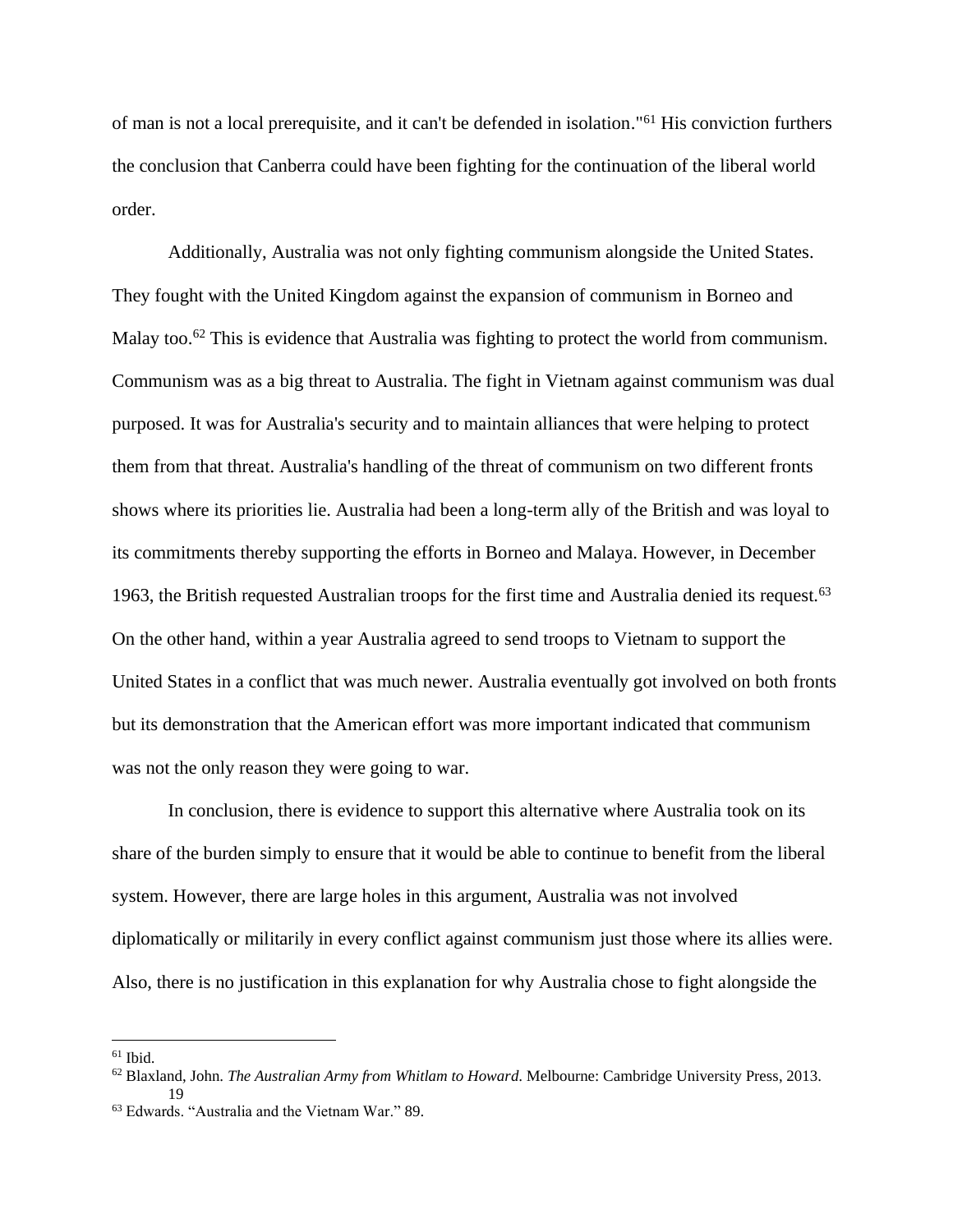United States in Vietnam instead of remaining a dutiful follower of Britain's lead. Both were fighting for that liberal identity; however, Australia saw the United States as the ally to which it most needed to show support. In conclusion, Australia went to war in Vietnam because of how important the United States was to it; not because of how important the liberal world was.

# **Case 2: Australia in Iraq**

After Vietnam, Australia and the United States maintained its new relationship, even as pro-American sentiment ebbed and flowed. In 2002, the conversation about a potential war in Iraq began to gain momentum. Intelligence to suggested that the Iraqi government was stockpiling weapons of mass destruction. The intelligence on the matter was inconclusive and each country had a different opinion on the reality of the situation in Iraq. As a result, international powers debates whether it should come to the US's aid. Long-term allies such as France decided against assistance, where Britain and smaller powers such as Poland and Australia chose to help out. This was a much more controversial decision and the international implications for joining the fight were greater than those for staying home as both the UN and NATO opposed the mission. On March 20<sup>th</sup>, 2003, the US, assisted by the United Kingdom, Australia and Poland, invaded Iraq. At the peak of conflict Australia contributed 900 troops, and over the course of the war they would spend \$1.7 billion on the war effort.<sup>64</sup> Why did Australia, a geographically removed, smaller power answer America's call to action when so many others ignored it? The unpredictability of the decision makes this case especially telling of how important the US alliance is to Australia.

<sup>64</sup> Davidson, Jason. "The Costs of War to United States Allies Since 9/11." *Cost of War Project*. Forthcoming 2021. 7-8.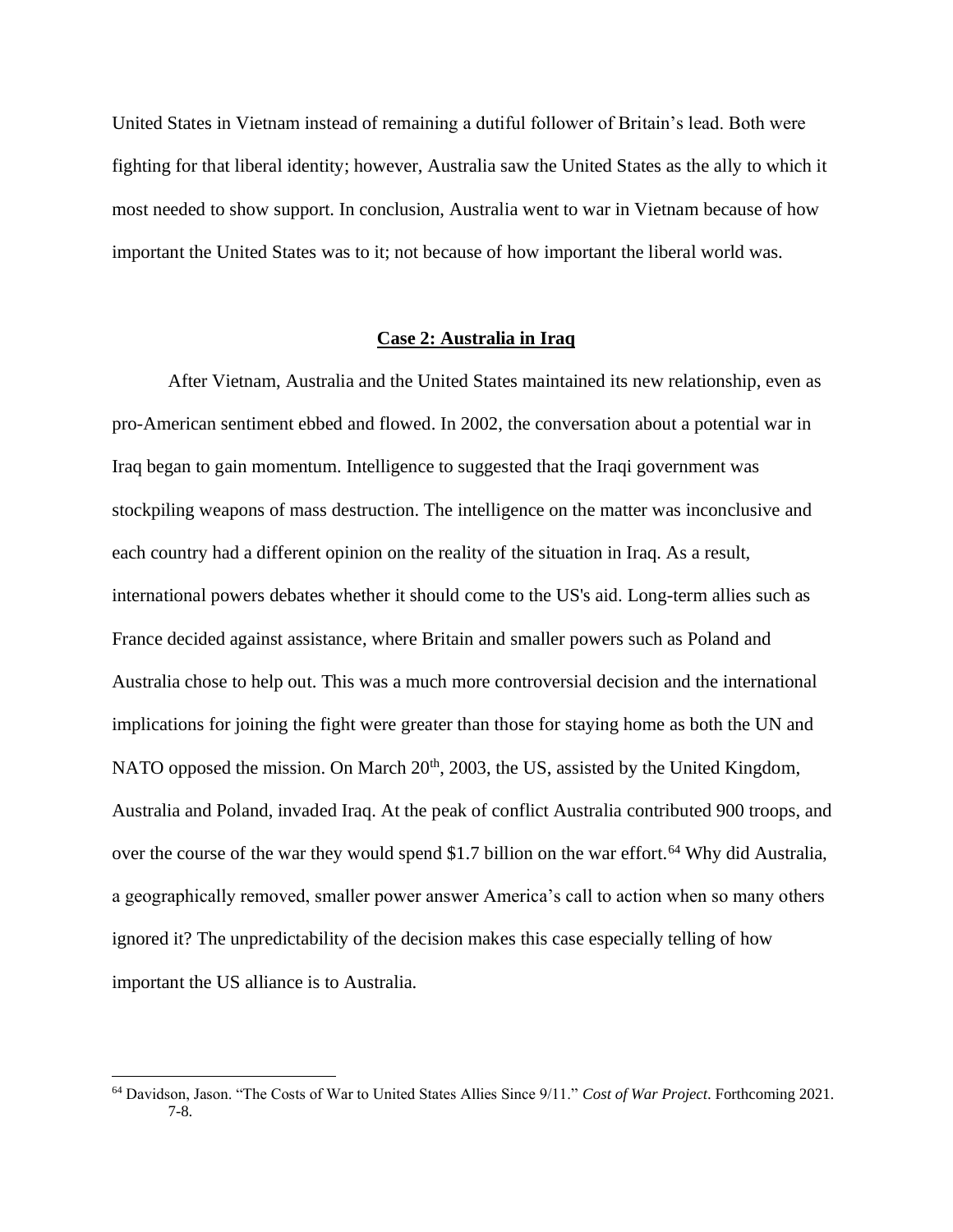# *Theoretical Explanation:*

Many theorists studied the rationale behind Australia's decision to join in the Iraq war since the decision was made partly because other US allies comparable to Australia in many ways almost all choose the alternative. For example, Canada and Australia are incredibly similar in terms of size, history, culture, economy, and quality of life and Canada chose to stay home.<sup>65</sup> In the end, the increased value that the American alliance, and it's fear of being abandoned, pushed Australia into the war. Strengthening the alliance with Washington was a primary goal of Prime Minister John Howard's administration when they made the decision to join the US-led coalition. <sup>66</sup> There was an increased American appreciation for Australia after Australia provided aid to the US-led operations in Vietnam<sup> $67$ </sup> in the 1960s; and the government knew coming to the aid of the United States could help the alliance again. When Australia joined the coalition, theoretically, they decreased the chances of US abandonment. Consequently, Howard understood the importance and standing beside the United States in Iraq.

The influence of the alliance is clear in PM Howard's addresses to the nation where he repeatedly emphasized the importance of assisting the United States as well. On March 13<sup>th</sup>, 2003, he reminded the Australian people, "…that no nation is more important to our long-term security than that of the United States."<sup>68</sup> Later that week, after the invasion began, he furthered that justified the decision by arguing the US alliance would only grow more important.<sup>69</sup> In both

<sup>65</sup> O'Connor, Brendon, and Vucetic, Srdjan. "Another Mars-Venus Divide? Why Australia Said 'yes' and Canada Said 'non' to Involvement in the 2003 Iraq War." 539.

<sup>66</sup> John Howard, 'Transcript of the Prime Minister The Hon John Howard MP, Address to the National Press Club, The Great Hall, Parliament House,' 13 March 2003

<sup>67</sup> Cox, Lloyd, and O'Connor, Brendon. "Australia, the US, and the Vietnam and Iraq Wars: 'Hound Dog, Not Lapdog'." *Australian Journal of Political Science* 47, no. 2 (2012): 182.

<sup>68</sup> John Howard, 'Transcript of the Prime Minister The Hon John Howard MP, Address to the National Press Club, The Great Hall, Parliament House,' 13 March 2003

<sup>69</sup> John Howard, 'Transcript of the Prime Minister The Hon John Howard MP: Address to the Nation,' 20 March 2003.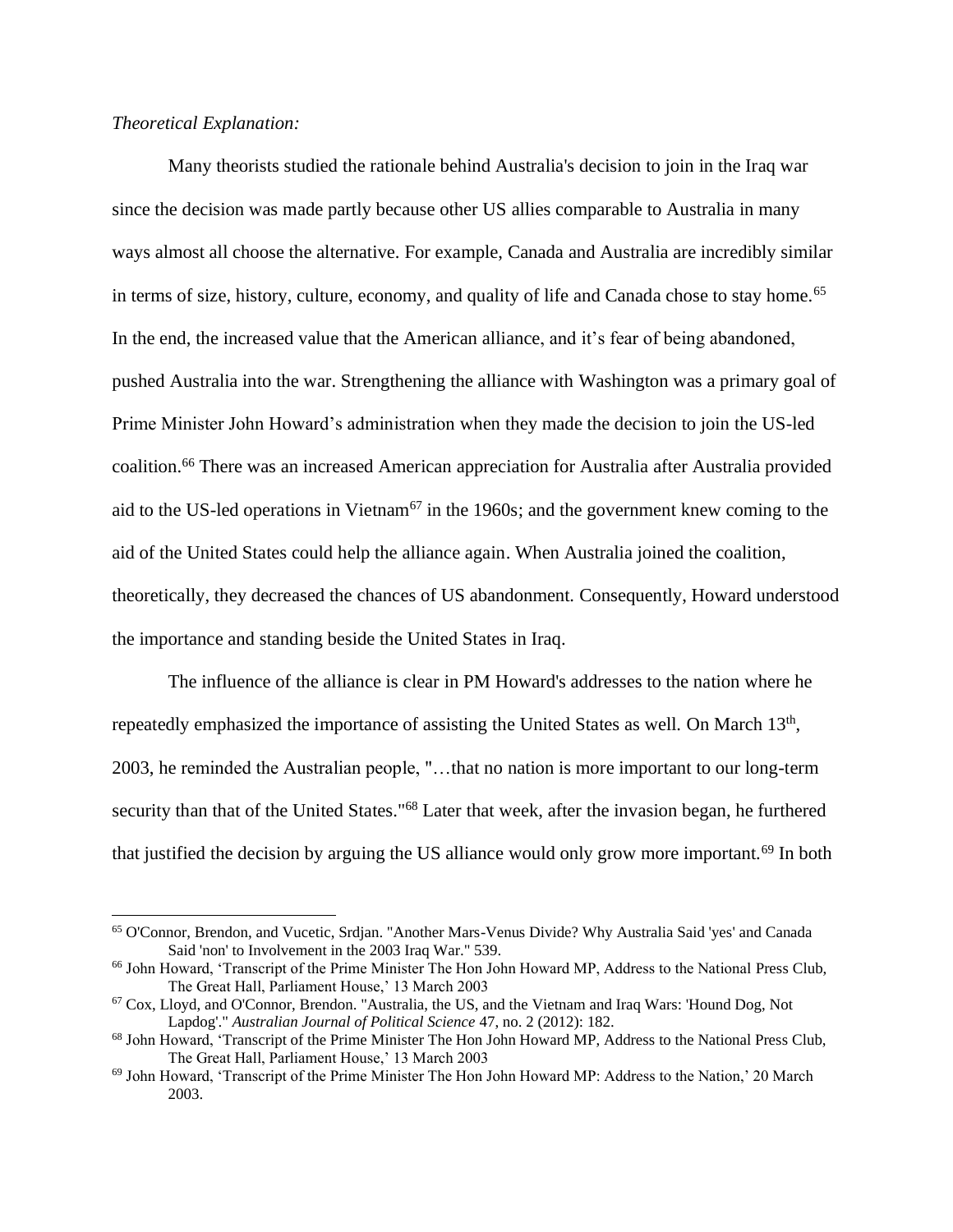instances, Howard justifies the decision to join the efforts in Iraq as a fight against more than terrorism. The importance of remaining in the good graces of the Americas was a major factor that led Australia into the conflict.

Moreover, there was concern that the United States would not emerge from Iraq with success and the international system would question the benefits of US power and therefore the status of its alliance would be affected.<sup>70</sup> The concerns about the impact of this conflict on US power, translate into concerns of abandonment. If failed involvement tarnished the US', then the security guarantees that Australia benefits from in the alliance would also diminish. The severe devaluation of US security guarantees leaves Australia defenseless against future threats. Australian decision-makers understood the important role of American power in the protection of Australia and the increased risks if the United States was seen as vulnerable. The Australian Strategic Policy Institute agreed with this sentiment as they wrote the reason success was important to Australia included the future "confidence of our major ally."<sup>71</sup> Its cooperation increased the legitimacy of the coalition entering Iraq, increasing the likelihood that the United States would walk away still powerful even if they lost as typically multilateral action is more supported. Australian strategists highly valued the US alliance under its current conditions, with the United States as a hegemon. So, its cooperation in Iraq was also a fight to maintain that highly valuable alliance.

The nature of Australian involvement demonstrates that Australia was in Iraq to support the United States. First, in a report composed by the directorate of Army Research and Analysis in Australia, there is an outline of the five strategic objectives for Australian defense forces

<sup>70</sup> Lyon, Rod. "Iraq, Bush and Australia." *Australian Strategic Policy Institute*. 2007. 1  $71$  Ibid.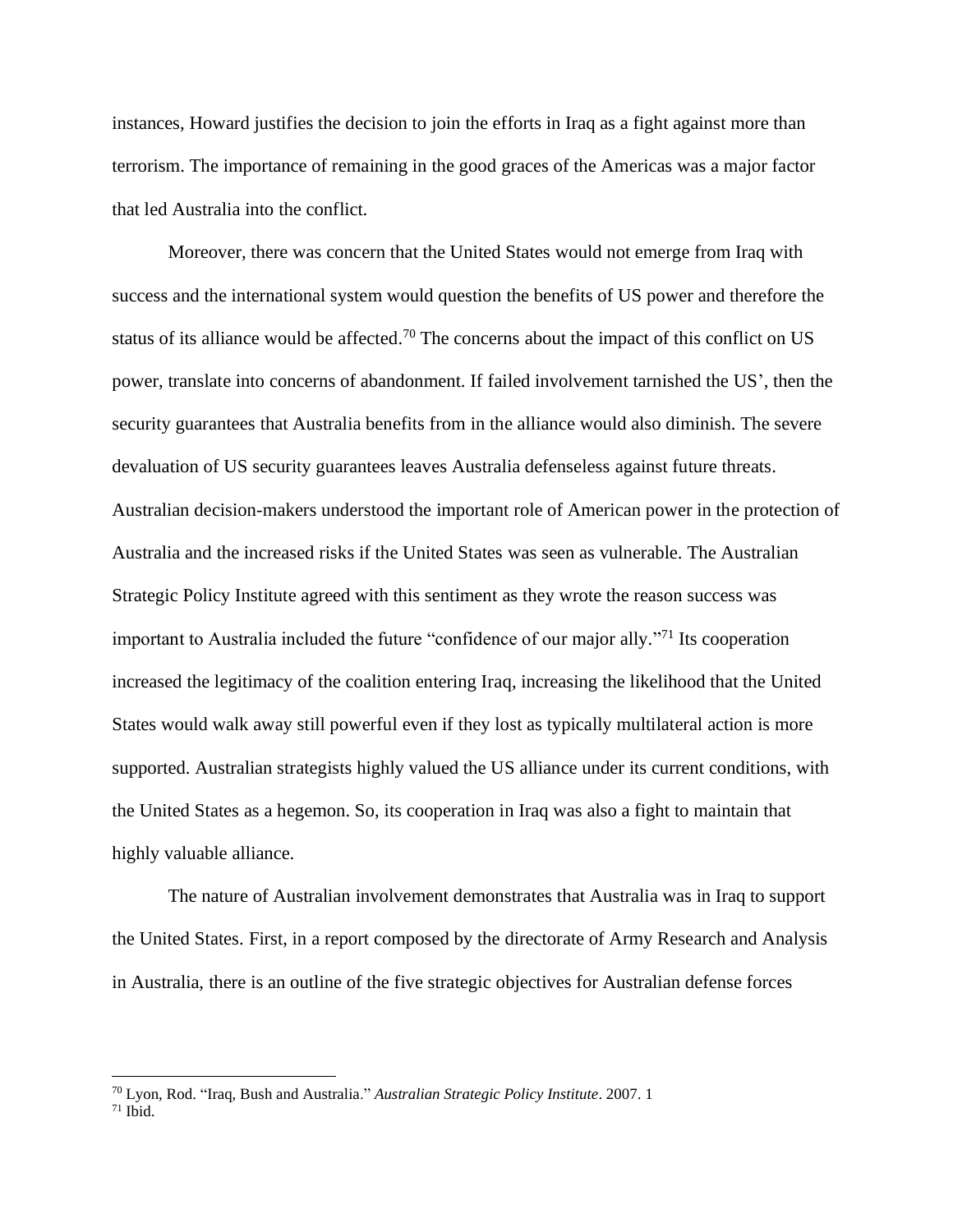which include, "demonstrate support for Australia's alliance with the United States."<sup>72</sup> The United States and Australia's operations were deeply intertwined to the point that ballistic and electronic protection kits were removed from American aircraft and offered to ADF.<sup>73</sup> The close relationship between the United States and Australian military displays Australia's dependence on US military support and why this alliance is important to maintain.

The push to emphasize the potential security threat attempted to create enough public support for the conflict that Howard would not lose his legitimacy. PM Howard said himself, "if terrorists ever get their hands on weapons of mass destruction that will, in [his] very passionate belief and argument, constitute a direct, undeniable, and lethal threat to Australia and its people."<sup>74</sup> This rhetoric of a major WMD threat mimicked the United States and British stance. However, various intelligence organizations around the world perceived the threat differently. France had concluded there was no real threat because while Iraq may have WMDs, there was insufficient evidence to suggest they would be used or passed off the terrorist organizations. <sup>75</sup> On the other hand the UK and the United States spoke as if they had irrefutable evidence that there was no bigger threat to the world. Furthermore, two of the Five Eyes, Canada and New Zealand chose not to join the war effort in Iraq despite having access to the same intelligence. Australia chose to fully support the US's interpretation and response to the intelligence when there were other options that were less costly. <sup>76</sup> The difference between Australia and New Zealand or

<sup>&</sup>lt;sup>72</sup> Palazzo, Albert. "The Australian Army and the War in Iraq: 2002-2010" Directorate of Army Research and Analysis, March 2011. 38.

<sup>73</sup> Palazzo, Albert. "The Australian Army and the War in Iraq: 2002-2010." 266.

<sup>74</sup> Howard, John 'Transcript of the Prime Minister The Hon John Howard MP, Address to the National Press Club, The Great Hall, Parliament House,' 13 March 2003

<sup>75</sup> Cogan, Charles. "The Iraq Crisis and France: Heaven-Sent Opportunity or Problem from Hell?" French Politics, Culture & Society 22, no. 3 (2004): 130

<sup>76</sup> Doig, Alan, Pfiffner, James P, Phythian, Mark, and Tiffen, Rodney. "Marching in Time: Alliance Politics, Synchrony and the Case for War in Iraq, 2002-2003." Australian Journal of International Affairs 61, no. 1 (2007). 32.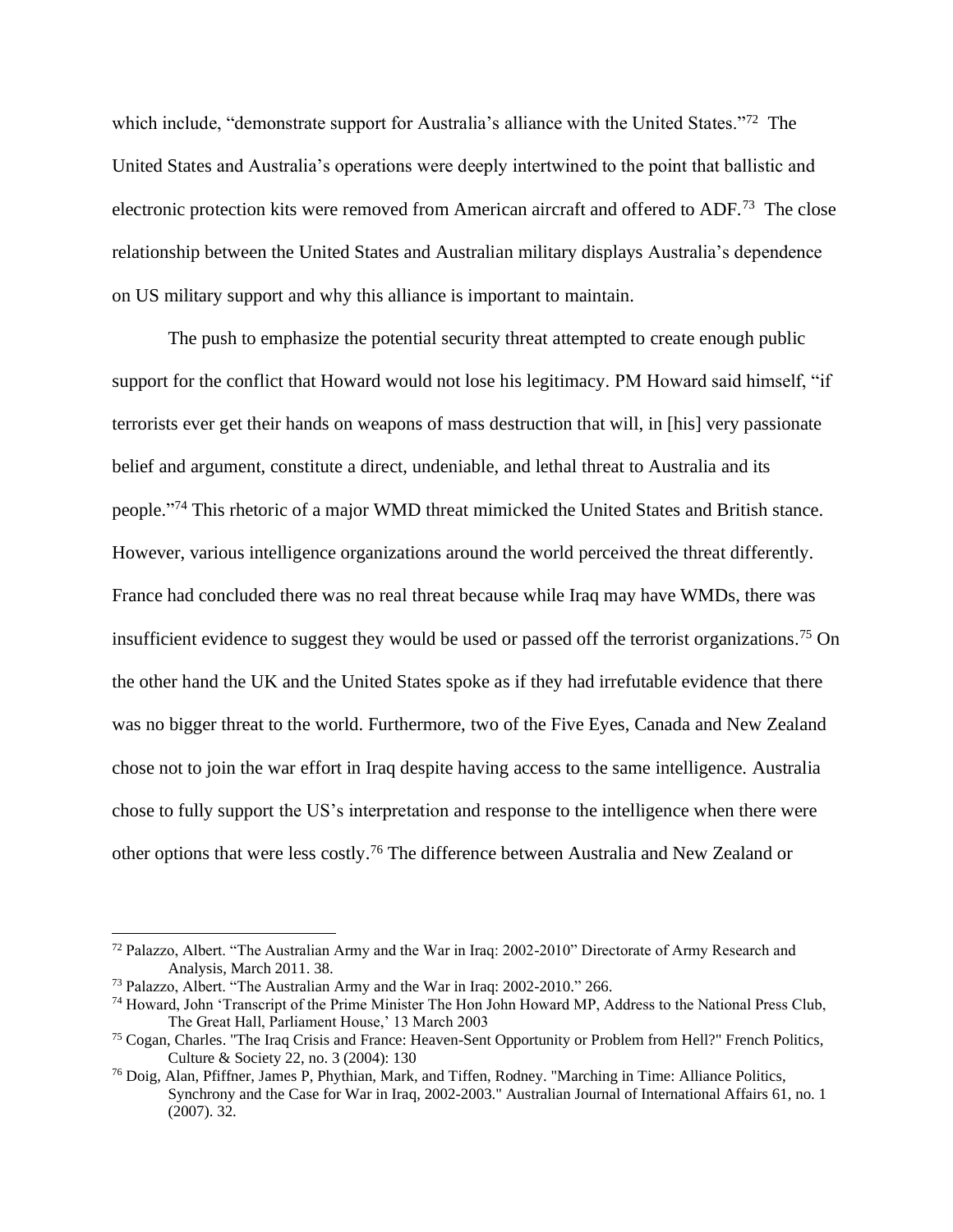Canada that made them side with the United States and UK, is that Australia has a greater fear of abandonment than Canada and a great military dependence on the United States than New Zealand both of which increase the alliance valuation for Australia. Therefore, the Australians had more to lose by ignoring the American interpretation of the intelligence. Australia's relationship with the United States pushed them into war.

It is important to note that the threat to Australian national security may have influenced the decision to enter the conflict. The concern that terrorist organizations may gain access to these dangerous weapons was concerning. However, it was a threat to the entire Western world, many of whom only supported the conflict with monetary aid. Even more so, the existence of a threat calls a state to action, but the high alliance valuation of the United States for Australia influenced how they reacted to the threat. In this case it pushed them to address the threat alongside the United States to strengthen the alliance.

In a poll conducted in January 2003, 61% of the Australian public opposed US-Australian military action in Iraq.<sup>77</sup> However, as the conversation continued over the next months, and Howard repeatedly spoke on the topic, about the importance of the US, and the existence of a threat public opinion slightly shifted. In early March, 42-48.5% disapproved of Australian involvement in Iraq a 20-point drop in disapproval in less than three months. <sup>78</sup> The Australian public also valued its American counterpart and rallied behind them. After the conflict began, still in March, only 38% of the Australian population opposed the war in Iraq.<sup>79</sup> Howard understood the importance of going to war alongside the American military and so when the people initially disapproved of the conflict, he fully committed resources to change their minds.

<sup>77</sup> O'Connor, Brendon, and Vucetic, Srdjan. "Another Mars-Venus Divide? Why Australia Said 'yes' and Canada Said 'non' to Involvement in the 2003 Iraq War." 535.

<sup>78</sup> Ibid.

 $79$  Ibid.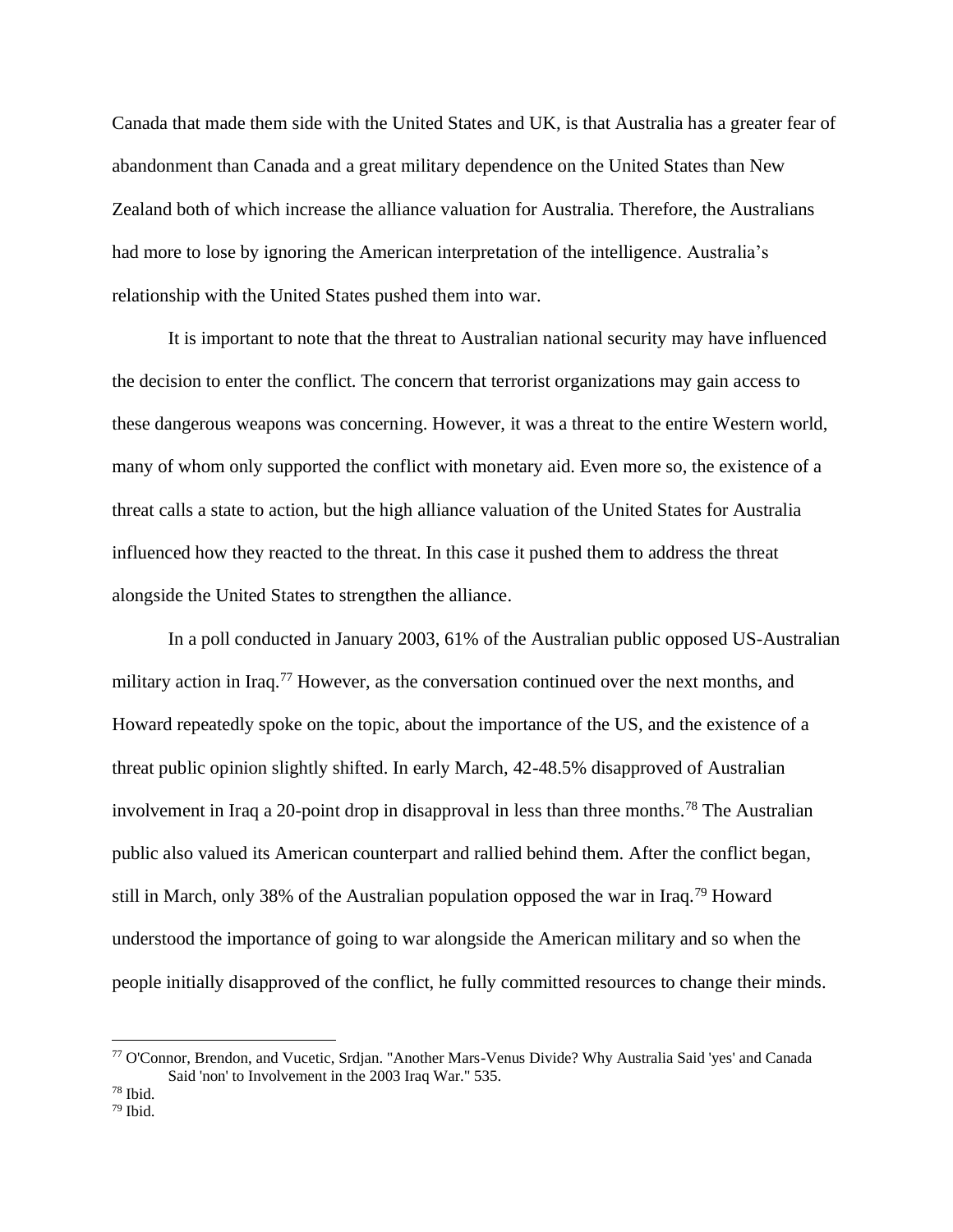## *An explanation for withdrawal:*

Australian military involvement in Iraq ended before the war ended. They were not alone, other countries also pulled out as it became clear that the weapons that caused the invasion did not exist. In June of 2008, Australia was pulling troops out of Iraq because of a change in valuation of the US alliance by the public. They were not ending involvement in the region because support for the American alliance was still present, but it was not as strong. As the theory argues, the higher the alliance valuation the more willing a state is to be entrapped. The people vocalizing their opinions on ending the war in Iraq, but they still valued their alliance with the United States, a Lowy Institute Poll shows that while support for the US alliance dramatically dropped in 2007 and 2008 the Australians that valued the US alliance were still in the majority.<sup>80</sup>

The election of a new leader also without the dedication to the American alliance also signaled a change in positioning in Iraq.<sup>81</sup> Security wise, the Australians still wanted peace and stability in Iraq and the Middle East $^{82}$ ; however, the people began to support the Australian Labor Party's belief that such a change would come from within Iraq and not from Australian soldiers.<sup>83</sup> Canberra also wanted to ensure the alliance with the United States was maintained but was not as dedicated to increasing the alliance as the previous administration. This is seen through its concerned with the appearance of ending involvement.<sup>84</sup> Its concern with the American perception of its removal is especially evident.

<sup>80</sup> "Importance of the US alliance." Lowy Institute Poll 2020. [https://poll.lowyinstitute.org/charts/importance-of-the](about:blank)[us-alliance/](about:blank)

<sup>81</sup> Davidson, Jason. "Heading for the Exits: Democratic Allies and Withdrawal from Iraq and Afghanistan", *Democracy and Security* 10, no. 3 (2014): 259.

<sup>82</sup> Lyon, Rod. "Iraq, Bush and Australia." 1

<sup>83</sup> Ibid.

 $84$  Ibid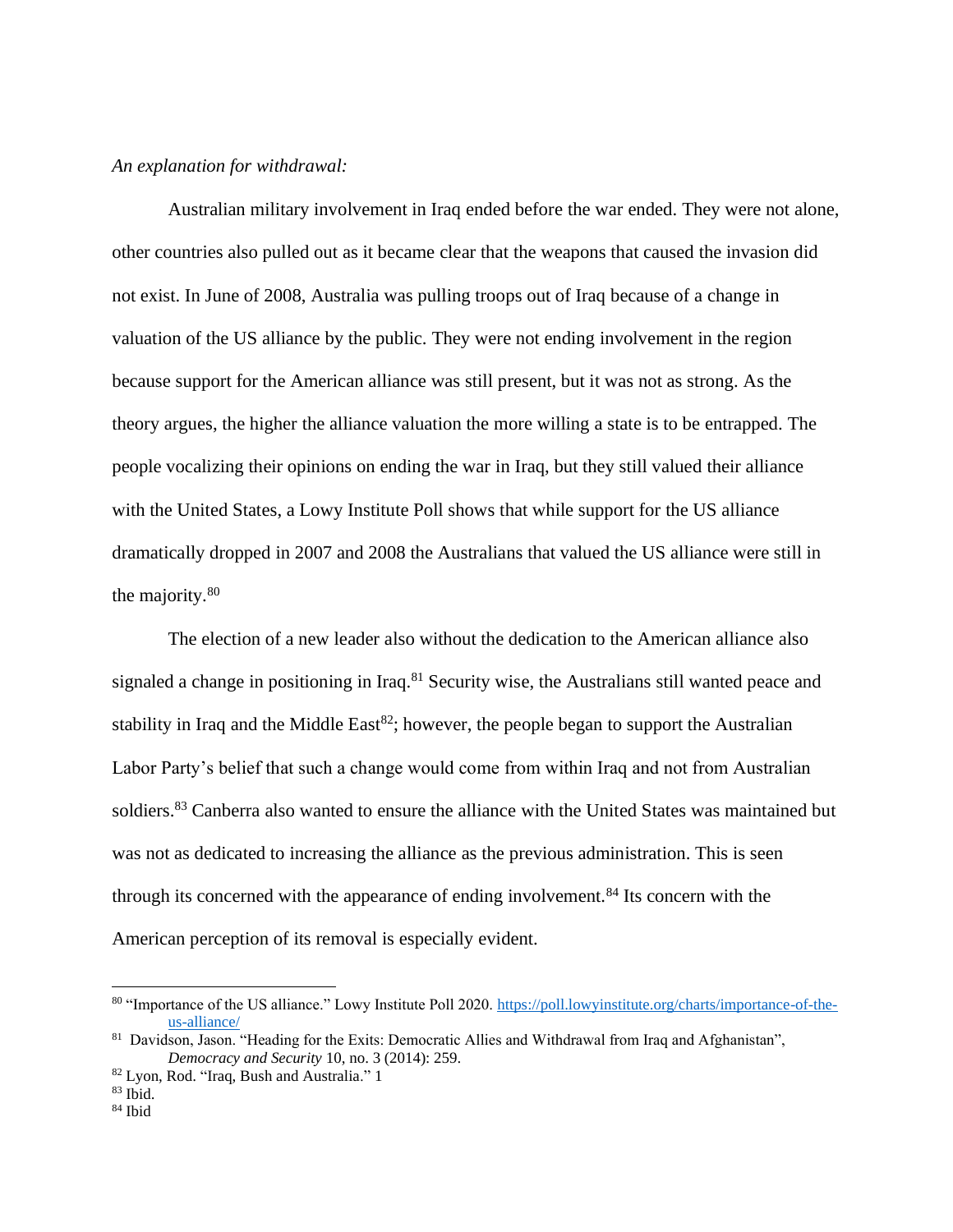The Australian Labor Party won the election after the new Prime Minister, Kevin Rudd, ran on the promise of bringing Australia home. And he followed through on that promise.<sup>85</sup> Coming through on that promise took almost a year under Rudd's leadership. More so, the day that Australia began withdrawing troops, PM Rudd promised that Australia was not abandoning the US-led effort and would return in the form of reconstruction forces, which they did.<sup>86</sup> In the US, troop reduction efforts were in full effect and George Bush's replacement in 2008 would be more focused on ending the conflict in Iraq. This gave Rudd the leeway to reshape the Australian commitment into an uninvolved force without losing the goodwill of its American ally.<sup>87</sup> So while Australia did pull out before the United States, the move still followed the lead of the US. This is important because Australia was not no longer willing to burden share, instead they wanted a lesser commitment.

While Rudd never makes a statement to this effect, if the Iraq coalition was no longer of concern to the Australian people, then the country would remove itself from Iraq immediately as any involvement was against the wishes of NATO or the UN. It is also important to note that Australia sustained a contingency in Afghanistan after pulling out, continuing to support the US's efforts in the Middle East.

The Australian government highly valued their alliance with the United States, and the public understood both the threat to national security as well as the desire to help the US. So, Australia assisted its American ally's mission in Iraq. When the decision to join the war had to be made, PM Howard desired to continue the tradition of strong Australian-American relations

<sup>85</sup> "Australian PM Rebuffs Arguments for Iraq War." *France 24*. June 2, 2008.

<sup>86</sup> Kerin, John. "Has Rudd Backed the Wrong War?" *Australian Financial Review*. AFR, June 7, 2008; "Australian PM Rebuffs Arguments for Iraq War." *France 24*, June 2, 2008.

<sup>87</sup> Holland, Jack. "Selling the War on Terror Foreign Policy Discourses after 9/11." *Critical Terrorism Studies*. New York: Routledge (2012): 172.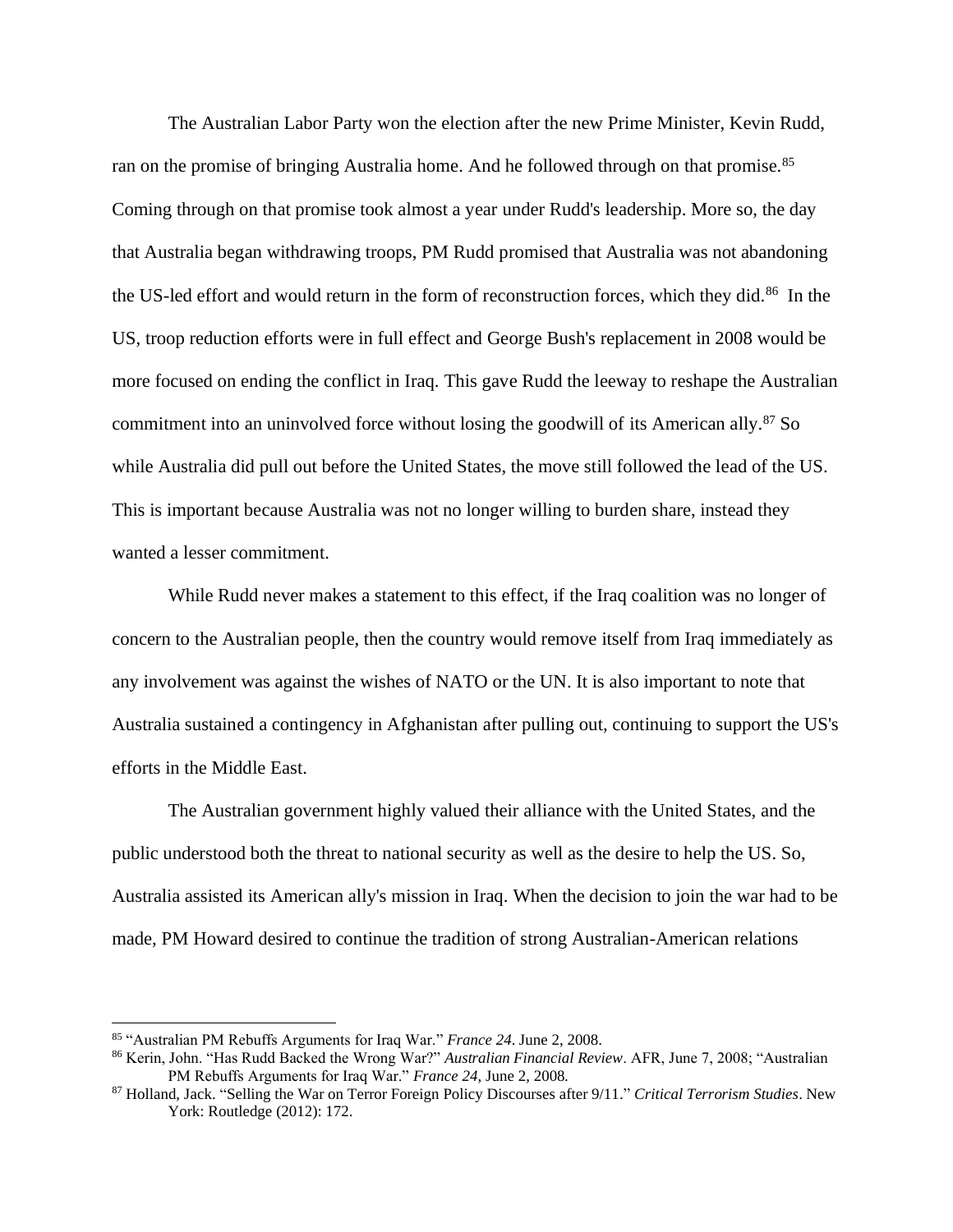despite the cost to the Australian people. Once Australia decided this, the Australian people continued to support Howard, as they too had elected him under the guise that he would revitalize the US alliance which could only be done through intervention.<sup>88</sup> Then, as the war continues, the public maintained its desire to assist the United States even though it did not support the conflict. They voted out the Howard government and replaced him with Rudd who ran on the platform of ending violence in Iraq. It took Rudd one year to begin withdrawing troops in 2008. Within that year it became evident that the US administration was changing its tactics in Iraq, as a result of the upcoming change in administration, and so could Australia. Throughout the conflict, Australia continued to support its American allies. Even though the public no longer recognized a national security threat from Iraq, they supported its connection to the US. The war changed because of the lack of threat but because the second condition was still satisfied Australia did not have to completely pull out. Australia supported a presence in the region and returned to Iraq to help with reconstruction, an effort that still helped the United States achieve its strategic goals.

## *Alternative Explanation:*

Australia's intervention may have been an effort to protect the liberal world order that they benefit from, and an attempt for them to protect its core values and identity. The situation in Iraq risked increased in stability in the world, which is concerning. Also, when coupled with the potential to sell weapons to terrorists, it exposed a concern that terrorist potential to attack western ideologies would only grow. When pitching the war to the Australian people, Howard assured the people, "[Australian] troops are going to defend what this society believes to be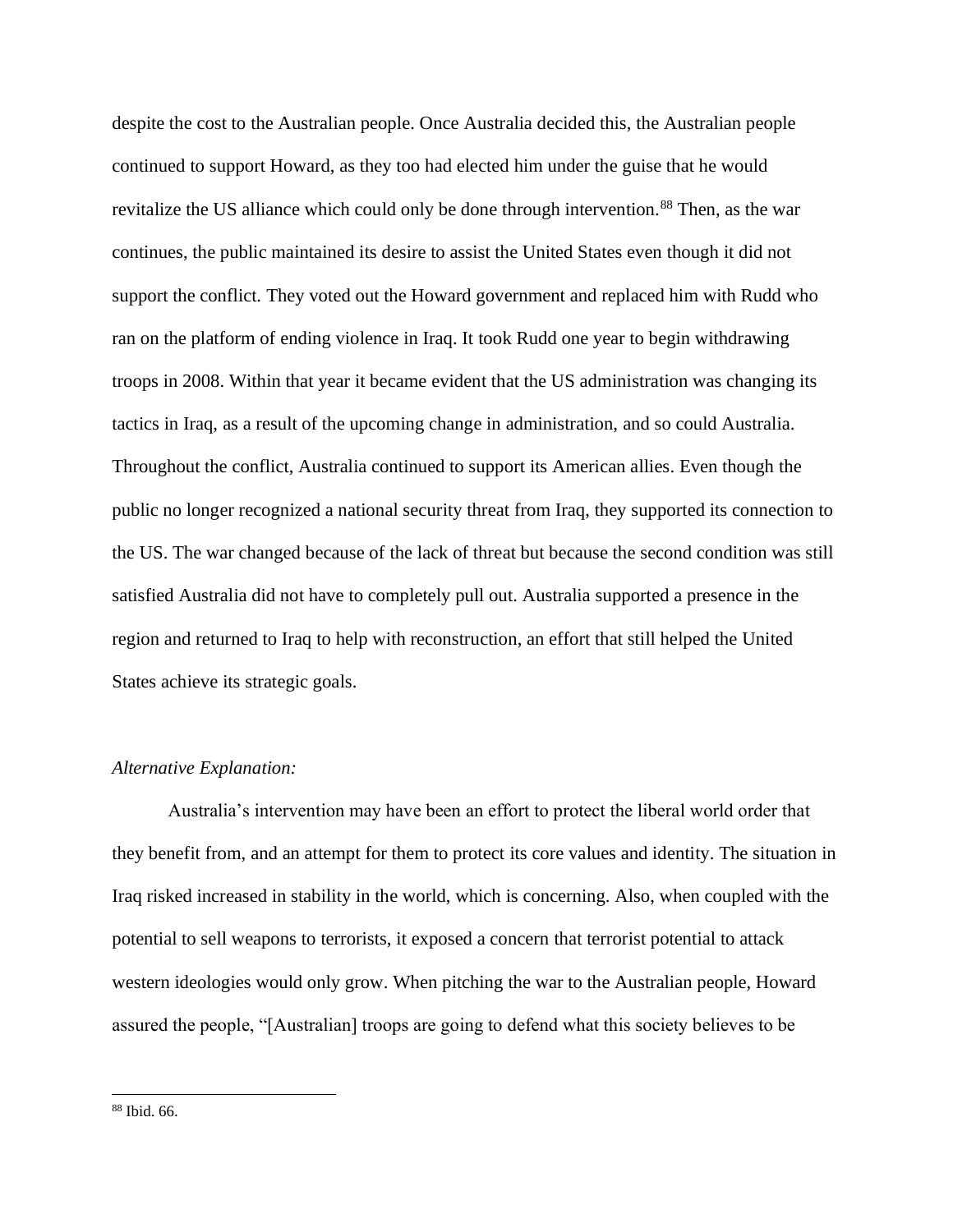right."<sup>89</sup> Howard strategically pushed the Australian people to support intervention through appealing to the Australian identity of wanting to be a benevolent power and calling on the emotions of his people and justifying conflict through the protection of freedoms.

The Australian conversation on the intervention in Iraq undeniably included a conversation about its allies. Howard used the similar histories of the United States and Britain to foster us – versus – them mentality amongst the Australia people.<sup>90</sup> He wanted their common values to bring them together against Iraq and other non-Western countries.<sup>91</sup> Its alliance with the United States was important, but it was important because of its shared values and not the security guarantees that the United States granted Australia according to this representation of the relationship.

Additionally, there was the rationalization that this war was to protect the reputation of the United Nations, regardless of whether the UN approved. First Bush and then Howard, pointed out that Iraq had ignored the requests by the UN for inspection and disarmament and this was a "challenge to the efficacy of the UN."<sup>92</sup> Their efforts were an effort to prevent the UN from being seen in the same light as its predecessor, the League of Nations. However, the invasion of Iraq was also a challenge to the efficacy of the UN as it took place without UN Security Council authorization breaking international law. Therefore, it appears this rhetoric was simply another way for Howard to gain the support of the Australian people.

The role that identity had to play in the decision that Australia made to join the US coalition does appear to be limited. While Howard made obvious efforts to appeal to identity

 $89$  Holland, Jack. "Selling the War on Terror Foreign Policy Discourses after  $9/11$ ." 67.

<sup>90</sup> McDonald, Matt, and Merefield, Matt. "How Was Howard's War Possible? Winning the War of Position over Iraq." 188.

<sup>91</sup> Ibid. 196

<sup>92</sup> Holland, Jack. Selling the War on Terror Foreign Policy Discourses after 9/11. Critical Terrorism Studies. New York: Routledge, 2012. 139.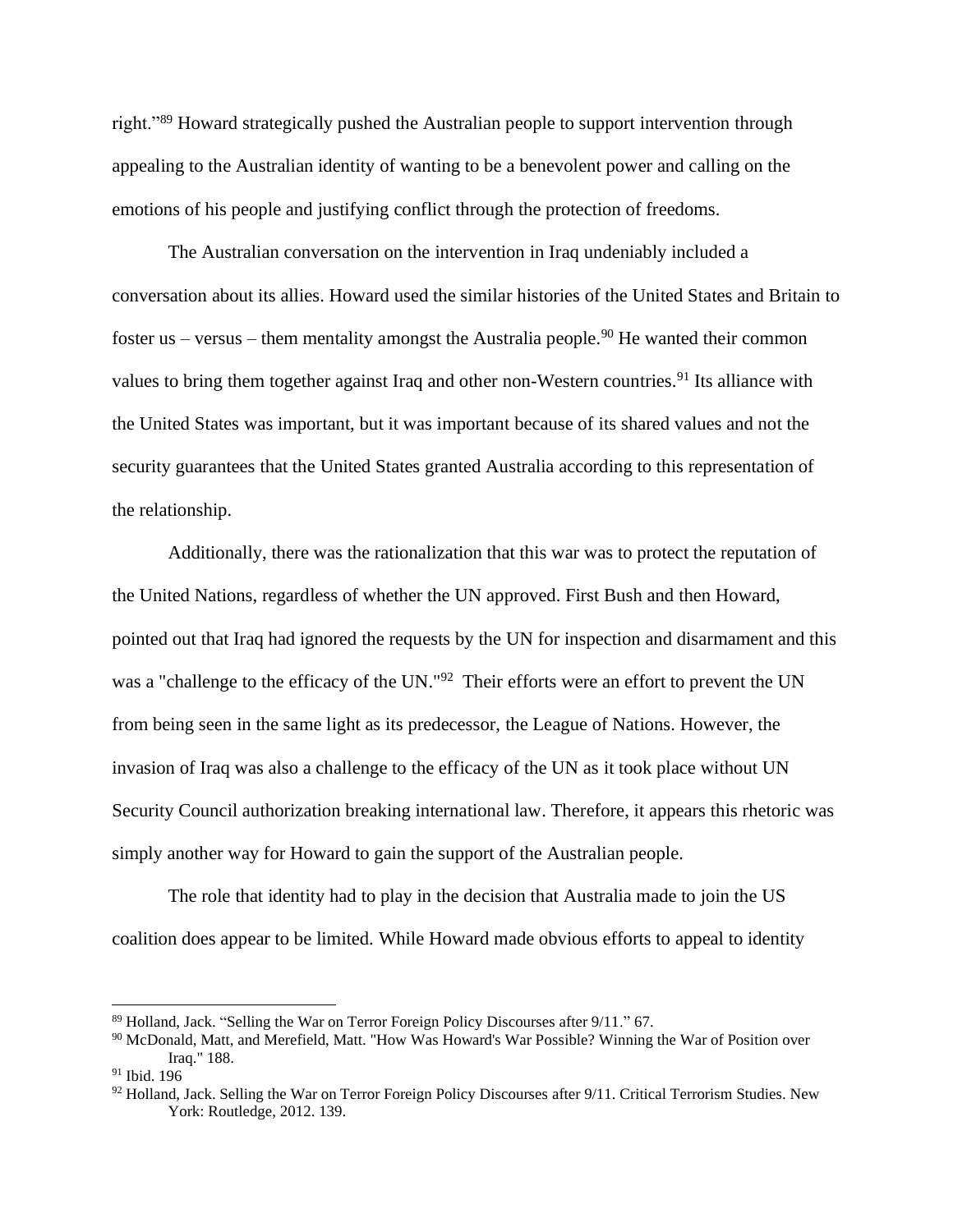politics, his conservative party won elections because they were, "over all that identity stuff."<sup>93</sup> So, either the party's portrayal of identity was performative, or Howard's appeal to identity was. The Labor government in power before Howard often pointed to the importance of Australia's role as a "good international citizen."<sup>94</sup> Matthew McDonald and Matthew Merefield's 2010 assessment of his rhetoric proposes that it was a display to gain public support for a war effort so that it would be possible.<sup>95</sup> Howard said what he needed to so public opinion would not be preventative. Retrospective analysis of the Australian decision demonstrates the impact of the US alliance on the decision to intervene.

## **Case 3: Australian Balancing Against China**

As the previous cases established, Australian security is deeply intertwined with its American ally. However, in recent years Australian economic stability grew increasingly dependent on the export of energy to Chinese. In 2007, Chinese had already invested over \$100 billion in uranium and natural gas contracts making them a critical part of the Australian energy sector and its influence has only grown.<sup>96</sup> Despite the increase of Chinese economic influence in Australia, Australia does not consider China an ally by any means. Australia participated in balancing efforts against the growing power of China throughout for more than 15 years. This includes the establishment of US military bases in Australia's northern territory to face the threat.

<sup>93</sup> McDonald, Matt, and Merefield, Matt. "How Was Howard's War Possible? Winning the War of Position over Iraq." Australian Journal of International Affairs 64, no. 2 (2010): 195.

<sup>&</sup>lt;sup>94</sup> Ibid. 191.

<sup>95</sup> Ibid. 201

<sup>96</sup> Cobb, Adam. "Balancing Act: Australia's Strategic Relations with China and the United States." *Georgetown Journal of International Affairs* 8, no. 2 (2007): 71.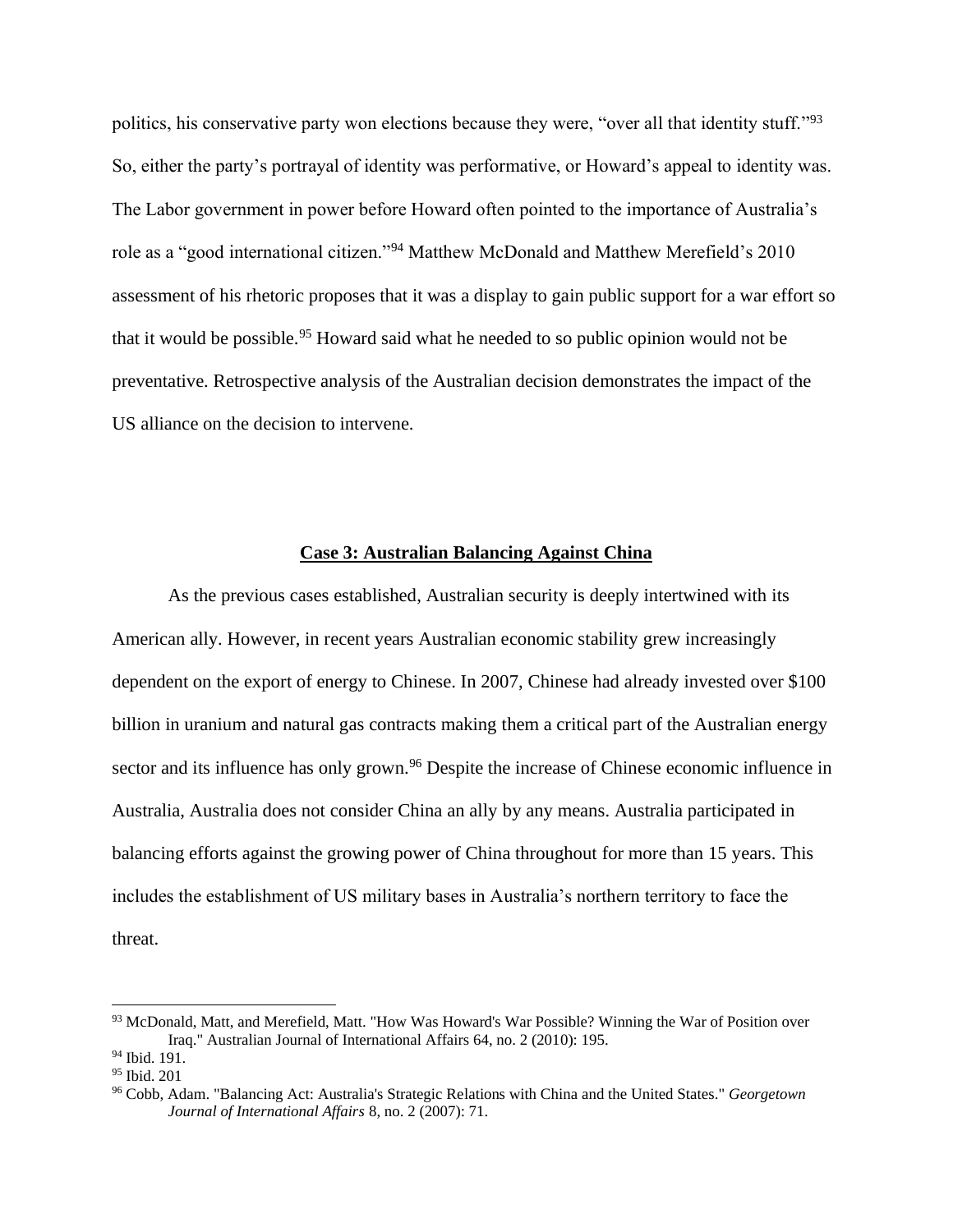In reaction to the expansion of Chinese power, Australia remains faithful to the United States, however, the degree to which an administration has sided with the United States has varied. Initially, in 2003, that Australian strategy in US-Chinese affairs was to treat the two as equally as possible.<sup>97</sup> This went as far as Australia remaining neutral on issues such as Taiwan.<sup>98</sup> The policy shifted in 2009 when then Australian Prime Minister Kevin Rudd began emphasizing the threat of Chinese expansion and its potential detriment to Australia.<sup>99</sup> Then in 2013, the next Prime Minister Julia Gillard walked back Rudd's warning and repositioned Australia as relatively unaligned on the issue.<sup>100</sup> And in 2018, another Prime Minister, Malcolm Turnbull spoke at the University of New South Wales noting that "the security and peace of the region has been underpinned by the United States" but goes on to remark, "Just as it is a mistake to assume that China will assume, vis a vis the United States, the role of the Soviet Union in the Cold War or for that matter, that the United States and its allies would or should seek to contain China."<sup>101</sup> This statement positioned Australia comfortably between the two powers. It recognized the importance of the United States for regional stability while attempting to calm Chinese paranoia that America's presence will be inherently threatening.

Australia was in the middle of a battle for power with its position between the United States and China. It was not always clear that the Australian efforts would help the United States maintain balance instead of aiding the Chinese effort to throw off the balance. Jaebeom Kwon notes that politicians and academics discussed whether siding with the Americans was the right

<sup>97</sup> Terada, Takashi. "Australia and China's Rise: Ambivalent and Inevitable Balancing." *Journal of Contemporary East Asia Studies* 2, no. 2 (2013): 134.

 $98$  Ibid.

<sup>99</sup> Walters, Patrick. "The Making of the 2009 Defence White Paper." *Security Challenges* 5, no. 2 (2009). 4. <sup>100</sup> Ibid.

<sup>&</sup>lt;sup>101</sup> Turnbull. Malcolm. Speech at the University of New South Wales. UNSW. July 2018.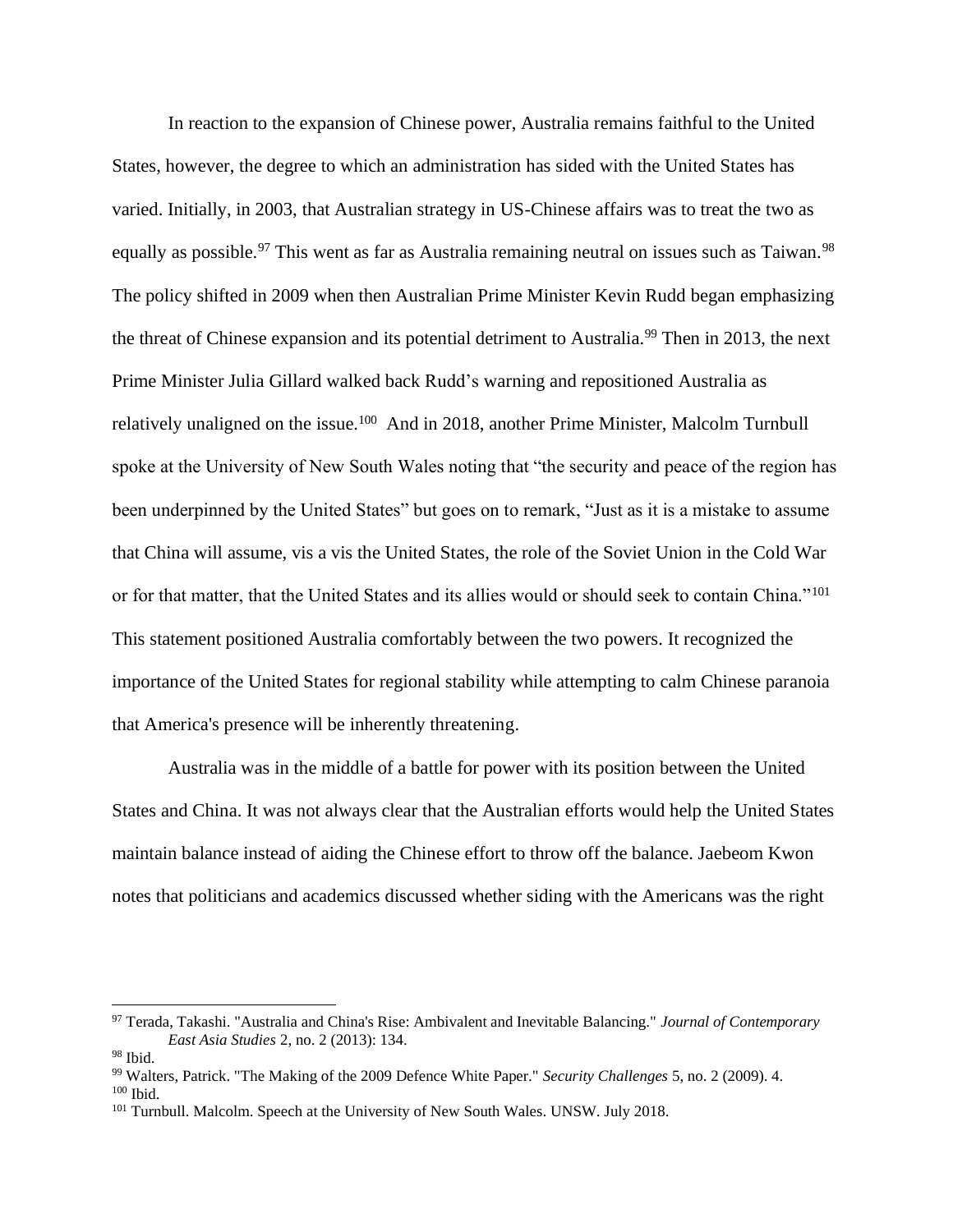choice.<sup>102</sup> They warned Australia against increasing its dependence on the United States because of the increasing unreliability of American guarantees under the Trump presidency.<sup>103</sup>

In the last two years, the country aggressively moved to balance with the United States and other concerned allies in the region, despite potentially hurting its relationship with China. The establishment of the Darwin base in Northern Australia is one example of Australia's military burden-sharing.<sup>104</sup> When the Minister of Defence Maurice Payne defended this project in 2016 she argued it was need because it is, "consistent with Australia's longstanding strategic interests in supporting US engagement in our region in a manner that promotes regional security and stability."<sup>105</sup> Note that the primary rationale for the base is to support the American alliance. The role the base can play in regional security is presented as a secondary benefit of the base.

Following this pattern, US military presence is steadily increasing. As of 2019, American stationed 2500 American men and women in 2019 in Australia, and the plan is for the US station to grow as agreed upon in 2012.<sup>106</sup> Moreover, Australia continues to buy US planes and technology increasing its dependence on the US military.<sup>107</sup> They are conducting an increasing number of military exercises with Australia. In 2005, they began Exercise Talisman Saber which has grown since 2010 becoming the largest multilateral drill for Australia to date in 2015. <sup>108</sup> Australia also joined the American military in exercise with the Philippians in 2014 and

<sup>&</sup>lt;sup>102</sup> Kwon, Jaebeom. "When the Kangaroo Encounters the Flying Dragon: The Growth of Balancing Elements in Australia's China Policy." *Pacific Focus* 35, no. 3 (2020): 512.

<sup>103</sup> Chan, Lai-Ha. "Hedging or Balancing? Australia and New Zealand's Differing China Strategies." *The Diplomat*. July 14, 2020

<sup>104</sup> Terada, Takashi. "Australia and China's Rise: Ambivalent and Inevitable Balancing." *Journal of Contemporary East Asia Studies* 2, no. 2 (2013): 143.

<sup>105</sup> "US agrees to share cost of American military presence in Australia's Northern Territory" *The Guardian.* 6 October 2016. Accessed April 2021. https://www.theguardian.com/australia-news/2016/oct/07/us-agreesto-share-cost-of-american-military-presence-in-australias-northern-territory

<sup>&</sup>lt;sup>106</sup> Kwon, Jaebeom. "When the Kangaroo Encounters the Flying Dragon: The Growth of Balancing Elements in Australia's China Policy." 510.

<sup>107</sup> Ibid. 511.

 $108$  Ibid.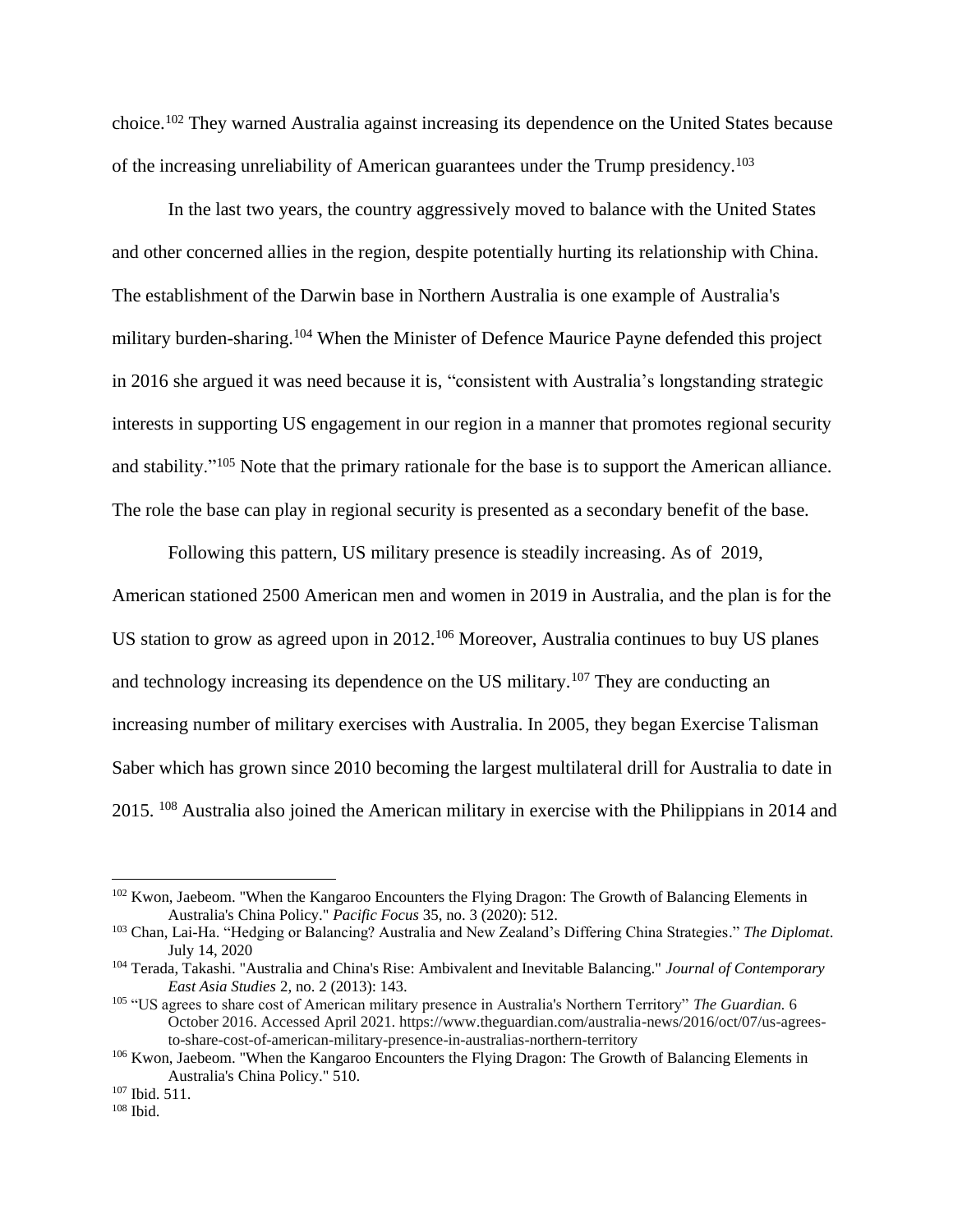with France and the United Kingdom in 2018.<sup>109</sup> This build-up sends a message to the United States that Australia is committed to fighting with them when the time comes. If the American alliance loses its value, Australia will look elsewhere for military assistance as it is currently dependent on the United States or limit its military demonstration in the north of the continent to minimize Chinese reactions to it.

Regardless of the extent, the Australian government is under the impression that its American alliance is key to its security as a nation. So, irrespective of the potential economic consequences, Australia will continue to balance against China in the region to show good faith toward the United States if the public recognizes the threat posed by China or the value of the US alliance.

## *Theoretical Explanation:*

I recognize that this case involves the most substantial threat to Australian security, and some will see it as less burden-sharing with the United States effort and more of an issue of a genuine threat to Australian national security. Chinese expansion is a threat to Australia as it grows more aggressive in its government interference and threaten regional stability. <sup>110</sup> The fact that China is a threat motivates Australia to protect itself; however, the high value of the American alliance motivates Australia to protect itself through burden-sharing. In this instance, Australia is sharing the burden of balancing China with the United States, Japan, and others. This balancing is imperative to its long-term survival in the region. The burden-sharing specifically with the United States is happening because of the government's understanding that its American

<sup>109</sup> Ibid.

<sup>110</sup> Carr, Bob. "The Shrinking 'Quad': How the alliance is going nowhere as Japan and India Court China " *South China Morning Post*. 17 May 2018.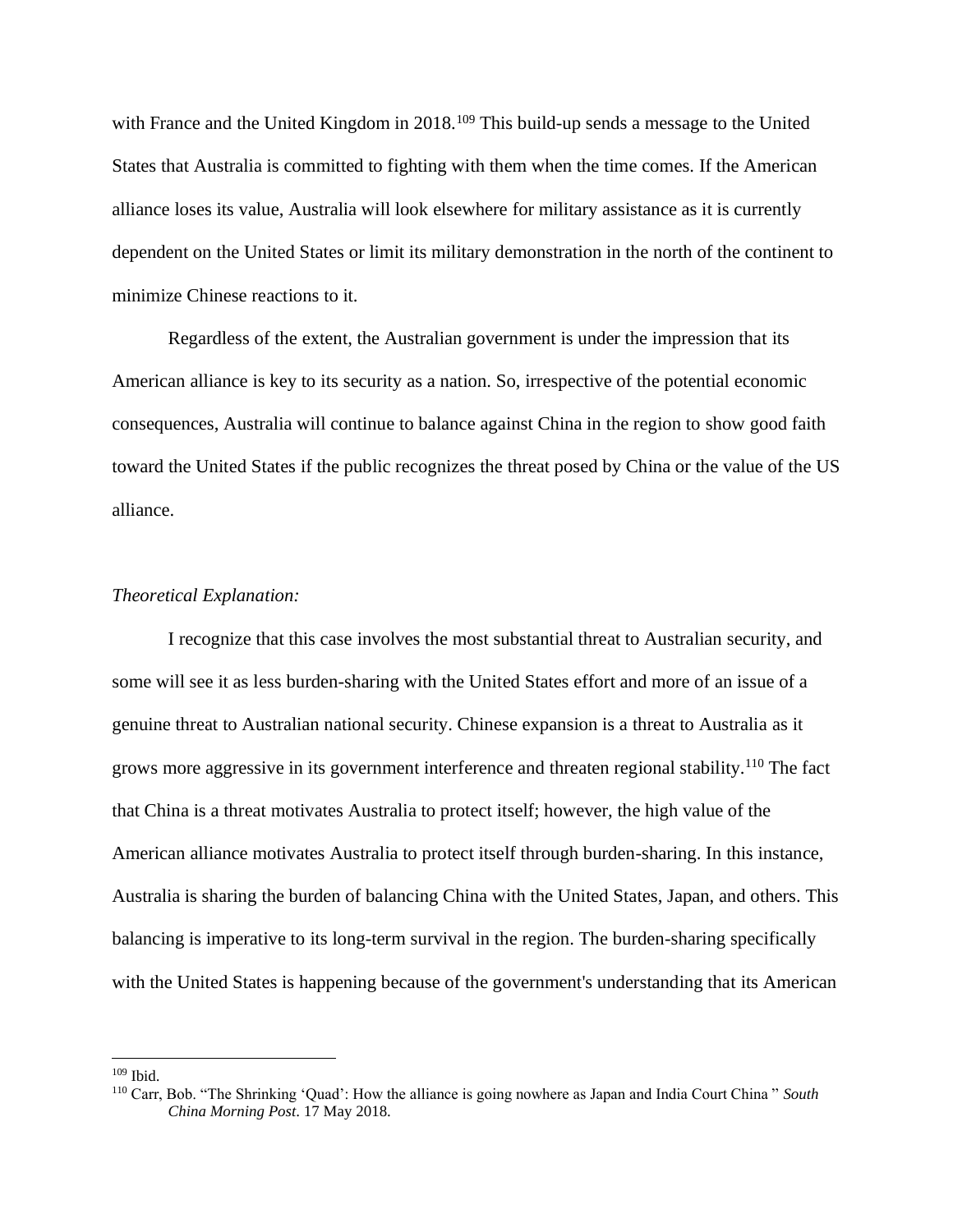alliance will keep them afloat in the face of this threat and future ones. Arguably, if Australia chose to distance itself from the United States the reactions from the Chinese could be lesser as the United States is also China's number one opponent on the world stage.

Australia had options in how it would react to the threat and the fact that it chose a costly option in siding with the United States speaks to the role of alliance valuation. New Zealand, a comparable country to Australia with fewer military linkages to Washington, remained neutral on the issue to stay in the good graces of the Chinese and the Americans.<sup>111</sup> This was a practical path for the Australians as well. In 2018, both Australia and New Zealand decided to ban Huawei, a Chinese telecom company, from installing 5G networks in their countries.<sup>112</sup> Each country's framing of the issue called for different reactions from the Chinese. New Zealand dubbed the decision "country-agnostic" and as a result, China had no noticeable reaction. However, Australia justified its decision based on national security concerns, and in reaction, China banned the import of Australian coal.<sup>113</sup> The Australian intelligence network that led the public charge against Huawei hurt its economic relationship with China. The potential reactions of the Chinese to the balancing steps that Australia is making could cripple the Australian economy. China cannot afford to stop buying Australian iron ore, but it can sanction other Australian goods which would quickly become costly for the Australians.<sup>114</sup> Despite this Australia continues to speak out against China on issues like its poor treatment of citizens of Hong Kong, increased tensions with Taiwan and any other issue that the United States also felt

<sup>111</sup> Chan, Lai-Ha. "Hedging or Balancing? Australia and New Zealand's Differing China Strategies." *The Diplomat*. July 14, 2020

<sup>112</sup> Ibid.

<sup>113</sup> Bryan-Low, Cassell , Colin Packham, David Lague, Steve Stecklow, Jack Stubbs. "The China Challenge: The 5G Fight" *Reuters. Canberra.* May 21, 2019.

<sup>114</sup> Needham, Kirsty. "Australia Faces Down China in High-Stakes Strategy." *Reuters. Canberra.* September 4, 2020.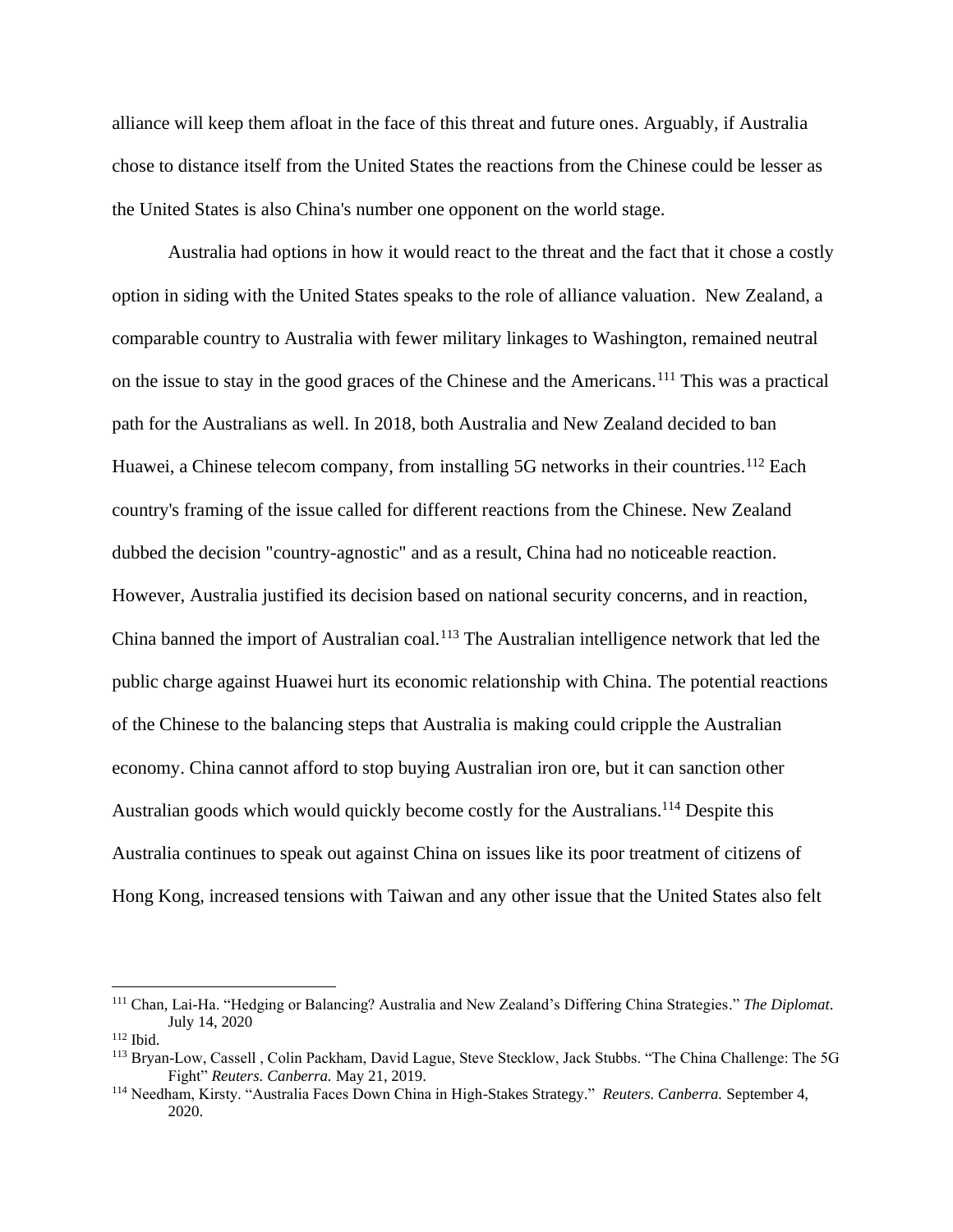strongly about.<sup>115</sup> Each of which ricks increased backlash from China. Had the Australians prioritized its economic balance and short-term security it may be more cautious in its balancing efforts, like New Zealand. However, its decision to assertively act against China pushed them closer to the United States creating yet another opportunity to improve the alliance. Each time China reacts to Australian moves, Canberra gets slightly more dependent on Washington. We know this is the rationale from assessing the priorities of the government at the time.

In the 2020 strategic update to the Australian 2016 White Paper, Australia repeatedly commits to the United States both in general terms and in reaction to the China situation. The paper states, "Defense will continue to strengthen its engagement with Australia's international partners in support of shared regional security interests and will continue to deepen Australia's alliance with the United States." <sup>116</sup> This demonstrates that one of the country's main objectives to increase and maintain its American alliance. In the following pages, the government continues to credit the United States with the stability of the region and asserts Australia's support for American involvement.<sup>117</sup> Reiterating that its decision to address the issue in conjunction with the United States instead of parallel to it because of how important the United States is to the country.

Australia's commitment to the revitalization of the Quadrilateral Alliance, or the Quad, is also evidence that the alliance with the United States motivates its decision-making process. The Quad is an alliance between Australia, America, India, and Japan in their efforts to balance China. The powers created it in reaction to the 2004 Indian Ocean Tsunami as a relief effort and

 $115$  Ibid.

<sup>&</sup>lt;sup>116</sup> "2020 Defense Update." Commonwealth of Australia. 2020. Accessed April 27<sup>th</sup>, 2021. <https://www1.defence.gov.au/strategy-policy/strategic-update-2020>

<sup>117</sup> Ibid. 22.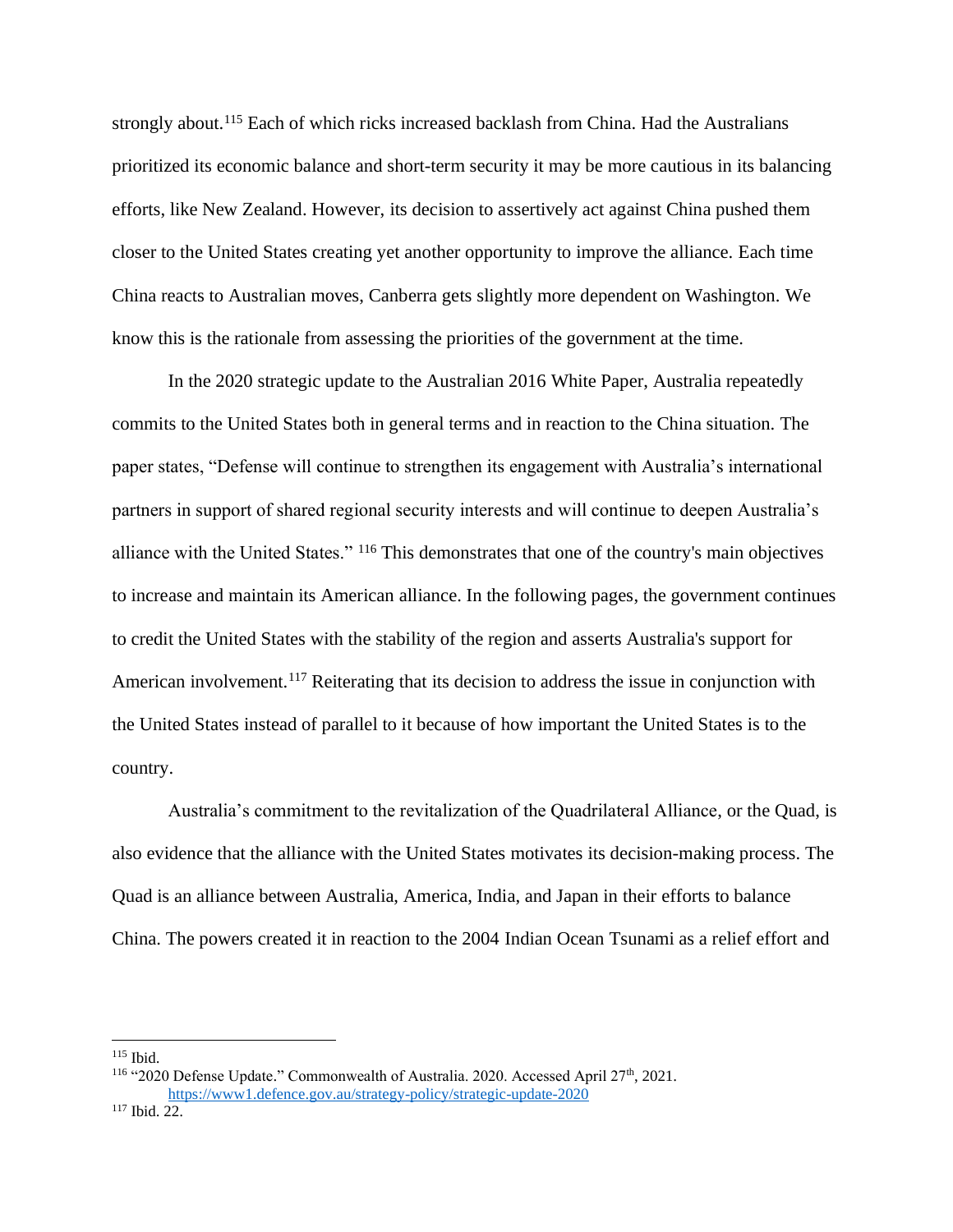molded into an informal alliance by 2007.<sup>118</sup> In the years since creation the informal alliance faded and in 2017 Japan and the United States began their attempts at revitalizing the alliance to balance China and remove them as the primary threat to regional stability. During this time there were major concerns that the United States was an unreliable ally from India and Japan.<sup>119</sup> It was concerned that being part of an alliance that is a blatant balancing coalition that would threaten China. Despite this concern, Australia has focused on the benefits is increasing the links that Washington has to the Indo-Pacific region, which was especially important as the major ally was extremely unpredictable at that time when Japan and India were not always so hopeful.<sup>120</sup> Australia did not leave the United States behind when it was unpredictable because as the value of the American alliance was still high even if it need to be reassured through another commitment like the Quad.

Australia's high level of commitment to the United States also comes with concern that the United States will abandon them in its time of need.<sup>121</sup> As Snyder points out, higher dependence means a higher willingness to be entrapped.<sup>122</sup> Consequently, upon the US' request Australia and Japan began working on improving their interconnectedness. Their increased interaction is a direct result of the United States asking for the "spikes" of its Pacific network to connect.<sup>123</sup> The two hoped their compliance with the requests of the United States would invite Washington to increase its involvement in the area.<sup>124</sup> In 2016, the Australians and the Japanese

<sup>118</sup> Percy, Sarah. "Maritime Crime in the Indian Ocean: The role of the Quad" *Centre of Gravity Series.* 39. 2018. 24 <sup>119</sup> Graham, Euan. "The Quad deserves its Second Chance." *Centre of Gravity Series* 39. 2018. 6

<sup>120</sup> Ibid.

<sup>&</sup>lt;sup>121</sup> Pollmann, M. Erika, and Tidwell, Alan. "Australia's Submarine Technology Cooperation with Japan as Burdensharing with the USA in the Asia-Pacific." *Australian Journal of International Affairs* 69, no. 4 (2015): 395., Kwon, Jaebeom. "When the Kangaroo Encounters the Flying Dragon: The Growth of Balancing Elements in Australia's China Policy."14.

<sup>122</sup> Snyder, Glenn H. "The Security Dilemma in Alliance Politics." *World Politics* 36, no. 4 (1984): 471.

<sup>&</sup>lt;sup>123</sup> Pollmann, M. Erika, and Tidwell, Alan. "Australia's Submarine Technology Cooperation with Japan as Burdensharing with the USA in the Asia-Pacific." 397.

<sup>124</sup> Ibid.406.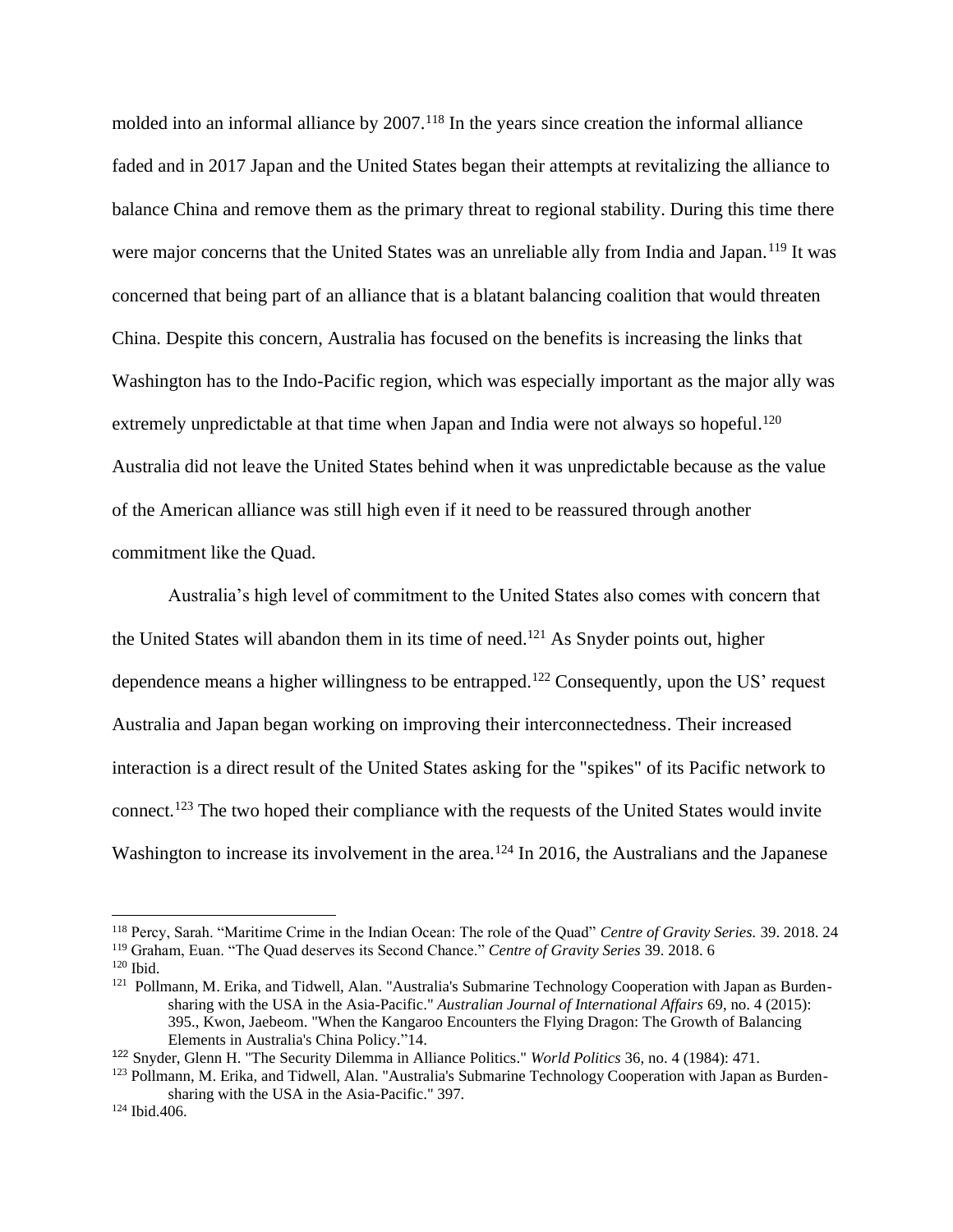attempted to prove their commitment to the United States through tri-lateral security talks on the issue of China expansion.<sup>125</sup> The Australians and Japanese steadily built a relationship as the two nations grow closer to the United States and more dependent on its military for protection. The efforts on behalf of the Japanese and Australians here show that when their major ally makes a request, it will increase its burden-sharing effort to contest Chinese expansion together.

If Australia were just addressing threat, it would likely be building up as many alliances as it can in the region. However, the only major efforts made to balance have been with the United States, or under the direction of the United States. This continues as Australia signed a \$580 million deal with Washington to improve the four northern bases and increase wargaming,<sup>126</sup> while still making minimal connections with other allies. At the peak of American unreliability Australia was still hesitate to make agreements with other powers.

This case exemplifies the importance of balancing fear of abandonment as well. Just after the 2016 security talks with the United States, the Donald Trump won the US election and allies began to question the foreign policy commitments of the United States. The new administration presented the United States as an unreliable ally and as a direct result South Korea and Japan both took part in security talks with China in 2018. The alliance value of the United States had diminished as Japan and South Korea did not believe the United States was willing to ensure their security and Japan and South Korea needed to look for a new major power ally.<sup>127</sup> Then, in March of 2021, with the Biden administration in power the earlier foreign policy commitments

<sup>&</sup>lt;sup>125</sup> Kwon, Jaebeom. "When the Kangaroo Encounters the Flying Dragon: The Growth of Balancing Elements in Australia's China Policy.", 514

<sup>126</sup> Jose, Renju and Colin Packham. "Targeting Asia-Pacific defence, Australia to spend \$580 mln on military upgrades". *Reuters.* 28 April 2021. [https://www.reuters.com/world/asia-pacific/australia-upgrade-military](https://www.reuters.com/world/asia-pacific/australia-upgrade-military-bases-expand-wargames-with-us-australian-2021-04-27/)[bases-expand-wargames-with-us-australian-2021-04-27/](https://www.reuters.com/world/asia-pacific/australia-upgrade-military-bases-expand-wargames-with-us-australian-2021-04-27/)

<sup>&</sup>lt;sup>127</sup> Carr, Bob. "The Shrinking 'Quad': How the alliance is going nowhere as Japan and India Court China "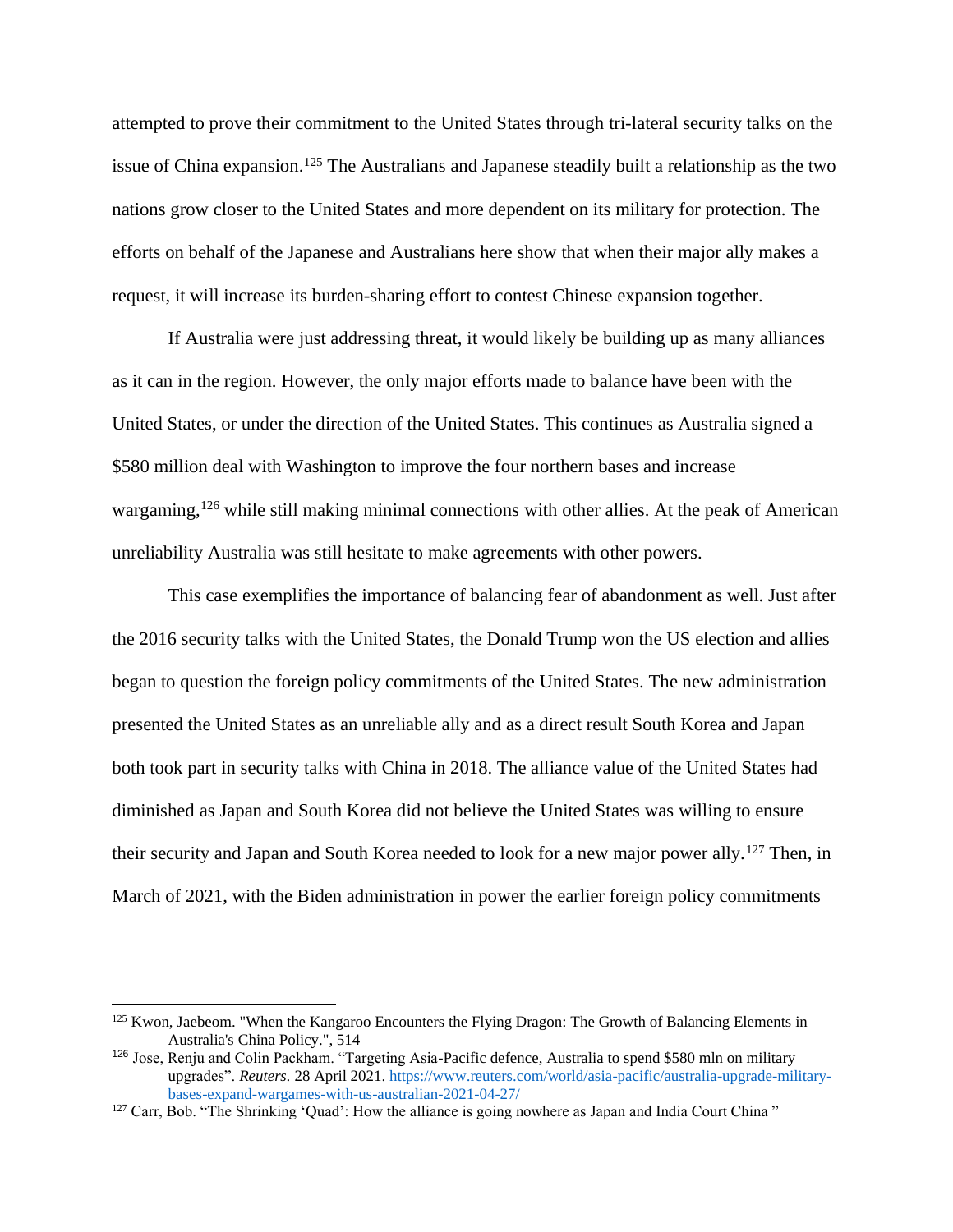of the United States to restored and Washington reaffirmed their committed to these two nations. 128

Australia never truly considered siding with China and this could result from the similar western cultures between the United States and Australia. Their aligned particular interests upkept the alliance value, so it did not drop as low in Japan and South Korea which have different cultural values. There is an ideal amount of doubt for countries to have in its alliance with Washington, however too much doubt and allies can turn to adversaries.

This theory also functions on the basis that the public must either appreciate the importance of the American alliance or the threat of Chinese expansion. The Lowy Institute completes surveys each year on various issues including Australian public opinion on China. These polls show us that public opinion sees both the importance of the American alliance and mistrusts the Chinese. First, a Lowy poll completed on the importance of the US alliance in 2020 showed that 71% of Australians viewed its alliance with the United States as important to Australian security. And overall, 43% view the American alliance as "very important."<sup>129</sup> This poll also shows that the percent of Australians that highly value the alliance has remained over 70% since 2008 and above 50% since before 2005. Also, in a 2019 poll on superpower relations, 50% of Australians believed that the Australian government should put America as a higher priority despite potential harm to the Chinese alliance while only 44% voted for the inverse.<sup>130</sup> The people recognize the value of their alliance with the United States.

<sup>128</sup> Greer, Tanner. "Biden's First Foreign Policy Crisis is Already Here."

<sup>&</sup>lt;sup>129</sup> "Importance of the US alliance." Lowy Institute Poll 2020. [https://poll.lowyinstitute.org/charts/importance-of](about:blank)[the-us-alliance/](about:blank)

<sup>&</sup>lt;sup>130</sup> "Relations with superpowers." Lowry Institute Poll 2020. [https://poll.lowyinstitute.org/charts/relations-with](about:blank)[superpowers](about:blank)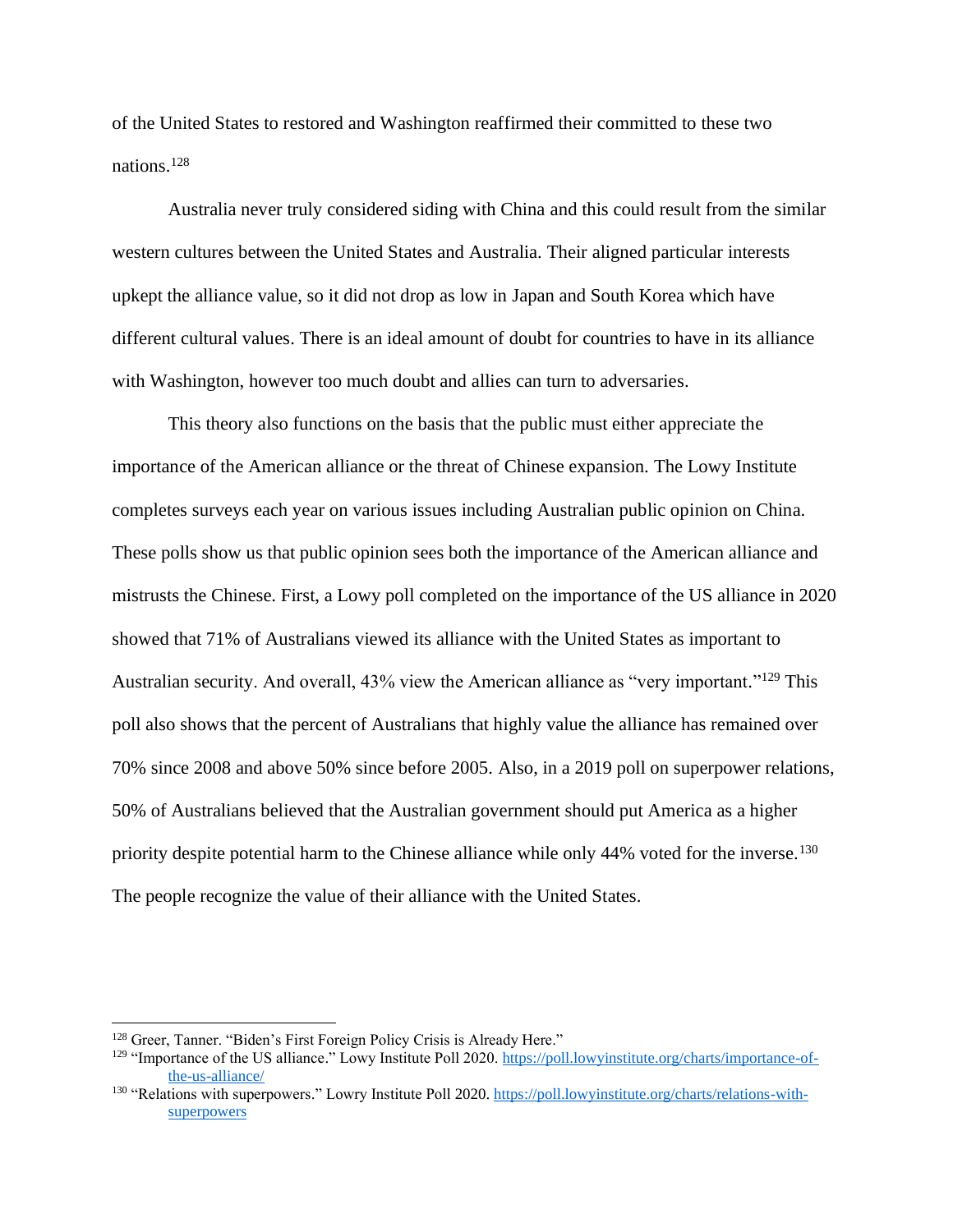The Australians are not as decisive on what types of military actions should be allowed under the ANZUS treaty the people showed that as of 2020, 63% of Australians did not believe that it should join in military efforts in Asia for the sake of the US security alliance.<sup>131</sup> This shows that the public's willingness to fight for the alliance is limited; but it is not preventative. The Lowy Institute's poll shows that as of 2020, views of China as more of an economic partner than an adversary are still the majority but the group that sees China as a threat is steadily growing.<sup>132</sup> 12% of the population saw China as more of a threat in 2018 but in 2020, 41% of the population believes that. Another poll from the Pew Research center on countries' trust in China demonstrates this same pattern and concluded that in 2020, 81% of Australians view China unfavorably.<sup>133</sup>

The uptick in the number of people that view China has threatening has been a result of Canberra publicizing Chinese cyberattacks on Australian soil and a public backlash to communist bribery in Australia.<sup>134</sup> While the public recognition of the threat is new, the understanding of the importance of the American alliance is established and satisfied the condition for burden-sharing before threat was recognized. In conclusion, the Australian public both values the American alliance and sees a threat from the Chinese expansion; therefore, eliminating any hurdle the government may encounter in its effort to burden share with the

<sup>131</sup> "Military action under ANZUS." Lowy Institute Poll 2020. **[https://poll.lowyinstitute.org/charts/military](about:blank)[action-under-anzus](about:blank)**

<sup>&</sup>lt;sup>132</sup> "China: economic partner or security threat." Lowy Institute Poll 2020. [https://poll.lowyinstitute.org/charts/china-economic-partner-or-security-threat/](about:blank)

<sup>133</sup> Silver, Laura, Kat Devlin, Christine Huang. "Unfavorable Views of China Reach Historic Highs in Many Countries." *Pew Research Center*. 6 October 2020. [https://www.pewresearch.org/global/2020/10/06/unfavorable-views-of-china-reach-historic-highs-in-many](https://www.pewresearch.org/global/2020/10/06/unfavorable-views-of-china-reach-historic-highs-in-many-countries/)[countries/](https://www.pewresearch.org/global/2020/10/06/unfavorable-views-of-china-reach-historic-highs-in-many-countries/)

<sup>134</sup> Greer, Tanner. "Biden's First Foreign Policy Crisis is Already Here" *Foreign Policy*. 10 December 2020. <https://foreignpolicy.com/2020/12/10/biden-china-australia-threats-first-foreign-policy-crisis/>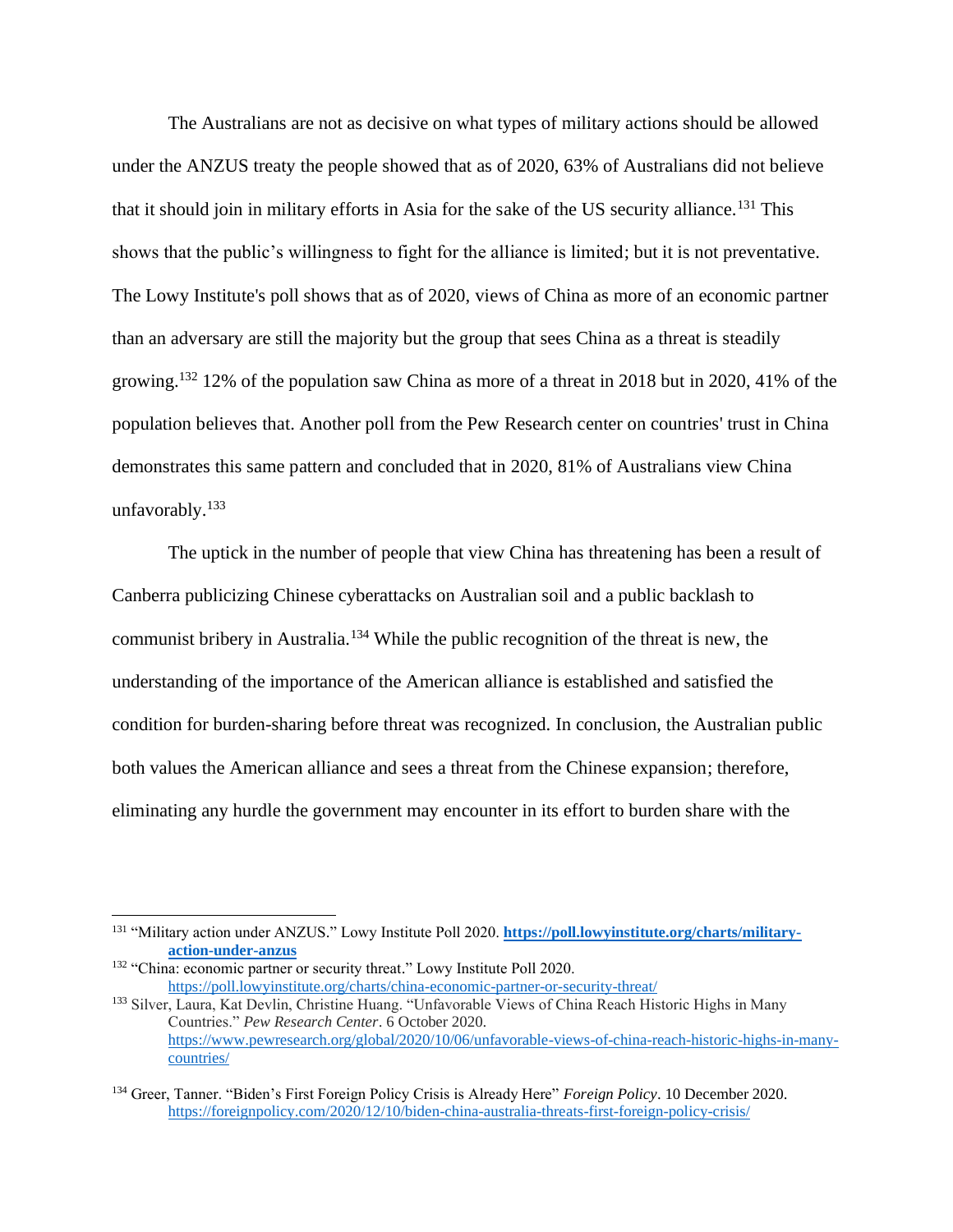United States. Therefore, the Australian government will continue to burden share until public opinion changes, or the government's opinion on the American alliance changes.

The Australian government and people both see China as a threat to its well-being because of its disregard for the rules of the international system and increasing aggression in the region. Therefore, it will work to balance the growing Chinese power. The government then had to decide how the Australians would fend off Chinese influence in the region. Because of its high valuation of the US alliance, this was seen as another opportunity to show the Washington that Canberra has and will continue to side with the United States when the United States needs them.

# *Alternative Explanation:*

Another explanation for why Australia chose this path of burden-sharing may be that it is protecting the identity and values that benefit it. The ideological difference between the Chinese and the Australians are numerous and, as seen in the Vietnam case, the Australian people strongly identify with its western peers instead of its regional neighbors.<sup>135</sup> Therefore with the rise of China, Canberra may feel as though its identity and the liberal world order are threatened. Malcolm Turnbull told China, in a now-famous radio interview for a Sydney radio station 2GB, "We are an open-trading nation, mate, but I'm never going to trade our values in response to coercion from wherever it comes."<sup>136</sup> Australia is protecting its values, and, in many ways, those values are that of liberal world order.

Additionally, Erika Pollmann et al. (2015) writes on the topic of the burgeoning relationship between Australia and Japan as a result of them both aligning with the United States

<sup>&</sup>lt;sup>135</sup> Greenwood, Gordon. "Australian Attitudes Towards Pacific Problems." 165

<sup>136</sup> Needham, Kirsty. "Australia Faces Down China in High-Stakes Strategy." *Reuters. Canberra*. September 4, 2020.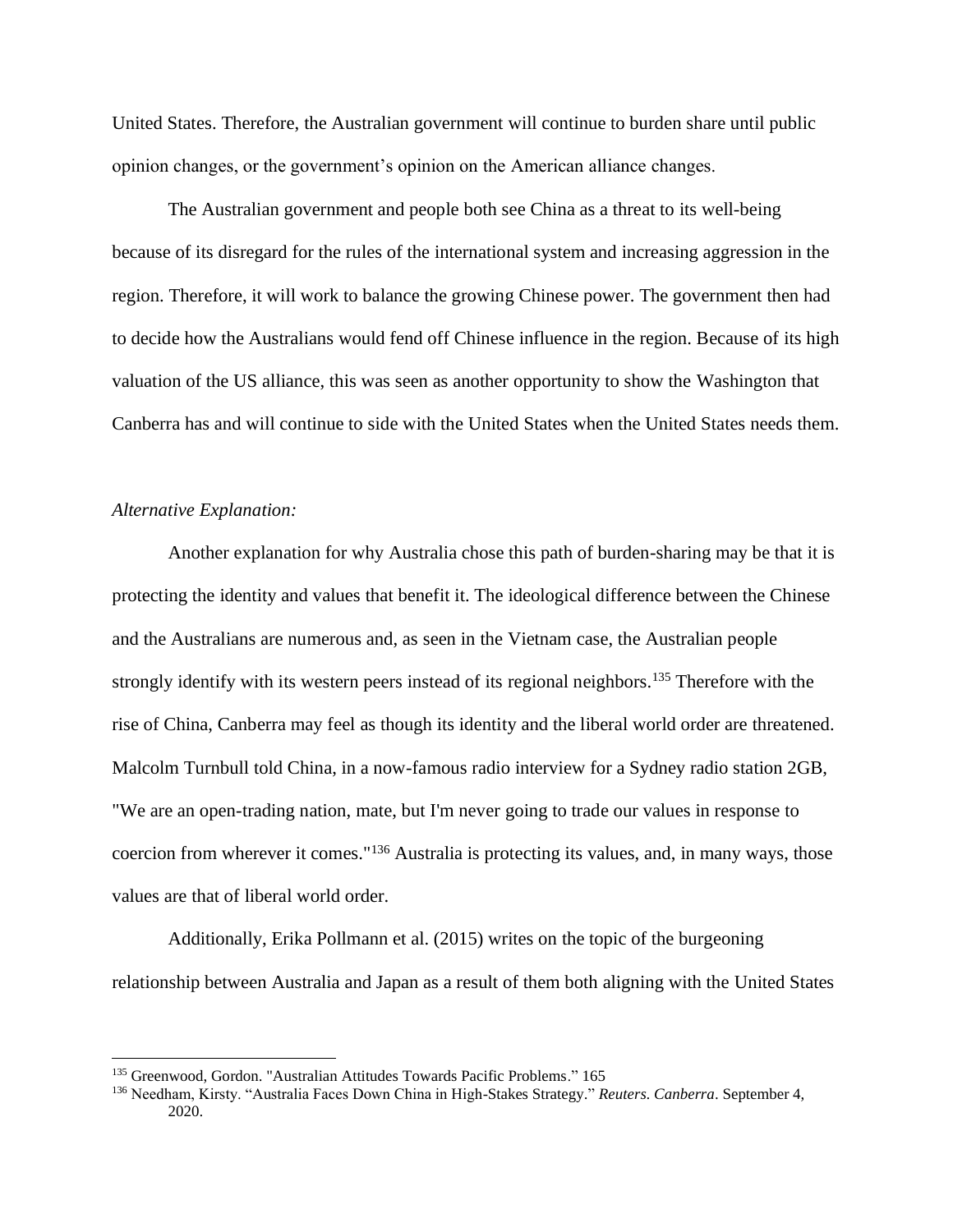against China. She makes a point to emphasize, "While being solidly grounded in such mundane concerns, USA–Australia– Japan cooperation is also unique and transcendent from a 'realist' perspective because it is deliberately being constructed based on a common liberal democratic identity and underpinned by shared values."<sup>137</sup> This is strong support for the idea that Australia is protecting its identity and the world order. However, it may be that identity which makes the, a target. Australia, Japan, and other allies in the region that are helping to balance with the United States are adversaries of China because its ideals do not align with China. China is not targeting other communist nations that it can already manipulate. Instead, the coalition created against China is all liberal democracy as those are the nations that are targeted.

While the argument for this alternative is strong at face value, the states fighting for the liberal international order have all violated it in recent history.<sup>138</sup> Chengxin Pan reminds onlookers that Japan is continuing to ignore international criminal court rulings on fishing laws, Australia is critiqued for its poor treatment of asylum seekers, and the United States is enforcing the UN Laws of the Sea which it has not signed onto itself.<sup>139</sup> Pan puts it best as he writes, "…defending the rules-based international order is more likely a disguise for the Quad countries to constrain China's rise and maintain a balance of power in its favour."<sup>140</sup> Once again we see government reframing situations to increase the public backing for it, just as we did with Vietnam and Iraq.

This justification also does not explain why Australia did not move away from the United States when other states did. Japan and India both benefit from liberal international order and

<sup>137</sup> Pollmann, M. Erika, and Tidwell, Alan. "Australia's Submarine Technology Cooperation with Japan as Burdensharing with the USA in the Asia-Pacific." 397.

<sup>138</sup>Pan, Chengxin, "Qualms about the Quad: Getting China Wrong" Centre of Gravity Series 39. 2018. 9. <sup>139</sup> Ibid.

 $140$ Ibid.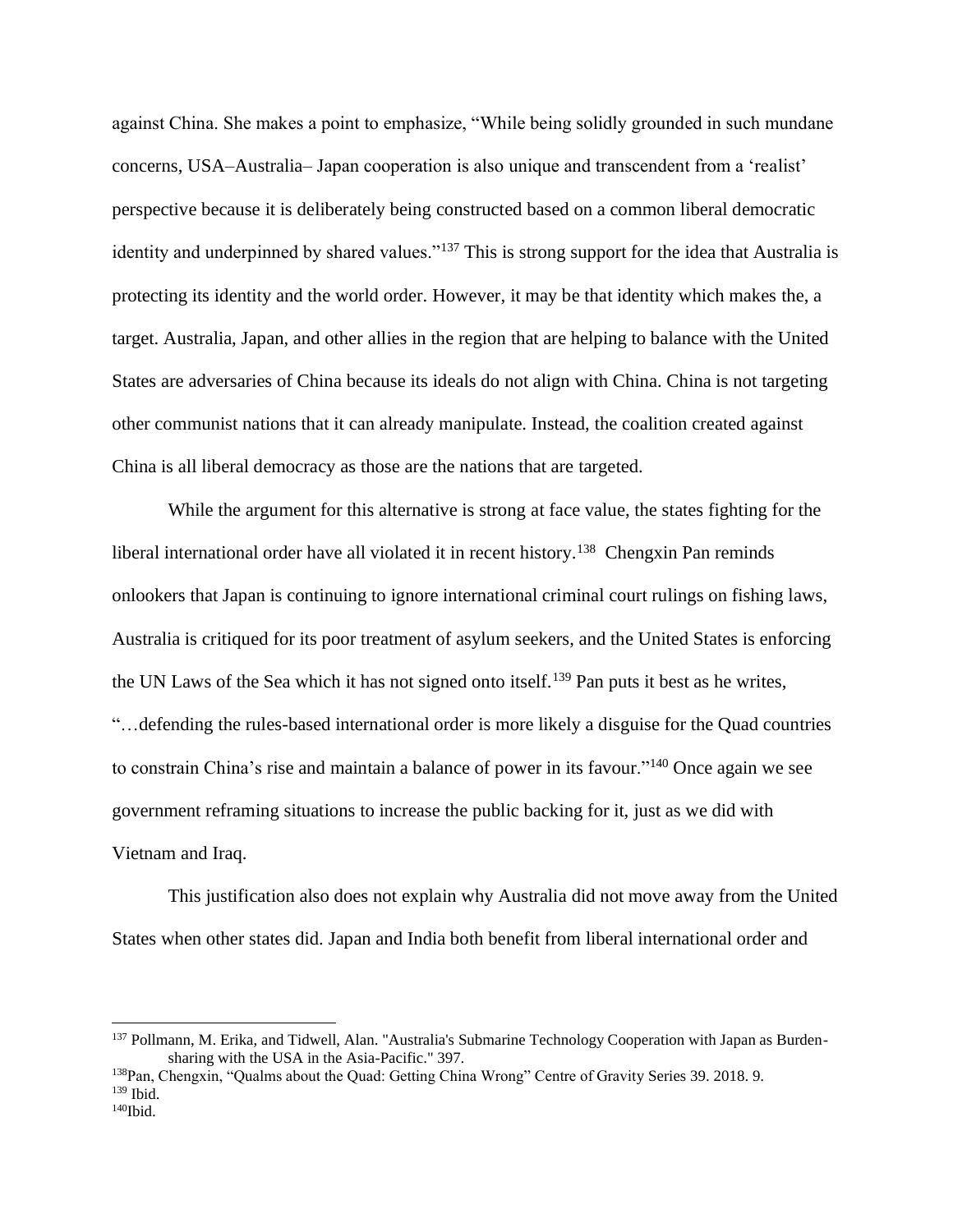began to look balance China in different ways when the United States was not seen as particularly reliable. On the other hand, the high alliance valuation that pushed Australia to react to the threat of China by burden-sharing with the United States does explain the loyalty of Australia. Protecting national security can appear as them protecting its ideology, but the means used show that the alliance with the United States decided how it would be protecting themselves.

In conclusion, while protecting its identity was important to the Australians, it had a host of Western nations to balance with that could have minimized the Chinese response to its balancing. The importance of the US alliance to the Australian government pushed them to specifically side with the US, align with nations that also had close relationships with the United States, and increase its dependence on the American military despite Chinese reactionary sanctions to such decisions. In the end, the Australians balanced against the Chinese to protect its sovereignty; and it did so with the United States because showing commitment to that alliance ensures that the United States will come to its aid if tensions reach the point of conflict.

#### **Conclusion and Prescriptions**

 Australia proves that it will burden share with its major power allies when the alliance is highly valued by the government and domestic public opinion shares that evaluation of the major power alliance or perceives a national security threat. The strength of the cases, with the literature, suggests this theory can be generalized to secondary allies like Australia that ialso have a fear of abandonment from the major power. Since World War II, Australia burden shared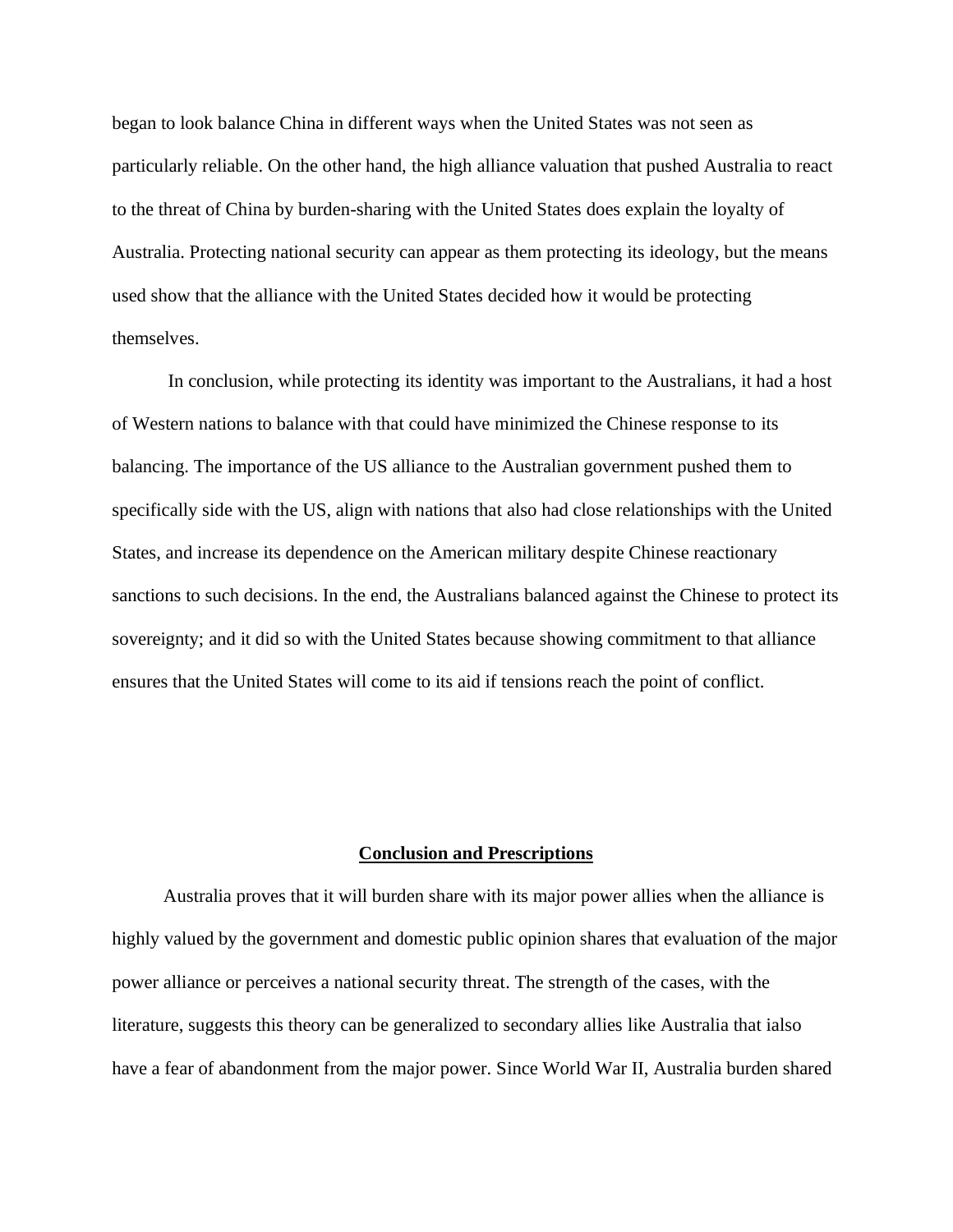in conflict with the United States because of the importance of the alliance to its longevity. The government highly valuing the American alliance and understanding the gravity of losing it drew them into the conflicts with Vietnam, Iraq, and China alongside the US. In a liberal democracy, such as Australia, the public must also be on board with burden-sharing. I argue that the public must meet at least one of the two following conditions. The public either highly values the American alliance or recognizes a national security threat posed by the adversary in the conflict.

This was first demonstrated in the case study of Vietnam. The Australian Prime Minister, Robert Menzies', decision to involve the country in the conflict in Vietnam was the result of moving away from reliance on the United Nations. The Australians needed a new protector, and they chose the United States as its candidate. Menzies just needed to ensure that the Australian public would not oust him for his decision. The Australian people were seeing the United States in a more favorable light when the war began, and they also felt the pressure of the encroaching threat of communists. Therefore, when allowed to prove their dedication, the Australian government displayed its commitment to its new ally by contributing to the Vietnam war. It went to war for the alliance.

 Again, in Iraq, when some of America's major allies decided that war was a waste of resources the Australians noticed an opportunity to demonstrate loyalty to the United States. The Australian Prime Minister, John Howard, eloquently wove the importance of increasing military ties with the United States into every speech as he worked to convince his colleagues and constituents its participation in Iraq was vital. His speeches also exaggerated the potential presence of weapons of mass destruction which pushed the public in favor of assistance. As a result, the Australian people did not stand in the government's way of joining the American war effort.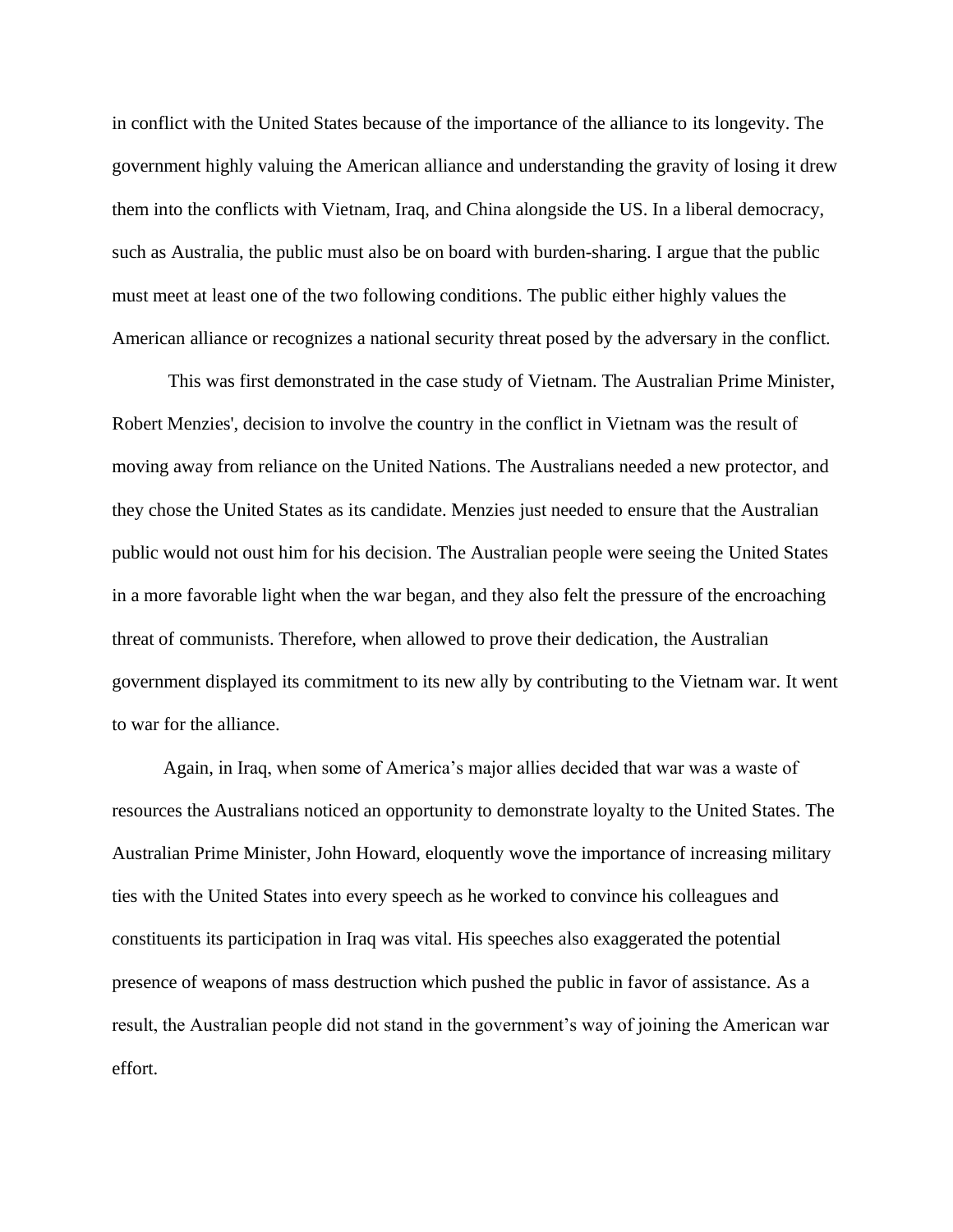The pattern continues through today as Canberra continues to tackle Chinese expansion with the United States; instead of remaining a relatively neutral entity between the largest military ally on one side and largest economically on the other, as New Zealand did; or confide in any alliance other than the number one adversary of China to address the issue. Alternatively, Canberra gradually moved closer to Washington, increased its military commitment to the US, and committed to another alliance agreements. The Australian people supported these decisions as they have an established understanding of the importance of the US alliance and the emergence of the perceived threat from China increased support. The move to side with the United States resulted in economic sanctions from the Chinese but also increased the chances that its American ally will stay in the region to fight as tensions increase. Australia continues to show its loyalty to the American alliance through burden-sharing because it is dependent on US security and fears that without consistent reassurance of its commitment the United States will abandon them.

 Each of these cases shows that Australia, a secondary ally, consistently burden shares with the United States to remain in its favor because that alliance is so valuable and public opinion is not preventative. The alternative states that Australia, and other secondary allies, may get involved to protect its identity and a world order that benefits them, often established by that major power ally. However, in the case of Australia, this does not prove to be the case.

In Vietnam, Australia fought against the idea of communism and that did oppose its capitalist western identity. However, it chose to fight with Americans in Vietnam which needed men and money, while the British were also addressing the issue in a more diplomatic manner that was less costly. The decision to side with the United States was because the Australian government knew the US alliance would benefit them more. In Iraq, the war was presented to the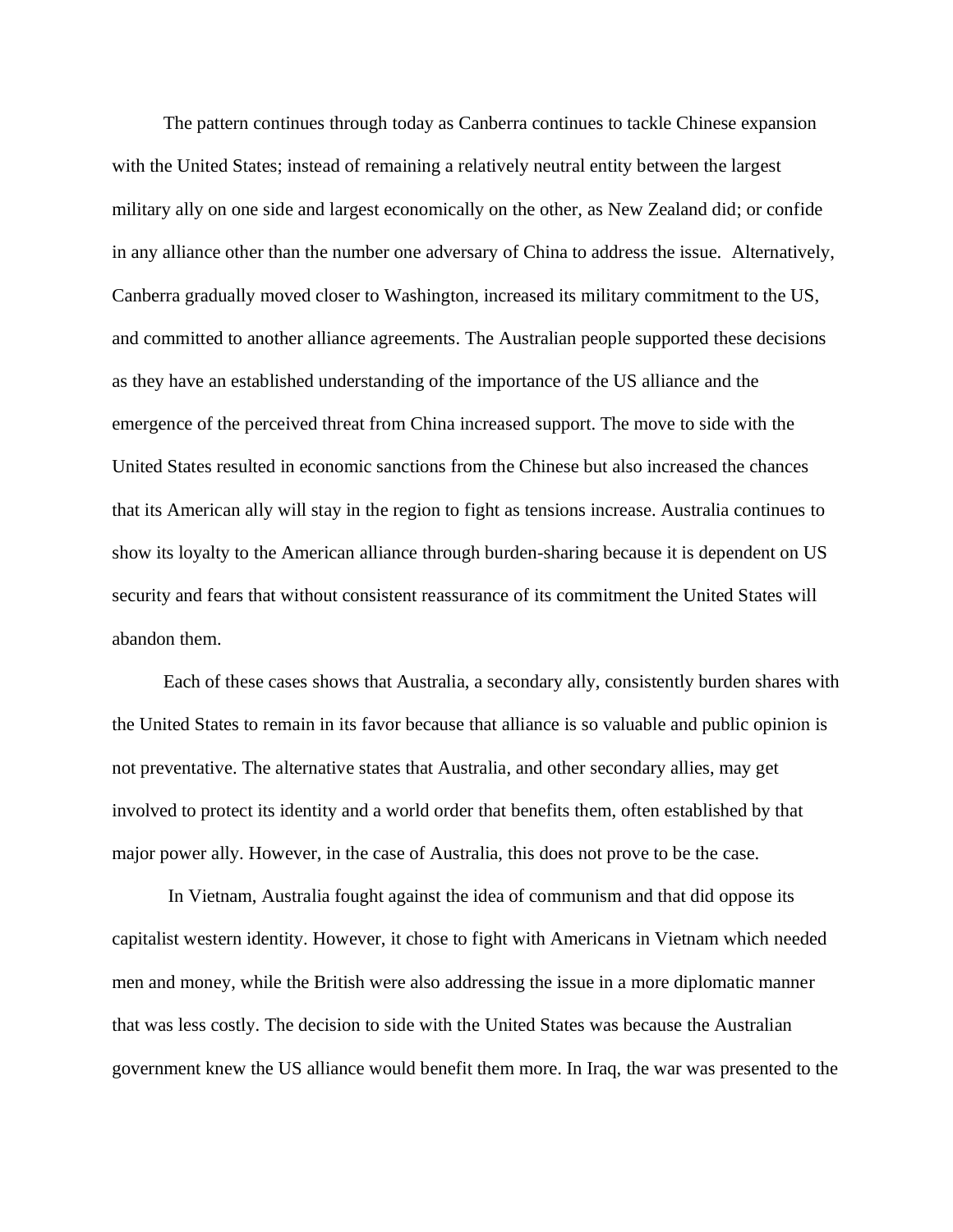people as us versus them war over ideology. PM Howard called on the Australian people to fight for the freedoms of all people. However, his actions did not follow that line of thinking. Howard said what he thought would get the public on his side, even if he did not believe it. The Chinese expansion threatens Australia's western societal foundations and the rules-based order that stabilizes the region. However, Canberra also tests the boundaries of the rules-based order by violating international policy on the treatment of asylum seekers leading the to conclusion that the protecting the rules-based order is a cover for protecting its security. In the long term, having remained neutral Australia could jeopardize its future alliance with the United States.

Like Australia, all other secondary allies need security and support from major powers like the United States. Therefore, when the state that ensures its security requests assistance those secondary allies will almost always respond. It will not response if the public does not recognize either a threat to national security or the importance of the American alliance. If not, that state's protections under the major ally are at risk of decreasing. This research undertook a variety of cases but focused on one ally and so can only be generalized for the group of allies, like Australia, which have similar relationships with the United States in that it fears abandonment in the face of a new threat. These countries potentially include Poland, Japan, and South Korea. Future studies should test the necessity for the fear of abandonment to be present of this theory to hold up. Research should also look at countries, such as North Korea, that appear to be burdensharing with China instead to see how different major powers affect this theory.

This pattern is important to recognize as China's growth moves the world closer to a bipolar system. The United States must continue to balance against the growing giant and that will be impossible without allies. The US government must understand how to ensure allies will burden share to prevent the United States from having to protect the liberal world order and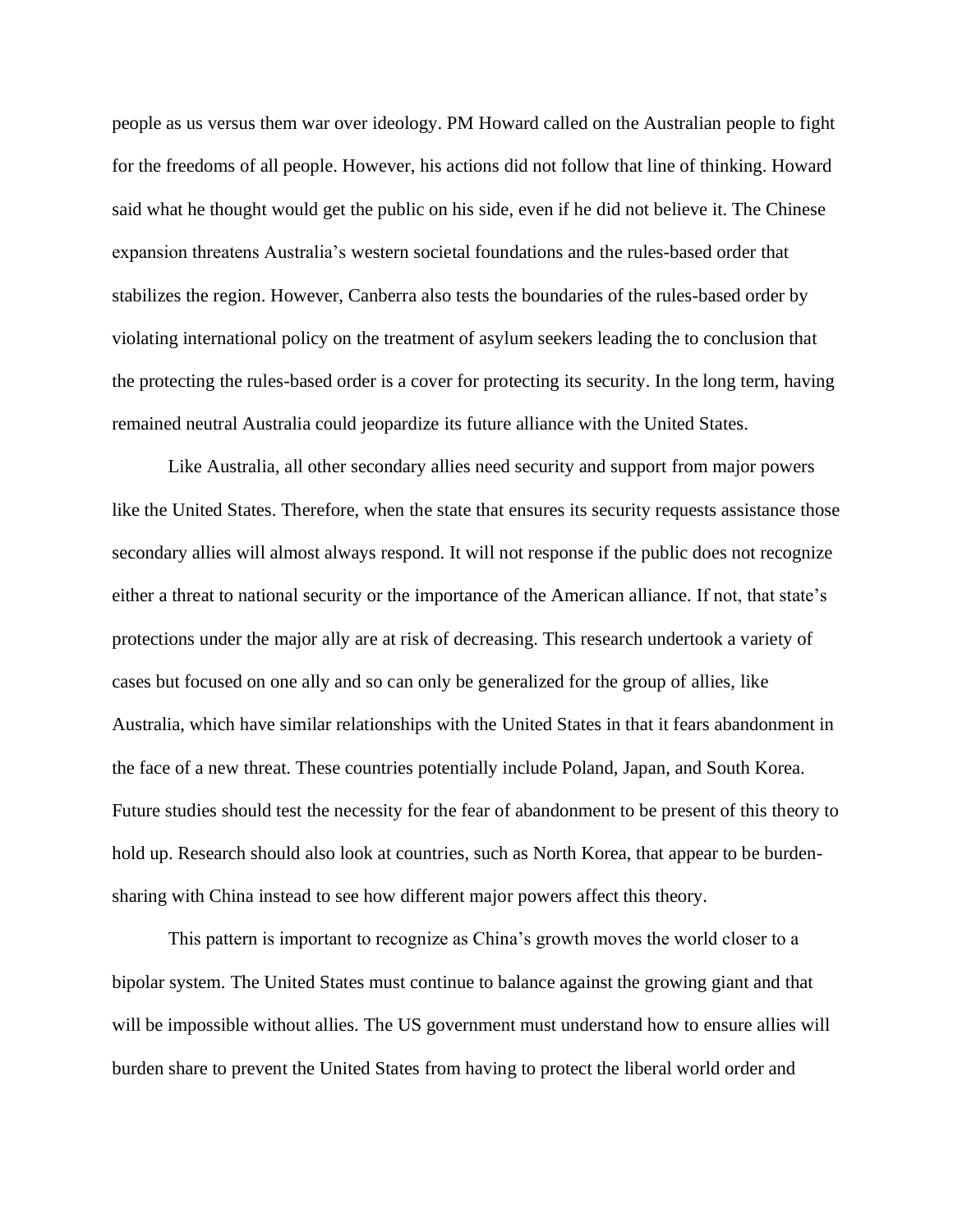democracy on its own. Countries like Australia and Japan, which never were America's number one or two priorities, are the countries that will decide where the balance falls on this issue.

The case of balancing Chinese expansion shows that the perception of the United States can threaten the valuation of our alliance in the eyes of allies. The Australians were warned that with Donald Trump as the president of the United States would become less reliable as an ally which inherently decreased that alliance value. And so, it should maintain its middle position and act as a common ally for both the United States and China.<sup>141</sup> While Canberra did not heed this advice, other countries did as Japan and South Korea entertained security talks with China. The United States needs to prevent this and restore the faith others have in their commitments. America must show that it values secondary allies and America will show up for them if it shows up for us.

This study showed that if America wants allies to come to our aid in future conflicts, then the United States must reassure its allies' governments and populations that US security commitments are reliable, and that America is an important ally to have. In the situation with Australia a little doubt is constant because of geography, and with most secondary allies the unknown number of priorities America puts before them creates sufficient doubt. There must a balance as with too much doubt these middle powers look elsewhere for protection like Australia moved away from Britain during the Cold War.

This reestablishment of the United States as a reliable and important ally requires the Washington to resume its deep engagement in international affairs. The United States' establishment of close military relations with Australia during peacetime allowed us to foster the relationship that causes them to intervene when conflict arose. This is an arrangement that is

<sup>141</sup> Chan, Lai-Ha. "Hedging or Balancing? Australia and New Zealand's Differing China Strategies." *The Diplomat.*  July 14, 2020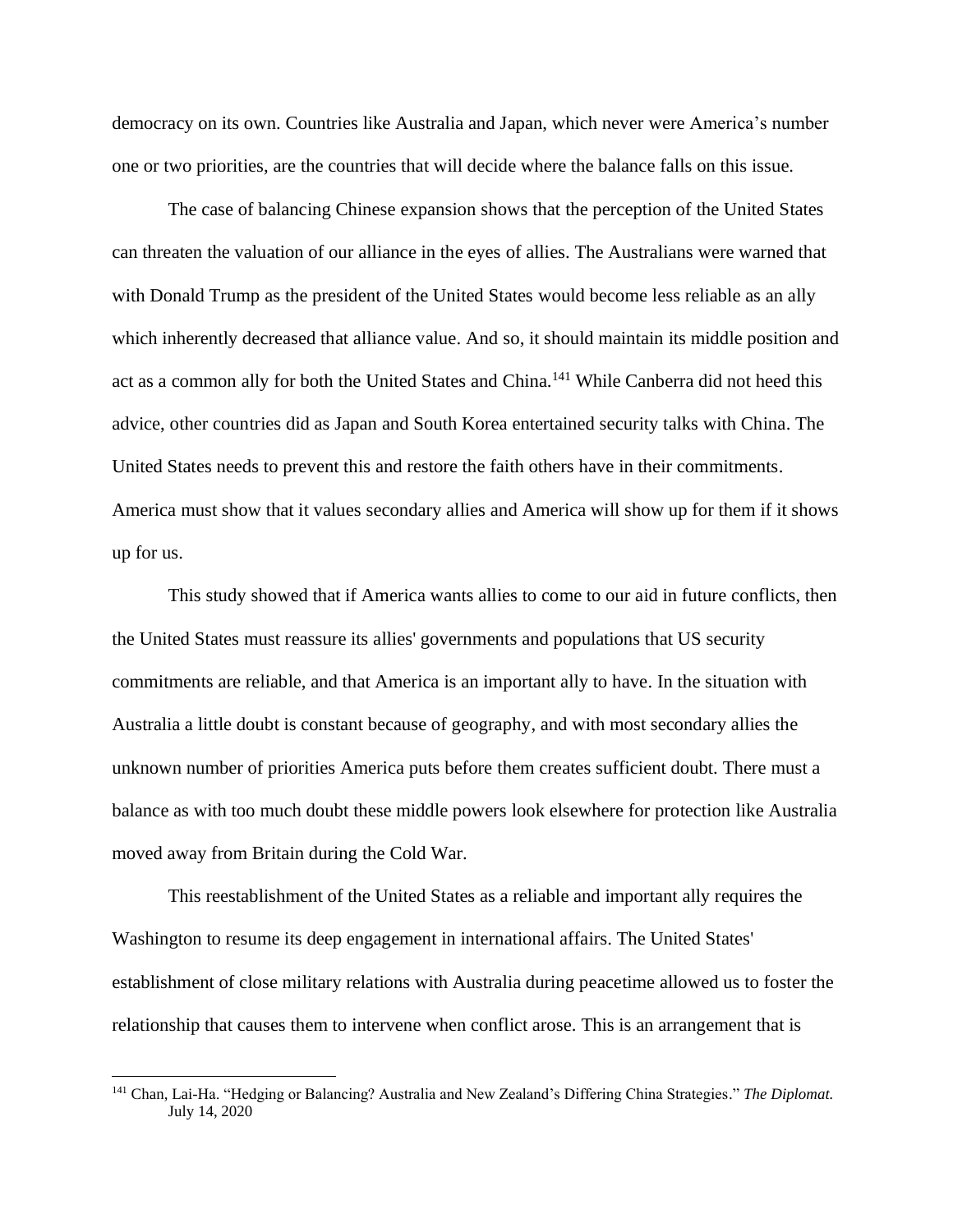easily mimicked in other nations. The United States upkeeps bases all over the world and each country that with a base supports a relationship with America. The continuation of military exercise with allies increases these connections as well.

Also, in Vietnam, the United States gained the alliance of the Australians over Britain because it was seen as having a greater ability to protect. Again, in the warning for Chinese expansion, experts warn that the United States may not be willing and able to protect the Australian forces. To foster its major power status, it must fortify its identity as the strongest power. Whether this is through power projecting military practices or actual military action, the United States must prove that its military is still the strongest in the world.

Alliance valuation appears to be dependent on the secondary ally's belief that the power can protect them and is increased by the perceived reliability of the major power to follow through. In the Iraq case, Howard emphasizes the influence of the United States in maintaining stability in the Pacific as a reason that it is important. America proved that the region was one that America would protect. If that erodes, the United States cannot expect allies to continue to value the alliance. America must walk back its "America First" rhetoric that threatened to abandon American allies because it increases doubt to a dangerous level and pushed allies to look toward other powers for aid. This is clearly seen through the rising influence of Russia in the European Union.

More work should be done on what causes a country to be viewed as a valuable ally. Above, I have referenced the justifications given by leaders, but those words do not always follow reality. Additionally, we must find what causes the balance of productive fear of abandonment to tip and make an adversary out of an ally. This research will allow states to understand what it must do to gain and maintain allies that will fight with them. Overall, the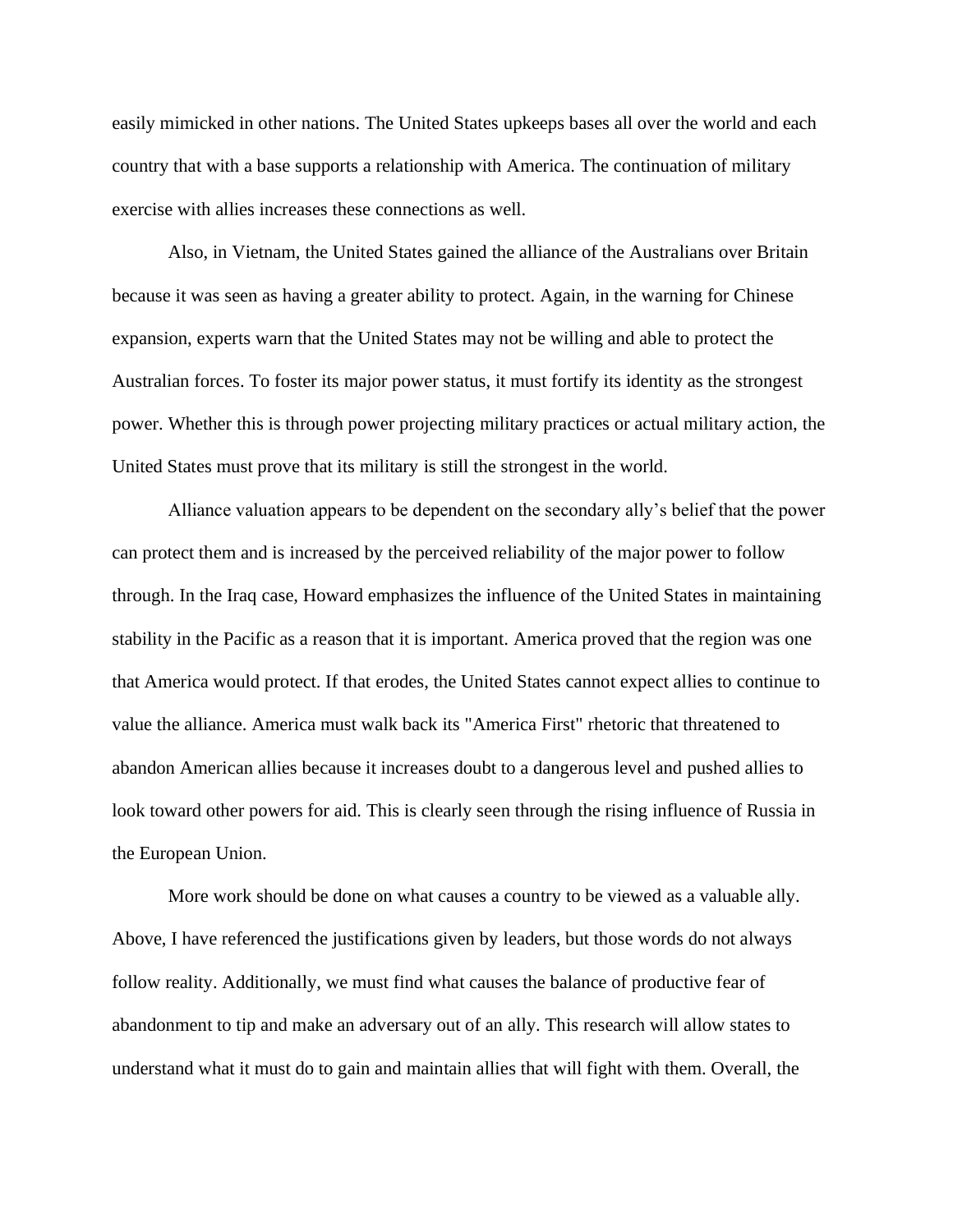literature on burden-sharing is extensive but far from complete. Those before me researched a long list of conflicts and a longer list of countries. We do recognize the importance of the interconnections of internal and external elements but refining the theory down to the reality of the relationship can only be done through more study. Furthermore, there will be pitfalls to any study of burden-sharing as long as country motives must be deciphered.

The studies of what causes burden-sharing will help the United States to remain a hegemon through the return of major power conflict. As China rises and Russia continues to become more aggressive Washington needs to ensure that its allies that it is still the best option. The wider the reach of the United States the greater the chance that it will emerge once again as a unipole. If these conflicts occur through proxy wars, as the Cold War did, allies willing to engage simply for the sake of the alliance will be vital. Therefore, those bases must be maintained, the military exercises must continue, and Washington must represent itself as an undefeatable power.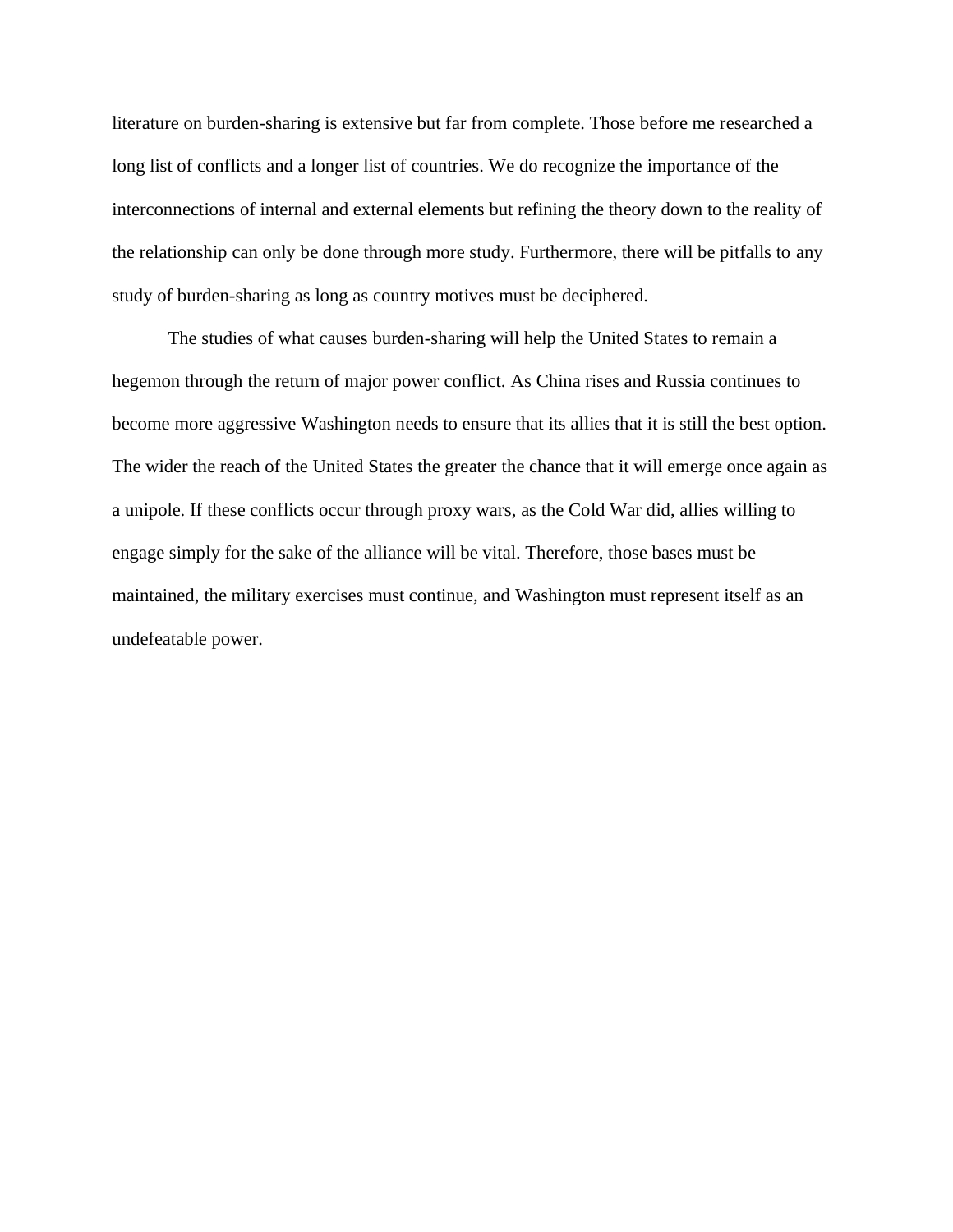# Bibliography

- "2020 Defense Update." Commonwealth of Australia. 2020. Accessed April 27<sup>th</sup>, 2021. <https://www1.defence.gov.au/strategy-policy/strategic-update-2020>
- "Australia's Military Commitment to Vietnam." 13 May 1975. Retrieved from <https://pmtranscripts.pmc.gov.au/release/transcript-3737>
- "Australian PM Rebuffs Arguments for Iraq War." *France 24*, June 2, 2008. https://www.france24.com/en/20080602-australian-pm-rebuffs-us-arguments-iraq-waraustralia-iraq-war.
- Baltrusaitus, Daniel. "Friends Indeed? Coalition Burden Sharing and the War in Iraq." PhD diss., Georgetown University, 2008.
- Barnett, Michael, and Raymond Duvall. "Power in International Politics." *International Organization* 59, no. 1 (2005): 39–75. doi:10.1017/S0020818305050010.
- Bennett, Andrew, Lepgold, Joseph, and Unger, Danny. "Burden-sharing in the Persian Gulf War." *International Organization* 48, no. 1 (1994): 39-75.
- Benvenuti, Andrea. "Difficult Partners: Indo-Australian Relations at the Heights of the Cold War, 1949 – 1964." *The Australian Journal of politics and History* 57, no.1.(2011): *53- 67.*
- Blaxland, John. *The Australian Army from Whitlam to Howard*. Melbourne: Cambridge University Press, 2013
- Bloomfield, Alan, and Nossal, Kim Richard. "End of an Era? Anti-Americanism in the Australian Labor Party." *The Australian Journal of Politics and History* 56, no.4 (2010): 592-611.
- Bryan-Low, Cassell , Colin Packham, David Lague, Steve Stecklow, Jack Stubbs. "The China Challenge: The 5G Fight" *Reuters.* Canberra. May 21, 2019.
- Chan, Lai-Ha. "Hedging or Balancing? Australia and New Zealand's Differing China Strategies." *The Diplomat*. July 14, 2020.
- "China: economic partner or security threat." Lowy Institute Poll 2020. Accessed April 26, 2021. <https://poll.lowyinstitute.org/charts/china-economic-partner-or-security-threat/>
- Cobb, Adam C.. "Balancing Act: Australia's Strategic Relations with China and the United States." *Georgetown Journal of International Affairs* 8, no. 2 (2007): 71-79.
- Cogan, Charles. "The Iraq Crisis and France: Heaven-Sent Opportunity or Problem from Hell?" *French Politics, Culture & Society* 22, no. 3 (2004): 120-34.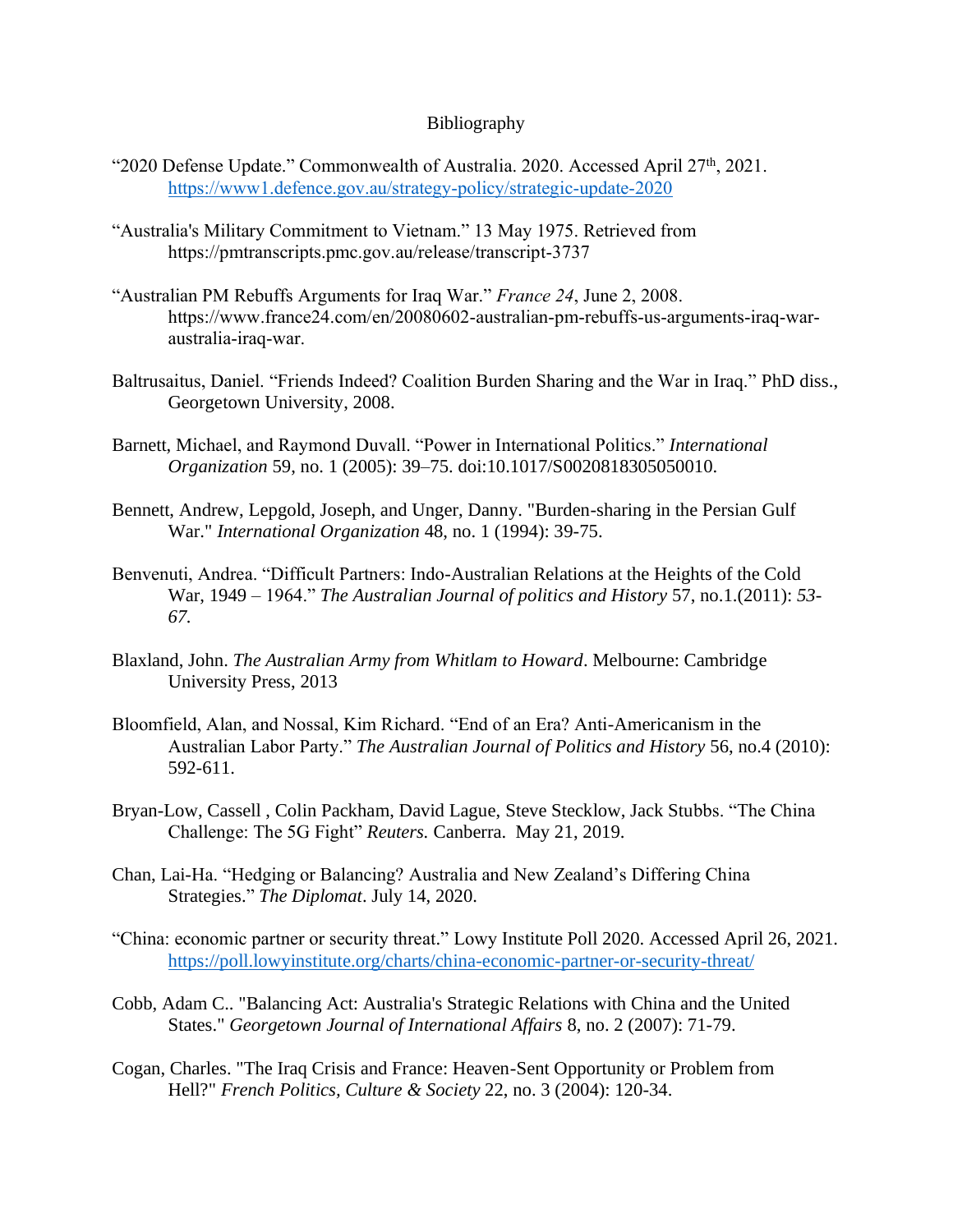- Cox, Lloyd, and O'Connor, Brendon. "Australia, the US, and the Vietnam and Iraq Wars: 'Hound Dog, Not Lapdog'." *Australian Journal of Political Science* 47, no. 2 (2012): 173-87.
- Davidson, J. *America's Allies and War: Kosovo, Afghanistan, and Iraq*. New York. Palgrave Macmillan, 2011.
- Davidson, Jason. "The Costs of War to United States Allies Since 9/11." *Cost of War Project*. (Forthcoming 2021).
- Davidson, Jason. "Heading for the Exits: Democratic Allies and Withdrawal from Iraq and Afghanistan", *Democracy and Security* 10, no. 3 (2014): 251-286
- Doig, Alan, Pfiffner, James P, Phythian, Mark, and Tiffen, Rodney. "Marching in Time: Alliance Politics, Synchrony and the Case for War in Iraq, 2002-2003." *Australian Journal of International Affairs* 61, no. 1 (2007): 23-40.
- Deudney, Daniel, and G. John Ikenberry. "The Nature and Sources of Liberal International Order." Review of International Studies 25, no. 2 (1999): 179-96.
- Ekins, Ashley*.* ["Impressions: Australians in Vietnam. Overview of Australian military](https://www.awm.gov.au/exhibitions/impressions/impressions.asp)  [involvement in the Vietnam War, 1962–1975"](https://www.awm.gov.au/exhibitions/impressions/impressions.asp)*. Australian War Memorial*. Accessed 29 April 2021*.* <https://www.awm.gov.au/visit/exhibitions/impressions/impressions>
- Graham, Euan. "The Quad deserves its Second Chance." *Centre of Gravity Series* 39. (2018): 4- 7.
- Greenwood, Gordon. "Australia's Triangular Foreign Policy." Foreign Affairs (New York, N.Y.) 35, no. 4 (1957): 689-703.
- Greenwood, Gordon. "Australian Attitudes Towards Pacific Problems." *Pacific Affairs* 23, no. 2 (1950): 153-68.
- Greer, Tanner. "Biden's First Foreign Policy Crisis is Already Here" *Foreign Policy*. 10 December 2020. [https://foreignpolicy.com/2020/12/10/biden-china-australia-threats-first](https://foreignpolicy.com/2020/12/10/biden-china-australia-threats-first-foreign-policy-crisis/)[foreign-policy-crisis/](https://foreignpolicy.com/2020/12/10/biden-china-australia-threats-first-foreign-policy-crisis/)
- Hall, Robert. "Gallup polls #2 Australian support for Vietnam deployment." University of New South Wales – Sydney. (March, 2020). Accessed April 27<sup>th</sup>, 2021. <https://vietnam.unsw.adfa.edu.au/gallup-polls-2-support-for-vietnam-deployment/>
- Holland, Jack. "Selling the War on Terror Foreign Policy Discourses after 9/11." *Critical Terrorism Studies*. New York: Routledge, 2012.
- Howard, John "Transcript of the Prime Minister The Hon John Howard MP, Address to the National Press Club, The Great Hall, Parliament House," 13 March 2003. Accessed April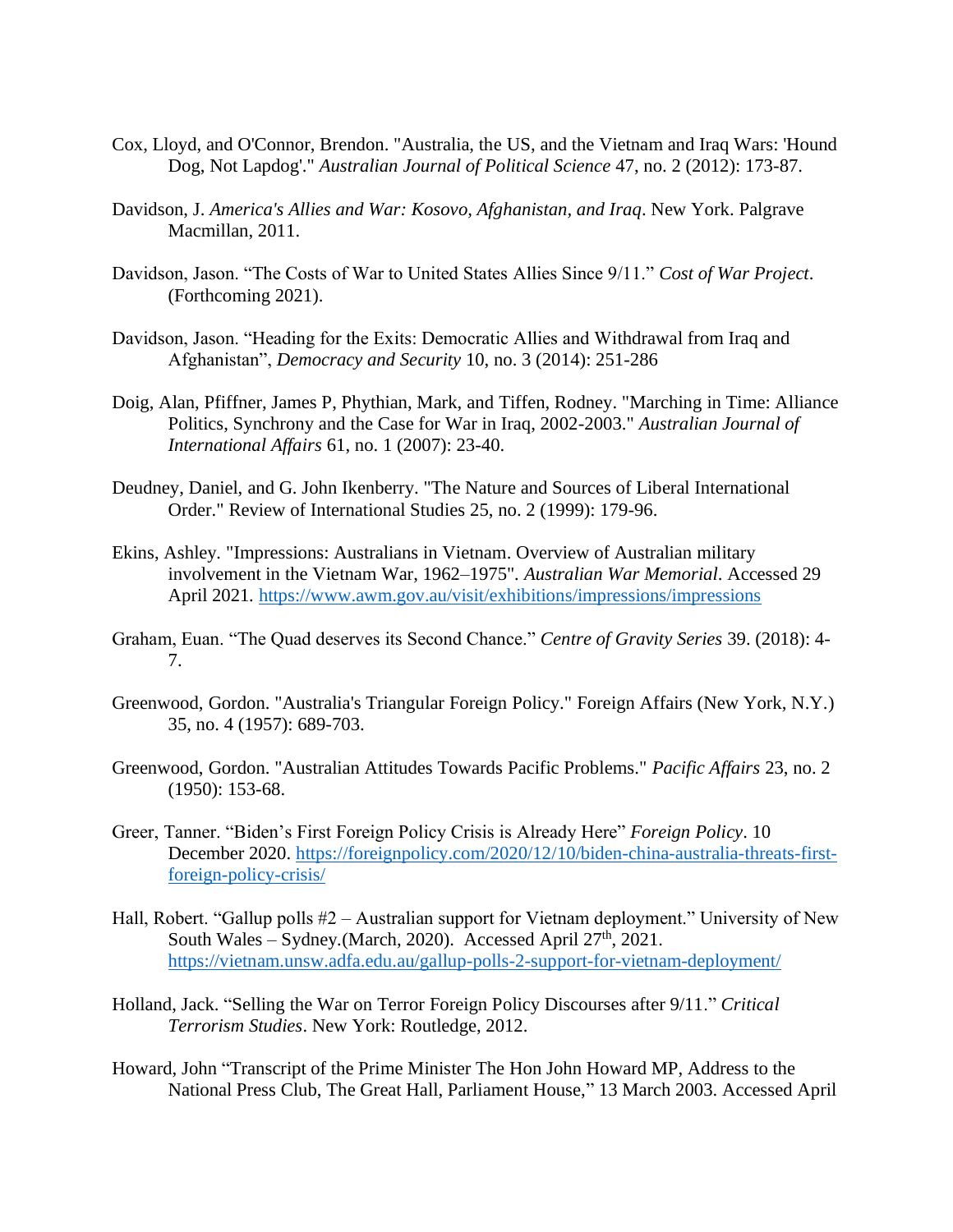$27<sup>th</sup>$ , 202.

[https://parlinfo.aph.gov.au/parlInfo/search/display/display.w3p;query=Id%3A%22media](https://parlinfo.aph.gov.au/parlInfo/search/display/display.w3p;query=Id%3A%22media%2Fpressrel%2FPDS86%22) [%2Fpressrel%2FPDS86%22](https://parlinfo.aph.gov.au/parlInfo/search/display/display.w3p;query=Id%3A%22media%2Fpressrel%2FPDS86%22)

- Howard, John "Transcript of the Prime Minister The Hon John Howard MP: Address to the Nation," 20 March 2003, Accessed February 22, 2021. [https://parlinfo.aph.gov.au/parlInfo/search/display/display.w3p;query=Id:%22media/pres](https://parlinfo.aph.gov.au/parlInfo/search/display/display.w3p;query=Id:%22media/pressrel/RZU86%22) [srel/RZU86%22](https://parlinfo.aph.gov.au/parlInfo/search/display/display.w3p;query=Id:%22media/pressrel/RZU86%22)
- "Importance of the US alliance." Lowy Institute Poll 2020. Accessed April 26, 2021. <https://poll.lowyinstitute.org/charts/importance-of-the-us-alliance/>
- Jerdén, Björn. "Security Expertise and International Hierarchy: The Case of 'The Asia-Pacific Epistemic Community*.*" *Review of International Studies* 43, no. 3 (2017): 494-515.
- Jose, Renju and Colin Packham. "Targeting Asia-Pacific defence, Australia to spend \$580 mln on military upgrades". *Reuters.* 28 April 2021. [https://www.reuters.com/world/asia](https://www.reuters.com/world/asia-pacific/australia-upgrade-military-bases-expand-wargames-with-us-australian-2021-04-27/)[pacific/australia-upgrade-military-bases-expand-wargames-with-us-australian-2021-04-](https://www.reuters.com/world/asia-pacific/australia-upgrade-military-bases-expand-wargames-with-us-australian-2021-04-27/) [27/](https://www.reuters.com/world/asia-pacific/australia-upgrade-military-bases-expand-wargames-with-us-australian-2021-04-27/)
- Kerin, John. "Has Rudd Backed the Wrong War?" *Australian Financial Review*. AFR, June 7, 2008. https://www.afr.com/companies/manufacturing/has-rudd-backed-the-wrong-war-20080607-jkc3h.
- Kwon, Jaebeom. "When the Kangaroo Encounters the Flying Dragon: The Growth of Balancing Elements in Australia's China Policy." *Pacific Focus* 35, no. 3 (2020): 491-529.
- Lee, David. "The Liberals and Vietnam." *The Australian Journal of Politics and History* 51, no. 3 (2005): 429-39.
- Lyon, Rod. "Iraq, Bush and Australia." *Australian Strategic Policy Institute*. 2007.
- McDonald, Matt. "Constructivisms" in *Security Studies : An Introduction*. 3rd ed. Edited by Paul d Williams and Matthew McDonald, 48-58. Abingdon, Oxon ; New York: Routledge, 2018.
- McDonald, Matt, and Merefield, Matt. "How Was Howard's War Possible? Winning the War of Position over Iraq." *Australian Journal of International Affairs* 64, no. 2 (2010): 186-204.
- Mello, Patrick A. "Paths towards Coalition Defection: Democracies and Withdrawal from the Iraq War." *European Journal of International Security* 5, no. 1 (2020): 45-76.
- Menzies, Robert, "Speech at The Australian-American Association 25th Anniversary Dinner Held at Melbourne." Speech. Melbourne, Australia. 29 October 1965.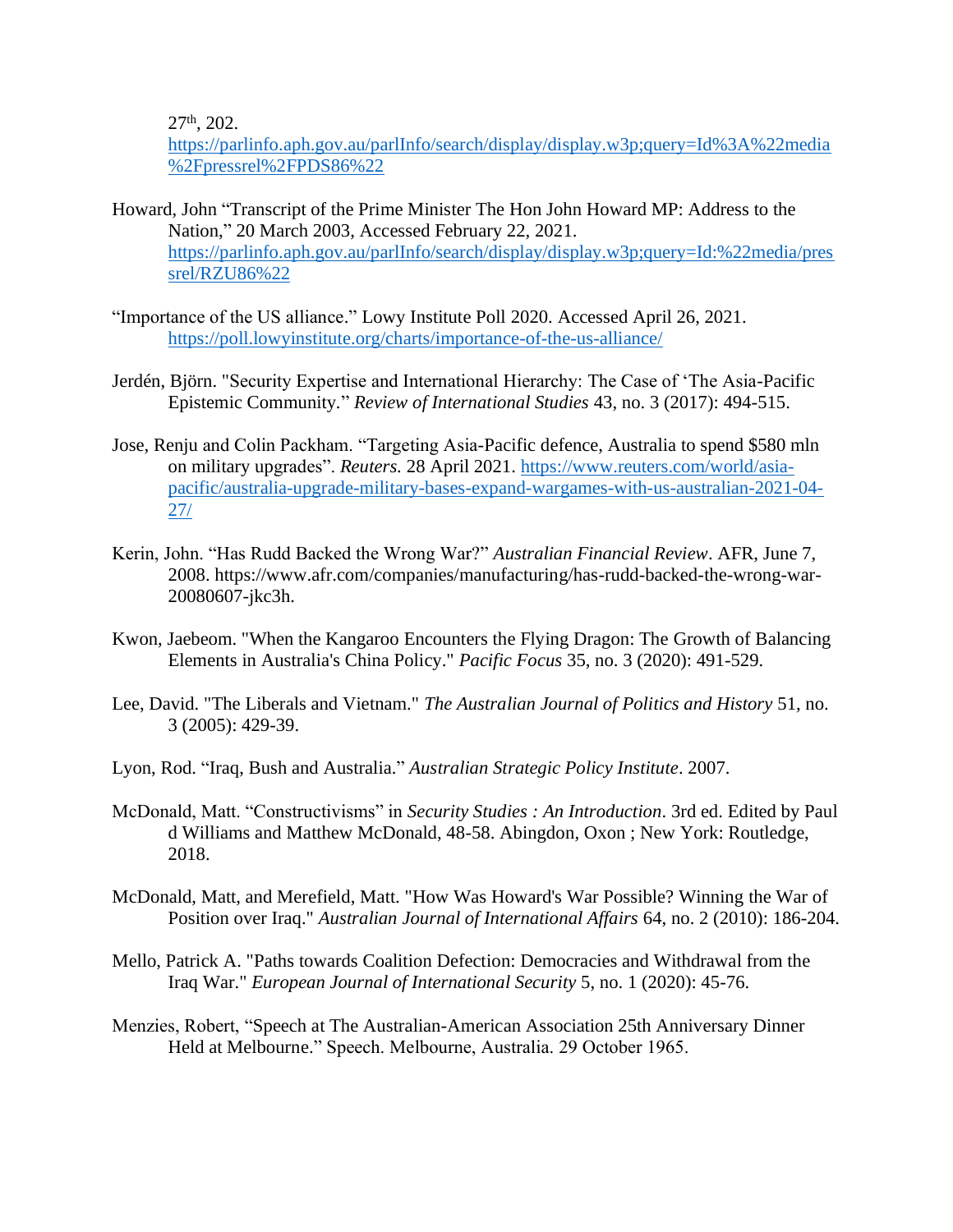- "Military action under ANZUS." Lowy Institute Poll 2020. Accessed April 26, 2021. **<https://poll.lowyinstitute.org/charts/military-action-under-anzus>**
- Miller, Charles. "Free Riders in Spite of Themselves? Public Opinion, Elite Behavior, and Alliance Burden Sharing in Australia." *International Journal of Public Opinion Research* 28, no. 2 (2016): 196-216.
- Miller, Charles A. "Endgame for the West in Afghanistan? Explaining the Decline in Support for the War in Afghanistan in the United States, Great Britain, Canada, Australia, France and Germany." *Letort Papers* ; No. 38. Carlisle, *Strategic Studies Institute*, U.S. Army War College, 2010.
- Moravcsik, Andrew. "Liberalism and International Relations Theory." Center for European Studies, Harvard University. No. 92-6. 1992. 6.
- Navari, Cornelia. "Liberalisms." in *Security Studies : An Introduction*. 3rd ed. Edited by Paul d Williams and Matthew McDonald, 34-47. Abingdon, Oxon ; New York: Routledge, 2018.
- Needham, Kirsty. "Australia Faces Down China in High-Stakes Strategy." Reuters. Canberra. September 4, 2020. [https://www.reuters.com/article/us-australia-china-relations-special](https://www.reuters.com/article/us-australia-china-relations-special-rep/special-report-australia-faces-down-china-in-high-stakes-strategy-idUSKBN25V1GM)[rep/special-report-australia-faces-down-china-in-high-stakes-strategy](https://www.reuters.com/article/us-australia-china-relations-special-rep/special-report-australia-faces-down-china-in-high-stakes-strategy-idUSKBN25V1GM)[idUSKBN25V1GM](https://www.reuters.com/article/us-australia-china-relations-special-rep/special-report-australia-faces-down-china-in-high-stakes-strategy-idUSKBN25V1GM)
- O'Connor, Brendon, and Vucetic, Srdjan. "Another Mars-Venus Divide? Why Australia Said 'yes' and Canada Said 'non' to Involvement in the 2003 Iraq War." *Australian Journal of International Affairs* 64, no. 5 (2010): 526-48.
- Palazzo, Albert. "The Australian Army and the War in Iraq: 2002-2010.*" Directorate of Army Research and Analysis*, March 2011.
- Percy, Sarah. "Maritime Crime in the Indian Ocean: The role of the Quad" *Centre of Gravity Series.* 39 (2018): 23 -25.
- Pollmann, M. Erika, and Tidwell, Alan. "Australia's Submarine Technology Cooperation with Japan as Burden-sharing with the USA in the Asia-Pacific." *Australian Journal of International Affairs* 69, no. 4 (2015): 394-413.
- "Relations with superpowers." Lowry Institute Poll 2020. Accessed April 26, 2021. <https://poll.lowyinstitute.org/charts/relations-with-superpowers>
- Shimizu, Hirofumi, and Sandler, Todd. "Recent Peacekeeping Burden Sharing." *Applied Economics Letters* 17, no. 15 (2010): 1479-484.
- Silver, Laura, Kat Devlin, Christine Huang. "Unfavorable Views of China Reach Historic Highs in Many Countries." *Pew Research Center*. 6 October 2020.